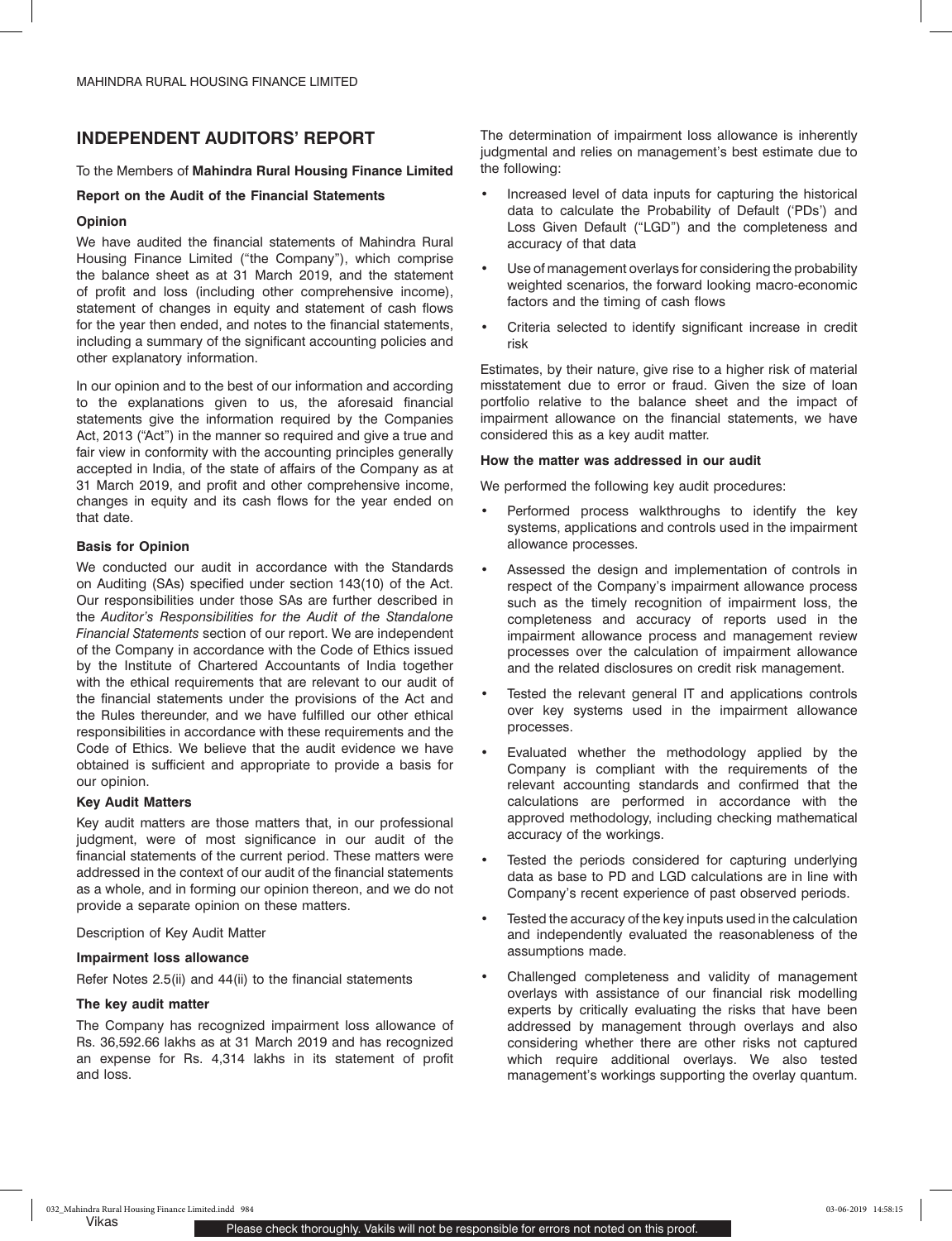## **Disclosures:**

We assessed whether the disclosures on key judgements, assumptions and quantitative data with respect to impairment loss allowance in the financial statements are appropriate and sufficient.

## **Other Information**

The Company's management and Board of Directors are responsible for the other information. The other information comprises the information included in the Company's annual report, but does not include the financial statements and our auditors' report thereon.

Our opinion on the financial statements does not cover the other information and we do not express any form of assurance conclusion thereon.

In connection with our audit of the financial statements, our responsibility is to read the other information and, in doing so, consider whether the other information is materially inconsistent with the financial statements or our knowledge obtained in the audit or otherwise appears to be materially misstated. If, based on the work we have performed, we conclude that there is a material misstatement of this other information, we are required to report that fact. We have nothing to report in this regard.

## **Management's Responsibility for the Financial Statements**

The Company's management and Board of Directors are responsible for the matters stated in section 134(5) of the Act with respect to the preparation of these financial statements that give a true and fair view of the state of affairs, profit and other comprehensive income, changes in equity and cash flows of the Company in accordance with the accounting principles generally accepted in India, including the Indian Accounting Standards (Ind AS) specified under section 133 of the Act. This responsibility also includes maintenance of adequate accounting records in accordance with the provisions of the Act for safeguarding of the assets of the Company and for preventing and detecting frauds and other irregularities; selection and application of appropriate accounting policies; making judgements and estimates that are reasonable and prudent; and design, implementation and maintenance of adequate internal financial controls that were operating effectively for ensuring the accuracy and completeness of the accounting records, relevant to the preparation and presentation of the financial statements that give a true and fair view and are free from material misstatement, whether due to fraud or error.

In preparing the financial statements, management and Board of Directors are responsible for assessing the Company's ability to continue as a going concern, disclosing, as applicable, matters related to going concern and using the going concern basis of accounting unless management either intends to liquidate the Company or to cease operations, or has no realistic alternative but to do so.

Board of Directors is also responsible for overseeing the Company's financial reporting process.

## **Auditor's Responsibilities for the Audit of the Financial Statements**

Our objectives are to obtain reasonable assurance about whether the financial statements as a whole are free from material misstatement, whether due to fraud or error, and to issue an auditor's report that includes our opinion. Reasonable assurance is a high level of assurance, but is not a guarantee that an audit conducted in accordance with SAs will always detect a material misstatement when it exists. Misstatements can arise from fraud or error and are considered material if, individually or in the aggregate, they could reasonably be expected to influence the economic decisions of users taken on the basis of these financial statements.

As part of an audit in accordance with SAs, we exercise professional judgment and maintain professional skepticism throughout the audit. We also:

- **•** Identify and assess the risks of material misstatement of the financial statements, whether due to fraud or error, design and perform audit procedures responsive to those risks, and obtain audit evidence that is sufficient and appropriate to provide a basis for our opinion. The risk of not detecting a material misstatement resulting from fraud is higher than for one resulting from error, as fraud may involve collusion, forgery, intentional omissions, misrepresentations, or the override of internal control.
- Obtain an understanding of internal control relevant to the audit in order to design audit procedures that are appropriate in the circumstances. Under section 143(3) (i) of the Act, we are also responsible for expressing our opinion on whether the Company has adequate internal financial controls with reference to financial statements in place and the operating effectiveness of such controls.
- Evaluate the appropriateness of accounting policies used and the reasonableness of accounting estimates and related disclosures made by management.
- Conclude on the appropriateness of management's use of the going concern basis of accounting and, based on the audit evidence obtained, whether a material uncertainty exists related to events or conditions that may cast significant doubt on the Company's ability to continue as a going concern. If we conclude that a material uncertainty exists, we are required to draw attention in our auditor's report to the related disclosures in the financial statements or, if such disclosures are inadequate, to modify our opinion. Our conclusions are based on the audit evidence obtained up to the date of our auditor's report. However, future events or conditions may cause the Company to cease to continue as a going concern.
- Evaluate the overall presentation, structure and content of the financial statements, including the disclosures, and whether the financial statements represent the underlying transactions and events in a manner that achieves fair presentation.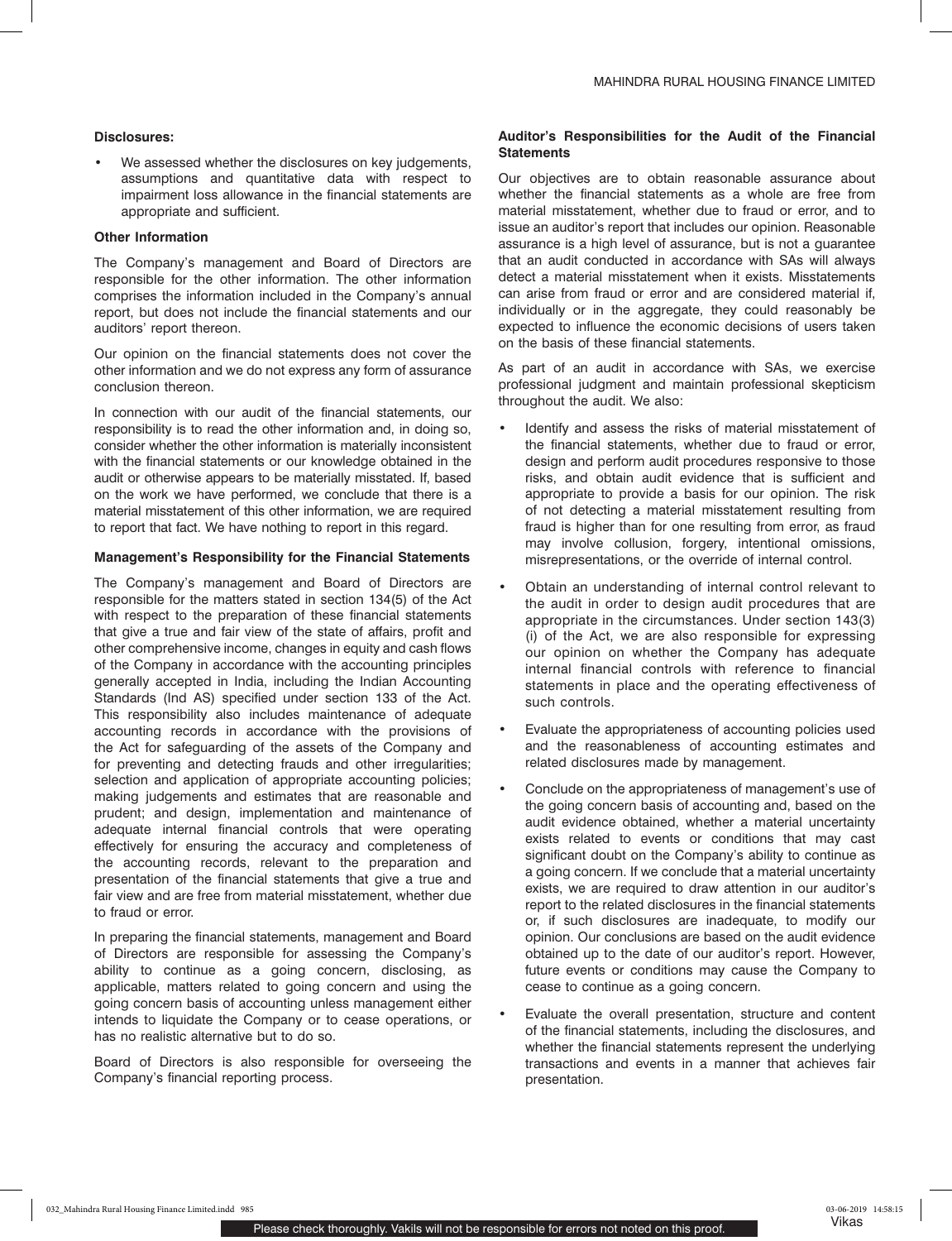We communicate with those charged with governance regarding, among other matters, the planned scope and timing of the audit and significant audit findings, including any significant deficiencies in internal control that we identify during our audit.

We also provide those charged with governance with a statement that we have complied with relevant ethical requirements regarding independence, and to communicate with them all relationships and other matters that may reasonably be thought to bear on our independence, and where applicable, related safeguards.

From the matters communicated with those charged with governance, we determine those matters that were of most significance in the audit of the financial statements of the current period and are therefore the key audit matters. We describe these matters in our auditors' report unless law or regulation precludes public disclosure about the matter or when, in extremely rare circumstances, we determine that a matter should not be communicated in our report because the adverse consequences of doing so would reasonably be expected to outweigh the public interest benefits of such communication.

## **Report on Other Legal and Regulatory Requirements**

As required by the Companies (Auditors' Report) Order, 2016 ("the Order") issued by the Central Government in terms of section 143 (11) of the Act, we give in the "Annexure A" a statement on the matters specified in paragraphs 3 and 4 of the Order, to the extent applicable.

(A) As required by Section 143(3) of the Act, we report that:

- We have sought and obtained all the information and explanations which to the best of our knowledge and belief were necessary for the purposes of our audit.
- b) In our opinion, proper books of account as required by law have been kept by the Company so far as it appears from our examination of those books.
- c) The balance sheet, the statement of profit and loss (including other comprehensive income), the statement of changes in equity and the statement of cash flows dealt with by this Report are in agreement with the books of account.
- d) In our opinion, the aforesaid financial statements comply with the Ind AS specified under section 133 of the Act.
- e) On the basis of the written representations received from the directors as on 31 March 2019 taken on record by the Board of Directors, none of the

directors is disqualified as on 31 March 2019 from being appointed as a director in terms of Section 164(2) of the Act.

- With respect to the adequacy of the internal financial controls with reference to financial statements of the Company and the operating effectiveness of such controls, refer to our separate Report in "Annexure B".
- (B) With respect to the other matters to be included in the Auditors' Report in accordance with Rule 11 of the Companies (Audit and Auditors) Rules, 2014, in our opinion and to the best of our information and according to the explanations given to us:
	- i. The Company has disclosed the impact of pending litigations as at 31 March 2019 on its financial position in its financial statements - Refer Note 35 to the financial statements;
	- ii. The Company has made provision, as required under the applicable law or accounting standards, for material foreseeable losses, if any, on long-term contracts - Refer Note 37 to the financial statements; and
	- iii. There were no amounts which were required to be transferred to the Investor Education and Protection Fund by the Company
- (C) With respect to the matter to be included in the Auditors' Report under section 197(16):

In our opinion and according to the information and explanations given to us, the remuneration paid by the company to its directors during the current year is in accordance with the provisions of Section 197 of the Act. The remuneration paid to any director is not in excess of the limit laid down under Section 197 of the Act. The Ministry of Corporate Affairs has not prescribed other details under Section 197(16) which are required to be commented upon by us.

> For **B S R & Co. LLP** *Chartered Accountants* Firm's Registration No: 101248W/W-100022

> > **Venkataramanan Vishwanath** *Partner* Membership No: 113156

Mumbai 18 April 2019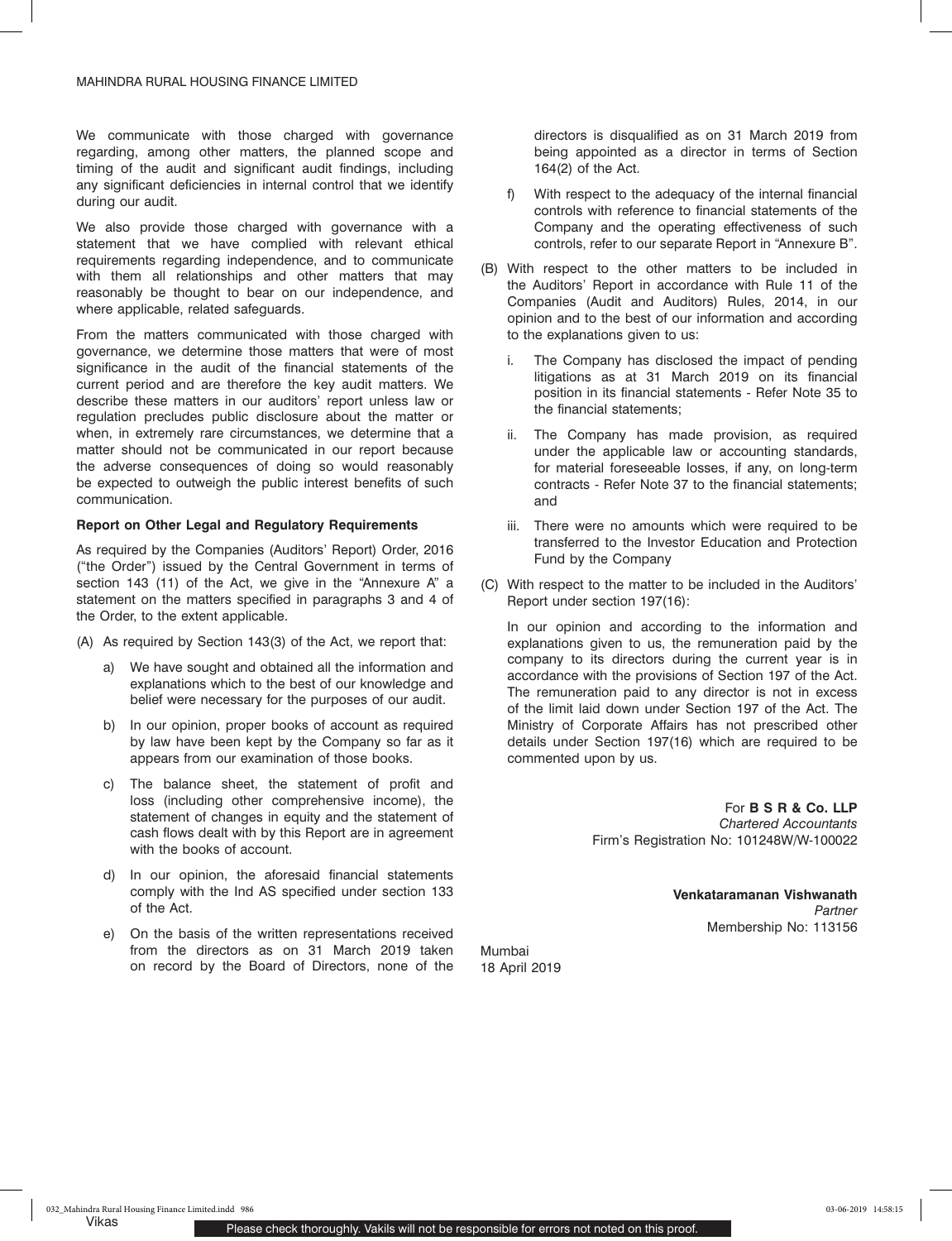## **Annexure A to the Independent Auditor's Report - 31 March 2019**

The Annexure referred to in Independent Auditor's Report to the members of the Company on the financial statements for the year ended 31 March 2019, we report that:

- i. (a) The Company has maintained proper records showing full particulars, including quantitative details and situation of fixed assets.
	- (b) The fixed assets are physically verified by the management according to a programme of phased verification, which in our opinion is reasonable having regard to the size of the company and the nature of its assets. Pursuant to the programme, the fixed assets have been physically verified by the management during the year and no material discrepancies were noticed on such verification.
	- (c) According to the information and explanations given to us and on the basis of our examination of the records of the Company, the title deeds of immovable properties are held in the name of the Company.
- ii. The Company is in the business of providing Housing Finance Services and consequently, does not hold any inventory. Accordingly, paragraph 3(ii) of the Order is not applicable to the company.
- iii. According to the information and explanations given to us, the Company has not granted any loans, secured or unsecured to companies, firms, limited liability partnerships or other parties covered in the register maintained under section 189 of the Act. Accordingly, paragraph 3(iii) of the Order is not applicable to the Company.
- iv. In our opinion and according to the information and explanations given to us, there are no loans, investments, guarantees and securities granted in respect of which provisions of section 185 and 186 of the Companies act, 2013 are applicable. Accordingly, paragraph 3(iv) of the Order is not applicable to the Company.
- v. According to the information and explanations given to us, the Company has not accepted any deposits from the public within the meaning of sections 73, 74, 75 and 76 of the Act and Rules framed thereunder to the extent notified. Accordingly, paragraph 3(v) of the Order is not applicable to the Company.
- vi. According to the information and explanations given to us, the Central Government has not prescribed the maintenance of cost records under section 148(1) of the Act, for any activities conducted/ services rendered by the Company. Accordingly, paragraph 3(vi) of the Order is not applicable to the Company.
- vii. (a) According to the information and explanations given to us and on the basis of our examination of the records of the Company, amounts deducted/accrued in the books of account in respect of undisputed statutory dues including provident fund, employees'

state insurance, income-tax, service tax, value added tax, cess and other material statutory dues have generally been regularly deposited during the year by the Company with the appropriate authorities.

(b) According to the information and explanations given to us, the following dues have not been deposited by the Company on account of any disputes.

| Name of the Nature of<br>statute | dues       | Amount<br>(Rs. in lakhs) | Period to<br>which the<br>amount<br>relates | <b>Forum where</b><br>dispute is<br>pending |
|----------------------------------|------------|--------------------------|---------------------------------------------|---------------------------------------------|
| Income Tax<br>Act. 1961          | Income Tax | 37.75                    | 2011-12                                     | Commissioner<br>of Income Tax<br>(Appeals)  |
| Income Tax<br>Act. 1961          | Income Tax | 5.41                     | 2012-13                                     | Commissioner<br>of Income Tax<br>(Appeals)  |
| Income Tax<br>Act. 1961          | Income Tax | 22.54                    | 2013-14                                     | Commissioner<br>of Income Tax<br>(Appeals)  |

- viii. According to the information and explanations given to us and based on our examination of the records of the Company, the Company has not defaulted in the repayment of outstanding dues to financial institution, bank, or debenture holder during the year. The Company did not have any borrowings from the government during the year.
- ix. According to the information and explanations given to us, the Company has utilised the money raised by way of issue of non-convertible debentures and the terms loans during the year for the purpose for which they were raised. During the year, the Company has not raised moneys by way of initial public offer or further public offer.
- x. During the course of our examination of the books and records of the Company, carried out in accordance with the generally accepted auditing practices in India, and according to the information and explanations given to us, except for 120 cases aggregating Rs. 57.97 Lakhs, we have neither come across any instance of fraud by the Company or on the Company by its officers or employees, noticed or reported during the year, nor have we been informed of such case by management.
- xi. According to the information and explanations give to us and based on our examination of the records of the Company, the Company has paid/provided for managerial remuneration in accordance with the requisite approvals mandated by the provisions of Section 197 read with Schedule V to the Act.
- xii. In our opinion and according to the information and explanations given to us, the Company is not a Nidhi company. Accordingly, paragraph 3(xii) of the Order is not applicable to the Company.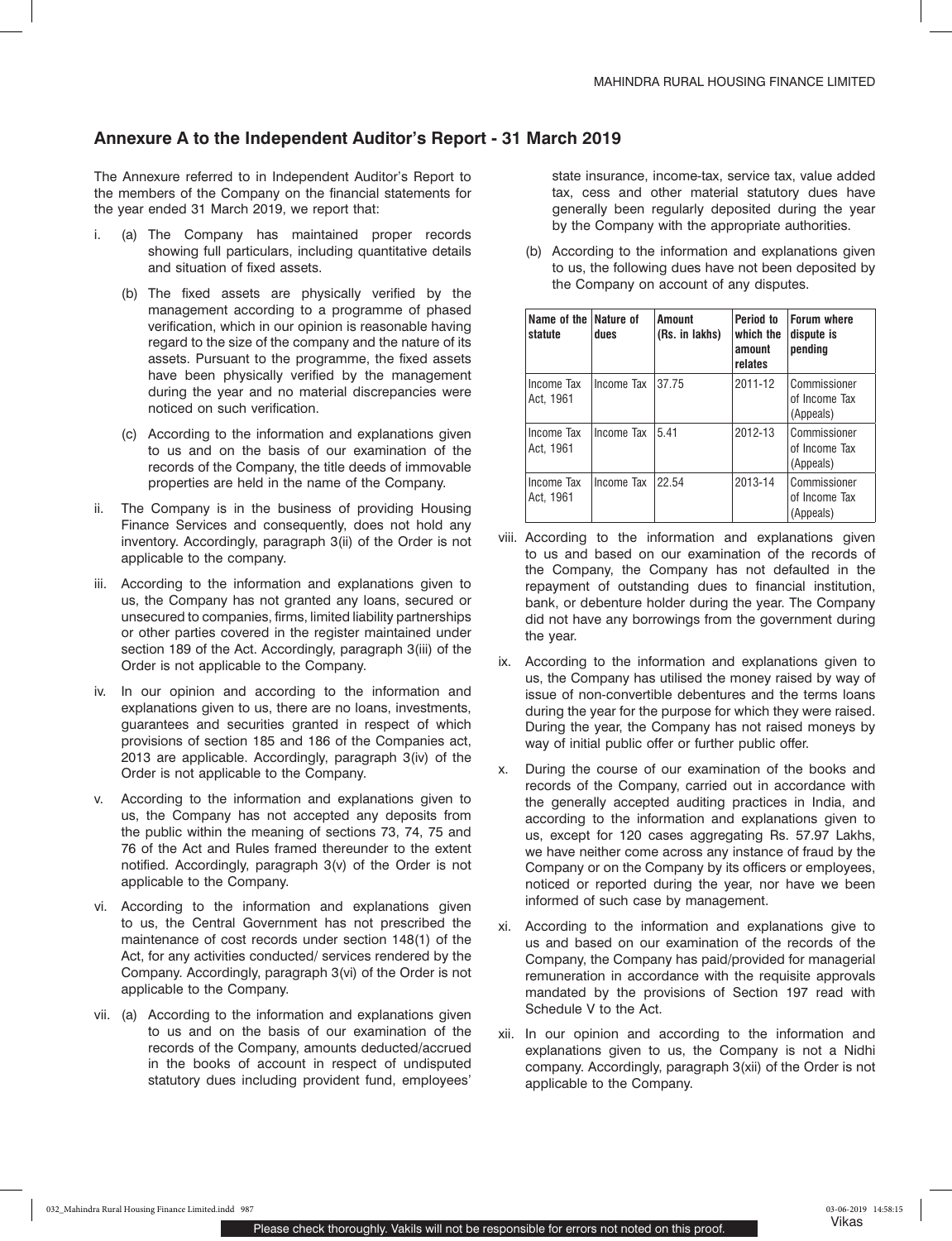- xiii. According to the information and explanations given to us and on the basis of our examination of the records of the Company, transactions with the related parties are in compliance with section 177 and 188 of the Act where applicable and the details have been disclosed in the financial statements, as required by the applicable accounting standards.
- xiv. According to the information and explanations given by the management, the Company has not made preferential allotment or private placement of shares or fully or partly convertible debentures during the year under review and accordingly, paragraph 3(xiv) of the Order is not applicable.
- xv. According to the information and explanations given to us and based on our examination of the records of the Company, the Company has not entered into any non-cash transactions with directors or persons connected with him. Accordingly, paragraph 3(xv) of the Order is not applicable.

xvi. According to the information and explanations given to us, the Company is not required to be registered under Section 45-IA of the Reserve Bank of India Act, 1934. Accordingly, paragraph 3(xvi) of the Order is not applicable.

> For **B S R & Co. LLP** *Chartered Accountants* Firm's Registration No: 101248W/W-100022

> > **Venkataramanan Vishwanath** *Partner* Membership No: 113156

Mumbai 18 April 2019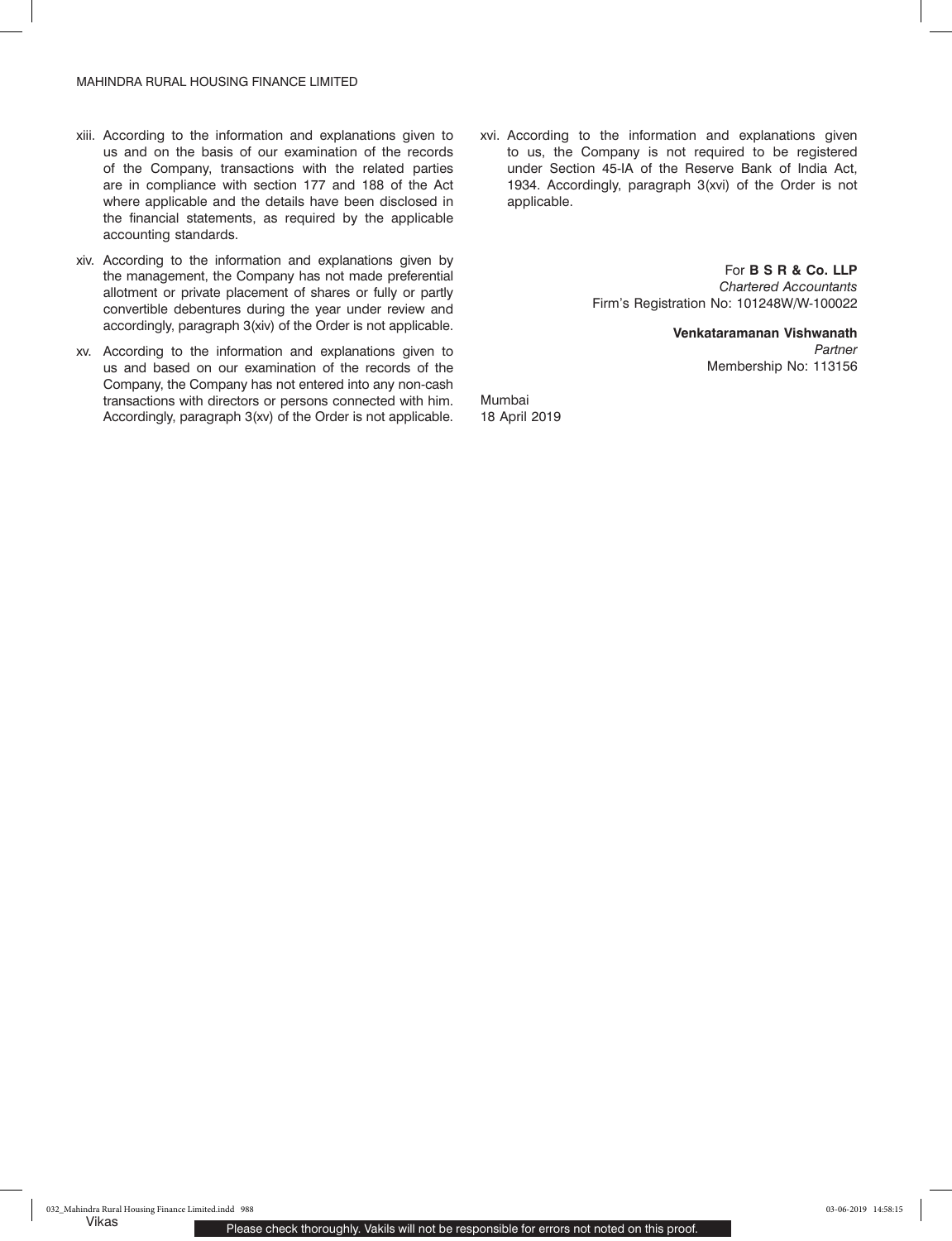# **Annexure B to the Independent Auditor's Report - 31 March 2019 Report on the internal financial controls under Clause (i) of Sub-section 3 of Section 143 of the Companies Act, 2013 (the "Act")**

We have audited the internal financial controls with reference to financial statements of Mahindra Rural Housing Finance Limited (the "Company") as of 31 March 2019 in conjunction with our audit of the financial statements of the Company for the year ended on that date.

## **Management's responsibility for internal financial controls**

The Company's management is responsible for establishing and maintaining internal financial controls with reference to financial statements based on the internal control criteria established by the Company considering the essential components of internal control stated in the Guidance Note on Audit of Internal Financial Controls over Financial Reporting (the "Guidance Note") issued by the Institute of Chartered Accountants of India (the "ICAI"). These responsibilities include the design, implementation and maintenance of adequate internal financial controls that were operating effectively for ensuring the orderly and efficient conduct of its business, including adherence to the Company's policies, safeguarding of its assets, prevention and detection of frauds and errors, accuracy and completeness of the accounting records, and timely preparation of reliable financial information, as required under the Act.

## **Auditor's responsibility**

Our responsibility is to express an opinion on the Company's internal financial controls with reference to financial statements based on our audit. We conducted our audit in accordance with the Guidance Note and the Standards on Auditing, issued by the ICAI and deemed to be prescribed under section 143(10) of the Act, to the extent applicable to an audit of internal financial controls, both applicable to an audit of Internal Financial Controls and, both issued by the ICAI. Those Standards and the Guidance Note require that we comply with ethical requirements and plan and perform the audit to obtain reasonable assurance about whether adequate internal financial controls with reference to financial statements was established and maintained and if such controls operated effectively in all material respects.

Our audit involves performing procedures to obtain audit evidence about the adequacy of the internal financial controls system with reference to financial statements and their operating effectiveness. Our audit of internal financial controls with reference to financial statements included obtaining an understanding of internal financial controls with reference to financial statements, assessing the risk that a material weakness exists, and testing and evaluating the design and operating effectiveness of internal control based on the assessed risk. The procedures selected depend on the auditor's judgment, including the assessment of the risks of material misstatement of the financial statements, whether due to fraud or error.

We believe that the audit evidence we have obtained is sufficient and appropriate to provide a basis for our audit opinion on the Company's internal financial controls system with reference to financial statements.

## **Meaning of internal financial controls with reference to financial statements**

A company's internal financial control with reference to financial statements is a process designed to provide reasonable assurance regarding the reliability of financial reporting and the preparation of financial statements for external purposes in accordance with generally accepted accounting principles. A company's internal financial control with reference to financial statements includes those policies and procedures that (1) pertain to the maintenance of records that, in reasonable detail, accurately and fairly reflect the transactions and dispositions of the assets of the company; (2) provide reasonable assurance that transactions are recorded as necessary to permit preparation of financial statements in accordance with generally accepted accounting principles, and that receipts and expenditures of the company are being made only in accordance with authorisations of management and directors of the company; and (3) provide reasonable assurance regarding prevention or timely detection of unauthorised acquisition, use, or disposition of the company's assets that could have a material effect on the financial statements.

## **Inherent limitations of internal financial controls with reference to financial statements**

Because of the inherent limitations of internal financial controls with reference to financial statements, including the possibility of collusion or improper management override of controls, material misstatements due to error or fraud may occur and not be detected. Also, projections of any evaluation of the internal financial controls with reference to financial statements to future periods are subject to the risk that the internal financial control with reference to financial statements may become inadequate because of changes in conditions, or that the degree of compliance with the policies or procedures may deteriorate.

## **Opinion**

In our opinion, the Company has, in all material respects, an adequate internal financial controls system with reference to financial statements and such internal financial controls with reference to financial statements were operating effectively as at 31 March 2019, based on the internal control with reference to financial statements criteria established by the Company considering the essential components of internal control stated in the Guidance Note issued by the ICAI.

> For **B S R & Co. LLP**  *Chartered Accountants* Firm's Registration No: 101248W/W-100022

> > **Venkataramanan Vishwanath** *Partner* Membership No: 113156

Mumbai 18 April 2019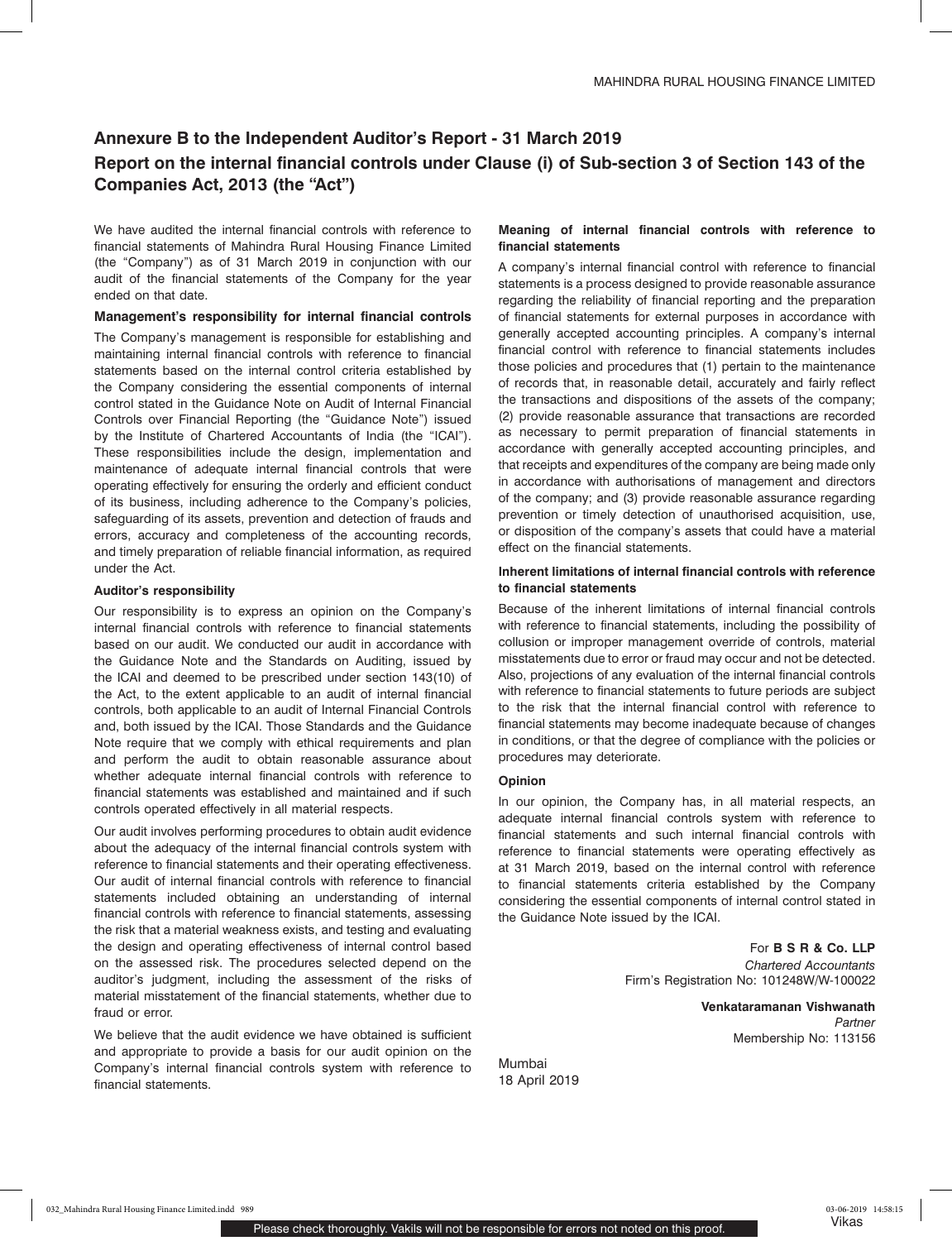# **BALANCE SHEET AS AT 31 MARCH 2019**

|                                     |                                                                              |                | (Rs. in Lakhs)         | (Rs. in Lakhs)         | (Rs. in Lakhs)         |
|-------------------------------------|------------------------------------------------------------------------------|----------------|------------------------|------------------------|------------------------|
| <b>Particulars</b><br><b>ASSETS</b> |                                                                              | <b>Note</b>    | As at<br>31 March 2019 | As at<br>31 March 2018 | As at<br>01 April 2017 |
| 1)                                  | <b>Financial Assets</b>                                                      |                |                        |                        |                        |
|                                     | a)                                                                           | 3              | 2,982.62               | 5,577.07               | 1,622.45               |
|                                     | b)                                                                           | 4              | 768,924.90             | 600,251.67             | 462,342.35             |
|                                     | C)                                                                           | 5              | 315.10                 | 227.62                 | 161.06                 |
|                                     |                                                                              |                | 772,222.62             | 606,056.36             | 464,125.86             |
| 2)                                  | <b>Non-financial Assets</b>                                                  |                |                        |                        |                        |
|                                     | a)                                                                           |                | 402.53                 | 171.02                 | 0.94                   |
|                                     | b)                                                                           | 6              | 7,404.97               | 8,780.77               | 7,143.62               |
|                                     | C)                                                                           | 7              | 2,454.43               | 1,797.87               | 1,526.36               |
|                                     | d)                                                                           | 8              | 115.71                 | 45.79                  | 32.53                  |
|                                     | e)                                                                           | 9              | 542.88                 | 1,139.33               | 707.57                 |
|                                     |                                                                              |                | 10,920.52              | 11,934.78              | 9,411.02               |
|                                     |                                                                              |                | 783,143.14             | 617,991.14             | 473,536.88             |
|                                     | <b>LIABILITIES AND EQUITY</b>                                                |                |                        |                        |                        |
| <b>LIABILITIES</b>                  |                                                                              |                |                        |                        |                        |
| 1)                                  | <b>Financial Liabilities</b><br>a)                                           | 10             |                        |                        |                        |
|                                     |                                                                              |                |                        |                        |                        |
|                                     | total outstanding dues of micro enterprises and<br>i)                        |                |                        |                        |                        |
|                                     |                                                                              |                |                        |                        |                        |
|                                     | total outstanding dues of creditors other than micro<br>ii)                  |                | 4,963.26               | 4,642.77               | 3,344.39               |
|                                     | b)                                                                           | 11             | 239,650.58             | 159,926.84             | 62,780.94              |
|                                     | c)                                                                           | 12             | 362,919.09             | 335,310.87             | 295,905.77             |
|                                     | d)                                                                           | 13             | 31,024.26              | 28,236.76              | 18,793.49              |
|                                     | e)                                                                           | 14             | 29,793.84              | 12,960.95              | 45,497.73              |
|                                     |                                                                              |                | 668,351.03             | 541,078.19             | 426,322.32             |
| 2)                                  | <b>Non-Financial Liabilities</b>                                             |                |                        |                        |                        |
|                                     | a)                                                                           |                |                        |                        | 134.92                 |
|                                     | b)                                                                           | 15             | 1,742.90               | 1,897.92               | 956.49                 |
|                                     | C)                                                                           | 16             | 340.94                 | 470.88                 | 326.99                 |
|                                     |                                                                              |                | 2,083.84               | 2,368.80               | 1,418.40               |
| 3)                                  | <b>EQUITY</b>                                                                |                |                        |                        |                        |
|                                     | a)                                                                           | 17             | 12,130.14              | 10,813.22              | 9,513.22               |
|                                     | b)                                                                           | 18             | 100,578.13             | 63,730.93              | 36,282.94              |
|                                     |                                                                              |                |                        |                        |                        |
|                                     |                                                                              |                | 112,708.27             | 74,544.15              | 45,796.16              |
|                                     |                                                                              |                | 783,143.14             | 617,991.14             | 473,536.88             |
|                                     | Summary of significant accounting policies                                   | $\overline{2}$ |                        |                        |                        |
|                                     | The accompanying notes form an integral part of the financial<br>statements. |                |                        |                        |                        |
|                                     | As per our report of even date attached.                                     |                |                        |                        |                        |

Firm's Registration No:101248W/W-100022

**Venkataramanan Vishwanath Ramesh Iyer Nityanath Ghanekar V. Ravi Anjali Raina** *Partner*  Membership No: 113156

*Director*  [DIN: 00220759]

*Director* [DIN: 01084215]

Mumbai **Dharmesh Vakharia Navin Joshi** 18 April 2019 *Chief Financial Officer Company Secretary*

*Director*  [DIN: 00009725]

*Director*  [DIN: 00307328]

K. Chandrasekar M. Narendra **Rakesh Amazthi Amazthi Anuj Mehra** *Director* 

[DIN: 00536905]

For **B S R & Co. LLP For and on behalf of the Board of Directors For and on behalf of the Board of Directors** *Chartered Accountants* **Mahindra Rural Housing Finance Limited**

> *Director*  [DIN: 02327927]

*Managing Director* [DIN: 02712119]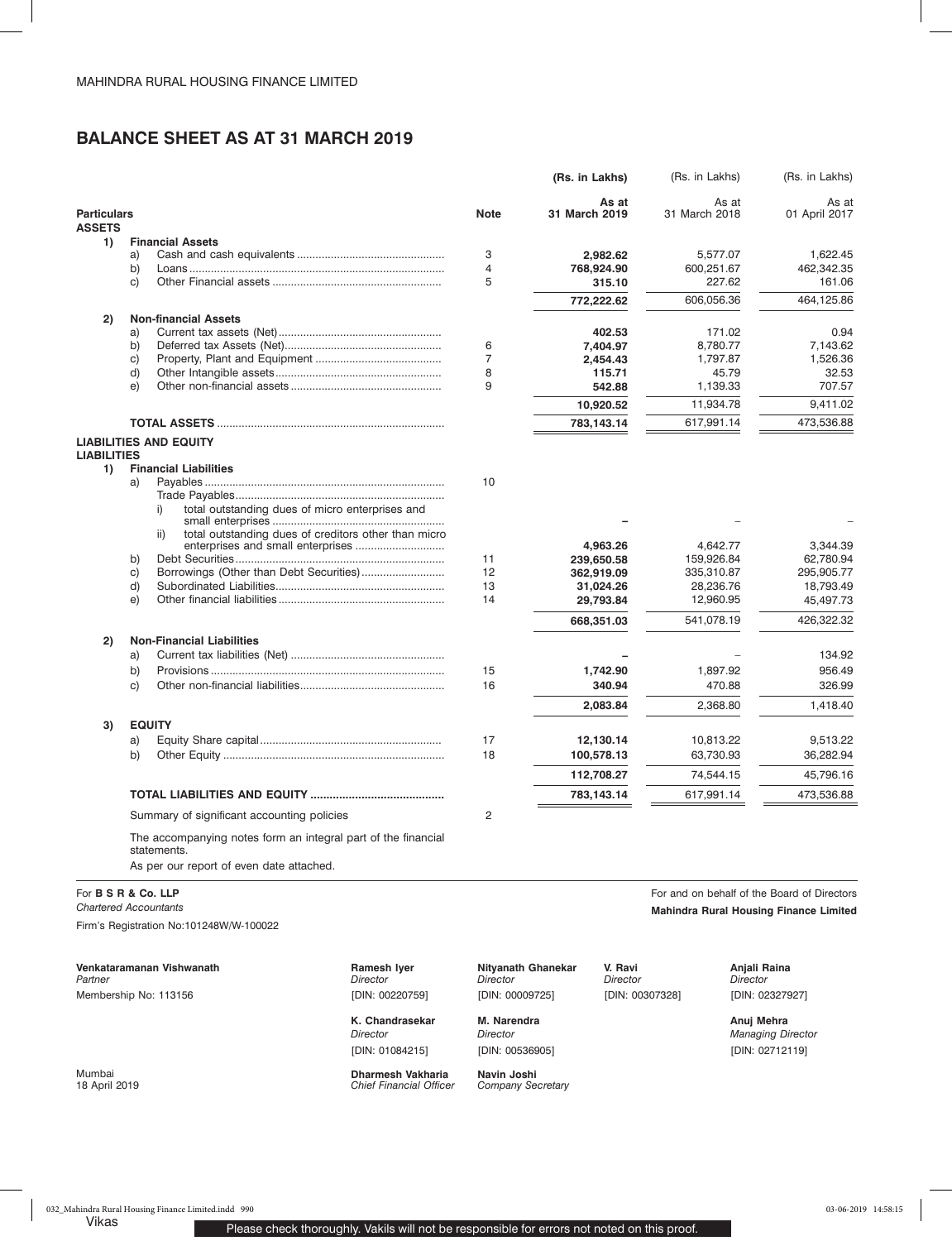## **STATEMENT OF PROFIT AND LOSS FOR YEAR ENDED 31 MARCH 2019**

|      |                                                                                                                       |             | (Rs. in Lakhs)              | (Rs. in Lakhs)              |
|------|-----------------------------------------------------------------------------------------------------------------------|-------------|-----------------------------|-----------------------------|
|      | <b>Particulars</b><br><b>REVENUE FROM OPERATIONS</b>                                                                  | <b>Note</b> | Year ended<br>31 March 2019 | Year ended<br>31 March 2018 |
|      | i)                                                                                                                    | 19          | 135,296.69                  | 101,983.21                  |
|      | ii)                                                                                                                   | 20          | 123.34                      | 0.09                        |
|      | iii)                                                                                                                  | 21          | 2,947.06                    | 1,493.10                    |
| L    |                                                                                                                       |             | 138,367.09                  | 103,476.40                  |
| ш    |                                                                                                                       | 22          | 27.62                       | 6.23                        |
| Ш    |                                                                                                                       |             | 138,394.71                  | 103,482.63                  |
|      | <b>EXPENSES</b>                                                                                                       |             |                             |                             |
|      | i)                                                                                                                    | 23          | 51,756.96                   | 38,195.61                   |
|      | ii)                                                                                                                   | 24          | 111.56                      | 127.01                      |
|      | iii)                                                                                                                  | 25          | 8.108.76                    | 10.781.14                   |
|      | iv)                                                                                                                   | 26          | 26,277.65                   | 19,246.99                   |
|      | V)                                                                                                                    | 27          | 1.059.72                    | 783.95                      |
|      | vi)                                                                                                                   | 28          | 14,463.67                   | 10,225.12                   |
| IV   |                                                                                                                       |             | 101,778.32                  | 79,359.82                   |
| v    |                                                                                                                       |             | 36,616.39                   | 24,122.81                   |
| VI   | Tax expense:                                                                                                          |             |                             |                             |
|      | (i)                                                                                                                   |             | 10,161.78                   | 8,367.00                    |
|      | (ii)                                                                                                                  |             | 1,407.73                    | (1,632.88)                  |
|      |                                                                                                                       |             | 11,569.51                   | 6,734.12                    |
| VII  |                                                                                                                       |             | 25,046.88                   | 17,388.69                   |
| VIII | <b>Other Comprehensive Income</b><br>Items that will not be reclassified to profit or loss<br>(i)                     |             |                             |                             |
|      |                                                                                                                       |             | (91.34)                     | (12.22)                     |
|      | (ii)                                                                                                                  |             | 31.92                       | 4.27                        |
|      |                                                                                                                       |             | (59.42)                     | (7.95)                      |
| IX   | Total Comprehensive Income for the year (VII+VIII)<br>(Comprising Profit and Other Comprehensive Income for the year) |             | 24,987.46                   | 17,380.74                   |
| X    | Earnings per equity share (for continuing operations)                                                                 | 29          |                             |                             |
|      | (Face value - Rs. 10/- per share)                                                                                     |             |                             |                             |
|      |                                                                                                                       |             | 22.45                       | 18.24                       |
|      |                                                                                                                       |             | 22.24                       | 18.09                       |
|      | Summary of significant accounting policies                                                                            | 2           |                             |                             |
|      | The accompanying notes form an integral part of the financial statements.                                             |             |                             |                             |
|      | As per our report of even date attached.                                                                              |             |                             |                             |

**For B S R & Co. LLP For and on behalf of the Board of Directors** *Chartered Accountants* **Mahindra Rural Housing Finance Limited** Firm's Registration No:101248W/W-100022

**Venkataramanan Vishwanath Ramesh Iyer Nityanath Ghanekar V. Ravi Anjali Raina** *Partner*  Membership No: 113156

*Director*  [DIN: 00220759]

K. Chandrasekar M. Narendra **Rakesh Amazthi Amazthi Anuj Mehra** *Director* [DIN: 01084215]

Mumbai **Dharmesh Vakharia Navin Joshi** 18 April 2019 *Chief Financial Officer Company Secretary*

*Director*  [DIN: 00009725]

*Director*  [DIN: 00307328] *Director*  [DIN: 02327927]

> *Managing Director* [DIN: 02712119]

[DIN: 00536905]

*Director*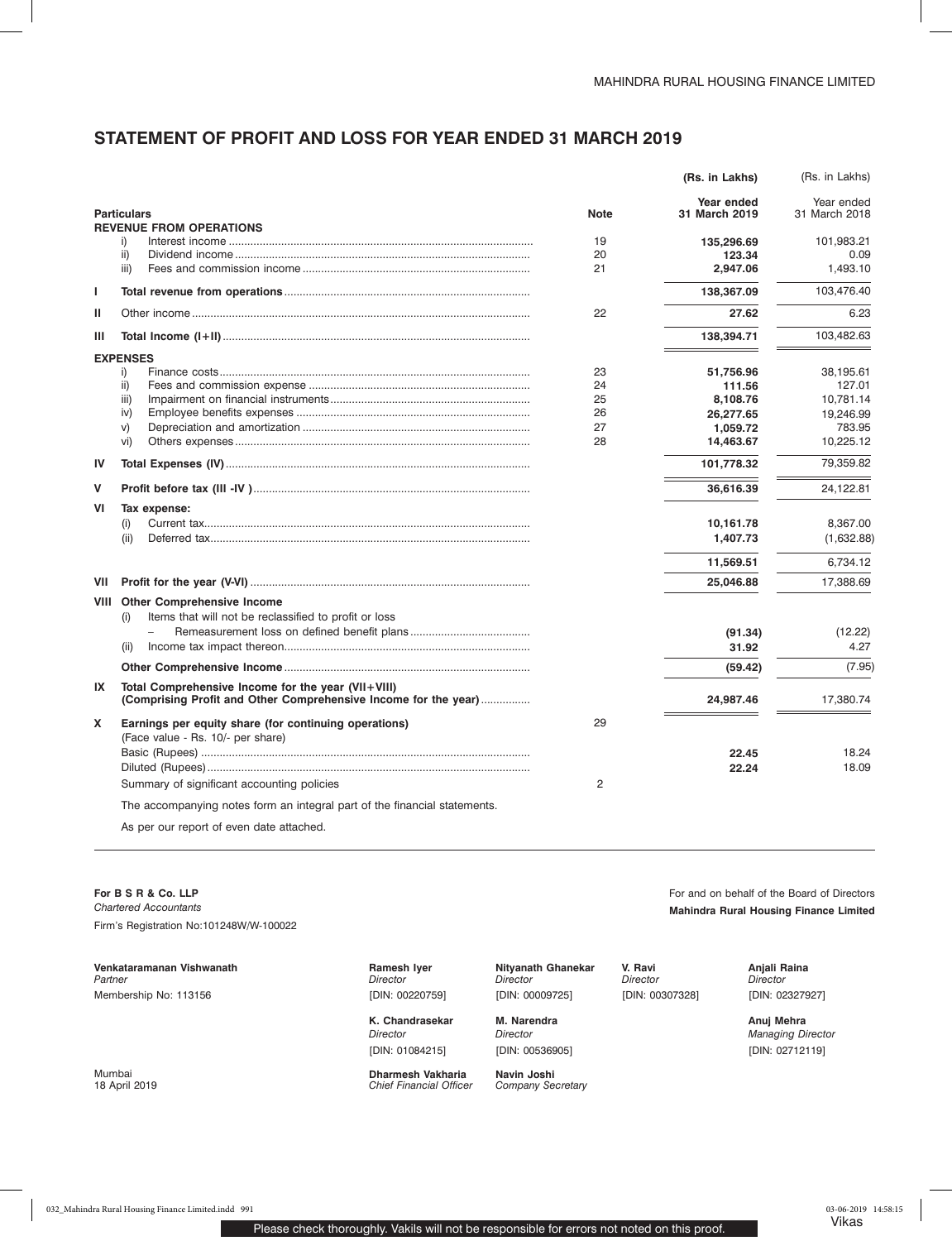## **STATEMENT OF CHANGES IN EQUITY FOR YEAR ENDED 31 MARCH 2019**

|   |                                                                                | (Rs. in Lakhs) | (Rs. in Lakhs) | (Rs. in Lakhs) |
|---|--------------------------------------------------------------------------------|----------------|----------------|----------------|
| А | <b>Equity Share Capital</b>                                                    | 31 March 2019  | 31 March 2018  | 01 April 2017  |
|   |                                                                                | 10.813.22      | 9.513.22       | 9.513.22       |
|   | Changes in Equity share capital during the year                                |                |                |                |
|   | Add: Fresh allotment of shares:                                                |                |                |                |
|   | $\overline{\phantom{a}}$                                                       | 1.282.05       | 1.300.00       |                |
|   | Shares issued under Employees' Stock Option Scheme<br>$\overline{\phantom{a}}$ | 193.52         |                |                |
|   |                                                                                | 12.288.79      | 10.813.22      | 9.513.22       |
|   | Less: Shares issued to ESOS Trust but not allotted to employees                | 158.65         |                |                |
|   |                                                                                | 12.130.14      | 10.813.22      | 9.513.22       |
|   |                                                                                |                |                |                |

## **B Other Equity**

|                                                                           | <b>Reserves and Surplus</b>  |                              |          |                                                         |                                                            |                     |
|---------------------------------------------------------------------------|------------------------------|------------------------------|----------|---------------------------------------------------------|------------------------------------------------------------|---------------------|
|                                                                           | <b>Statutory</b><br>reserves | <b>Securities</b><br>premium | reserves | <b>Employee</b><br>General stock options<br>outstanding | <b>Retained</b><br>earnings or<br>Profit & loss<br>account | Total               |
|                                                                           | 9,204.93                     | 17,038.74                    | 290.00   |                                                         | 9.749.27                                                   | 36,282.94           |
|                                                                           |                              |                              |          |                                                         | 17,388.69<br>(7.95)                                        | 17,388.69<br>(7.95) |
| Total Comprehensive Income for the year<br>Dividend paid on equity shares |                              |                              |          |                                                         | 17,380.74                                                  | 17,380.74           |
|                                                                           |                              |                              |          |                                                         | (1,717.51)                                                 | (1,717.51)          |
| Securities premium on fresh issue of equity share                         |                              | 11,687.00                    |          |                                                         |                                                            | 11,687.00           |
|                                                                           |                              |                              |          | 97.76                                                   |                                                            | 97.76               |
|                                                                           | 5,000.00                     |                              |          |                                                         | (5,000.00)                                                 |                     |
|                                                                           | 14,204.93                    | 28,725.74                    | 290.00   | 97.76                                                   | 20,412.50                                                  | 63,730.93           |
|                                                                           | 14.204.93                    | 28,725.74                    | 290.00   | 97.76                                                   | 20,412.50                                                  | 63,730.93           |
|                                                                           |                              |                              |          |                                                         | 25,046.88                                                  | 25,046.88           |
|                                                                           |                              |                              |          |                                                         | (59.42)                                                    | (59.42)             |
| Total Comprehensive Income for the year<br>Dividend paid on equity shares |                              |                              |          | $\overline{\phantom{0}}$                                | 24,987.46                                                  | 24,987.46           |
|                                                                           |                              |                              |          |                                                         | (2,216.19)                                                 | (2,216.19)          |
| Securities premium on fresh issue of equity share                         |                              | 14,804.70                    |          |                                                         |                                                            | 14,804.70           |
| Premium on shares issued to ESOP Trust but not                            |                              | (904.32)                     |          |                                                         |                                                            | (904.32)            |
| Transfers to Securities premium on exercise of                            |                              | 80.29                        |          | (80.29)                                                 |                                                            |                     |
|                                                                           |                              |                              |          | 175.55                                                  |                                                            | 175.55              |
|                                                                           | 7,375.00                     |                              |          |                                                         | (7,375.00)                                                 |                     |
|                                                                           | 21,579.93                    | 42,706.41                    | 290.00   | 193.02                                                  | 35,808.77                                                  | 100,578.13          |
|                                                                           |                              |                              |          |                                                         |                                                            |                     |

## **For B S R & Co. LLP For and on behalf of the Board of Directors**

Firm's Registration No:101248W/W-100022

**Venkataramanan Vishwanath Ramesh Iyer Nityanath Ghanekar V. Ravi Anjali Raina** *Partner*  Membership No: 113156

*Director*  [DIN: 00220759]

K. Chandrasekar M. Narendra **Rakesh Awasthi Amazthi Anuj Mehra** *Director* [DIN: 01084215]

Mumbai **Dharmesh Vakharia Navin Joshi Chief Financial Officer** 

*Director* 

*Director*  [DIN: 00307328]

[DIN: 00009725]

*Director*  [DIN: 00536905]

*Chartered Accountants* **Mahindra Rural Housing Finance Limited**

*Director*  [DIN: 02327927]

*Managing Director* [DIN: 02712119]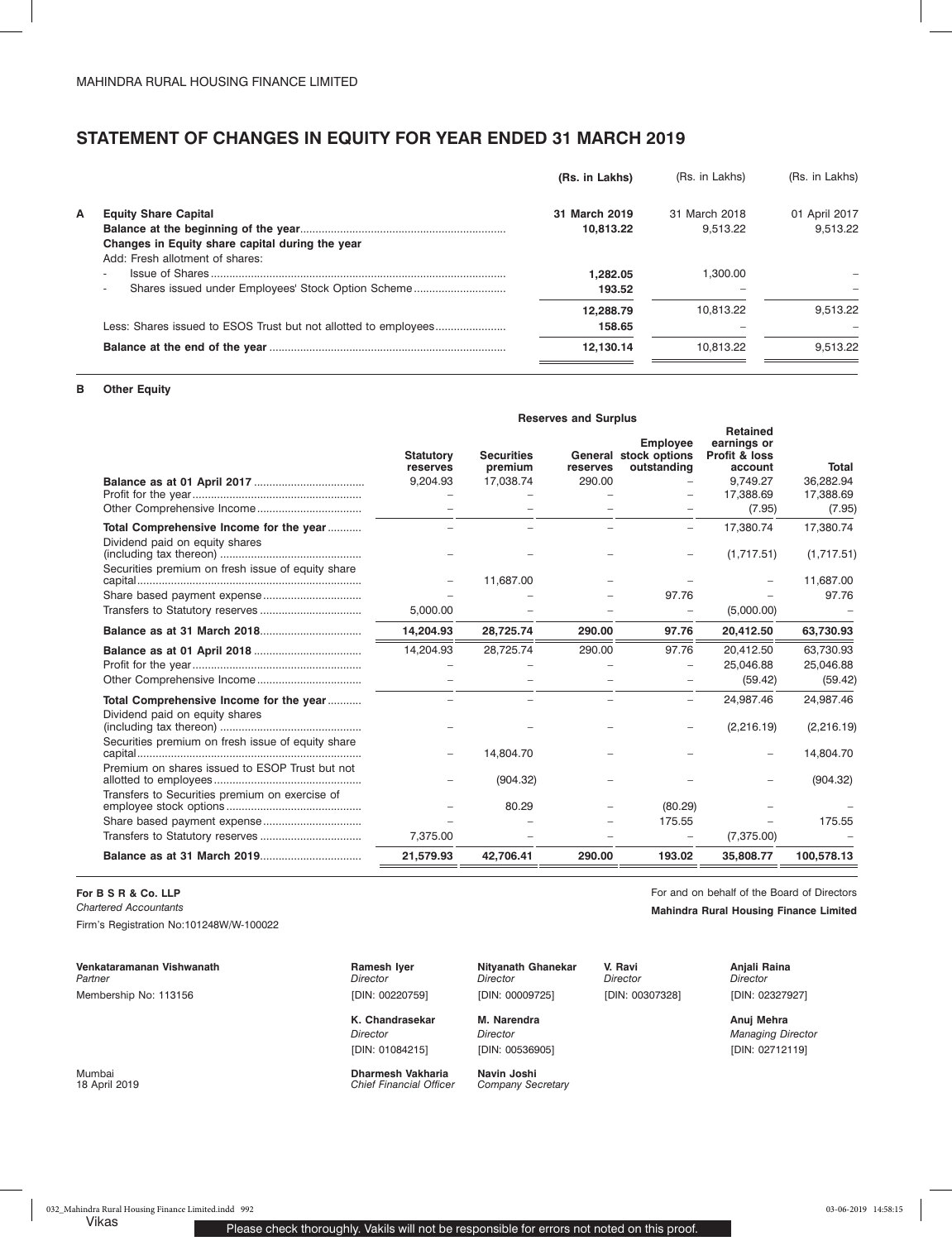# **STATEMENT OF CASH FLOWS FOR YEAR ENDED 31 MARCH 2019**

|                                                                  |          | (Rs. in Lakhs)              | (Rs. in Lakhs)              |
|------------------------------------------------------------------|----------|-----------------------------|-----------------------------|
| <b>Particulars</b>                                               |          | Year ended<br>31 March 2019 | Year ended<br>31 March 2018 |
| <b>CASH FLOW FROM OPERATING ACTIVITIES</b>                       |          |                             |                             |
|                                                                  |          | 36,616.39                   | 24,122.81                   |
| Add/(Less):                                                      |          |                             |                             |
| Adjustments to reconcile profit before tax to net cash flows     |          |                             |                             |
|                                                                  |          | 1,059.72                    | 783.95                      |
|                                                                  |          | 8,108.76                    | 10,781.14                   |
|                                                                  |          | 4.88                        | 0.41                        |
| Employee compensation expense on account of ESOP scheme          |          | 175.54                      | 97.77                       |
|                                                                  |          | (123.34)                    | (0.09)                      |
|                                                                  |          | (11.77)                     |                             |
|                                                                  |          | 45,830.18                   | 35,785.99                   |
| <b>Working capital changes</b>                                   |          |                             |                             |
|                                                                  |          | (176, 419.78)               | (149, 023.67)               |
|                                                                  |          | 320.49                      | 1,298.38                    |
|                                                                  |          | 17,604.19                   | (31,803.72)                 |
|                                                                  |          | (246.36)                    | 929.21                      |
|                                                                  | Ш        | (158, 741.46)               | (178, 599.80)               |
|                                                                  | $(I+II)$ | (112, 911.28)               | (142, 813.81)               |
|                                                                  |          | (10, 393.29)                | (8,672.01)                  |
|                                                                  |          | (123, 304.57)               | (151, 485.82)               |
| <b>CASH FLOW FROM INVESTING ACTIVITIES</b>                       |          |                             |                             |
|                                                                  |          | (1,659.34)                  | (1,255.29)                  |
|                                                                  |          | 15.02                       | 21.05                       |
|                                                                  |          | 11.77                       |                             |
|                                                                  |          | 123.34                      | 0.09                        |
|                                                                  |          | (1,509.21)                  | (1, 234.15)                 |
|                                                                  |          |                             |                             |
| Issue of equity shares (net of issue expenses for 31 March 2019: |          |                             |                             |
|                                                                  |          | 15,217.30                   | 12,987.00                   |
|                                                                  |          | 325,810.00                  | 281,500.00                  |
|                                                                  |          | (247,000.00)                | (185,000.00)                |
|                                                                  |          | 3,500.00                    | 9,500.00                    |
|                                                                  |          | (700.00)                    |                             |
|                                                                  |          | 263,500.00                  | 336,825.00                  |
|                                                                  |          | (235, 891.78)               | (297, 419.90)               |
|                                                                  |          | (2, 216.19)                 | (1,717.51)                  |
| NET CASH GENERATED FROM FINANCING ACTIVITIES (C)                 |          | 122,219.33                  | 156,674.59                  |
| NET INCREASE/(DECREASE) IN CASH AND CASH EQUIVALENTS (A+B+C)     |          | (2,594.45)                  | 3,954.62                    |
| Cash and Cash Equivalents at the beginning of the year           |          | 5,577.07                    | 1,622.45                    |
| CASH AND CASH EQUIVALENTS AT THE END OF THE YEAR (refer note 3)  |          | 2,982.62                    | 5,577.07                    |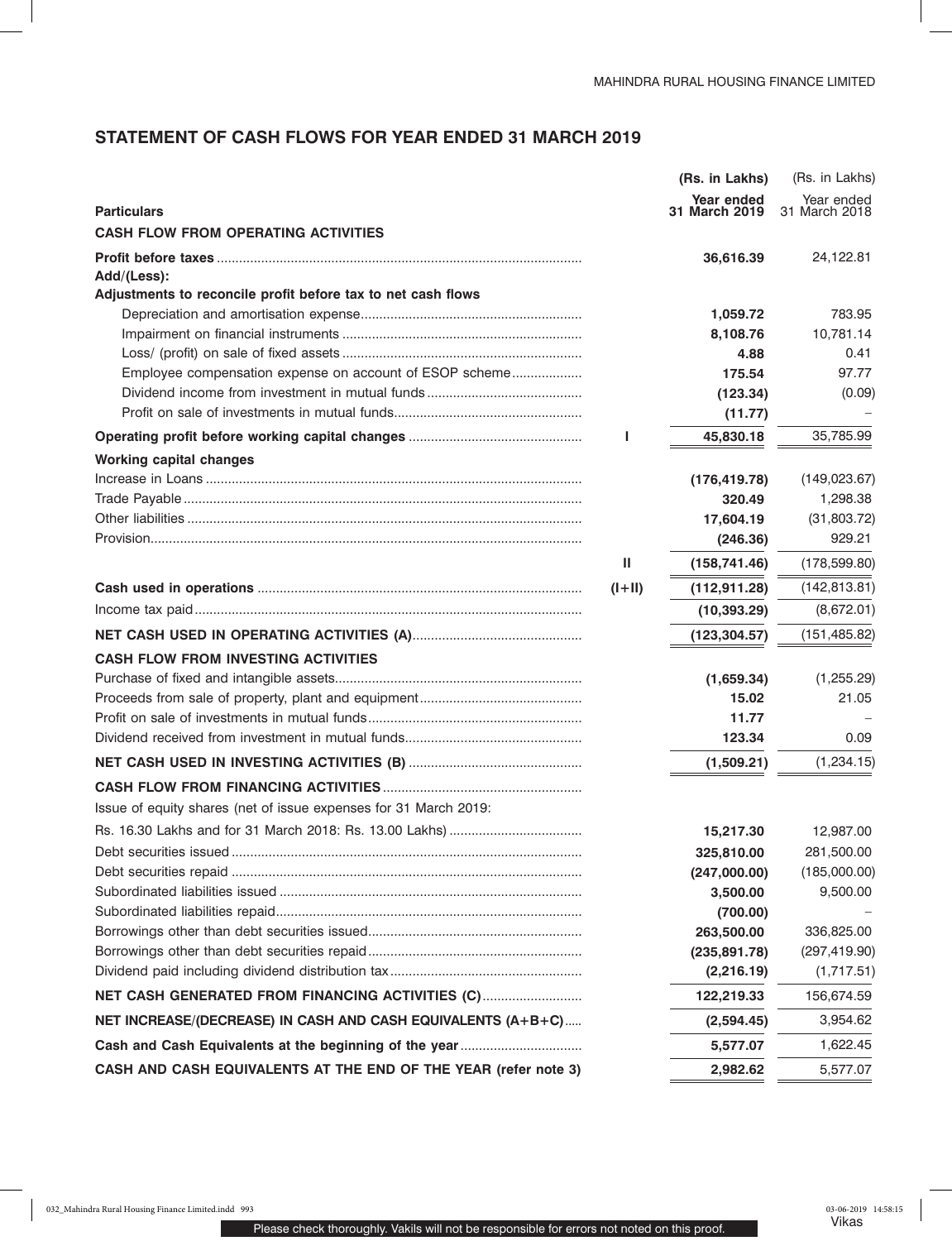| (Rs. in Lakhs) | (Rs. in Lakhs)                            |
|----------------|-------------------------------------------|
| Year ended     | Year ended<br>31 March 2019 31 March 2018 |
|                |                                           |
| 1.645.64       | 848.11                                    |
| 1,336.98       | 4,728.96                                  |
| 2,982.62       | 5,577.07                                  |
|                |                                           |

**Notes:** The above Cash Flow Statement has been prepared under the 'Indirect method' as set out in the Indian Accounting Standard 7 'Cash Flow Statements'.

**For B S R & Co. LLP For and on behalf of the Board of Directors For and on behalf of the Board of Directors** *Chartered Accountants* **Mahindra Rural Housing Finance Limited** Firm's Registration No:101248W/W-100022

**Venkataramanan Vishwanath Ramesh Iyer** Nityanath Ghanekar V. Ravi Ravi Ramesh Iyer

*Partner*  Membership No: 113156 *Director*  [DIN: 00220759]

*Director* [DIN: 01084215]

Mumbai **Dharmesh Vakharia Navin Joshi** 18 April 2019 *Chief Financial Officer Company Secretary*

[DIN: 00009725] K. Chandrasekar **M. Narendra Rayesh Amazthi Anuj Mehra** Anuj Mehra *Director* 

*Director* 

[DIN: 00536905]

*Director*  [DIN: 00307328]

[DIN: 02327927] *Managing Director*

[DIN: 02712119]

*Director*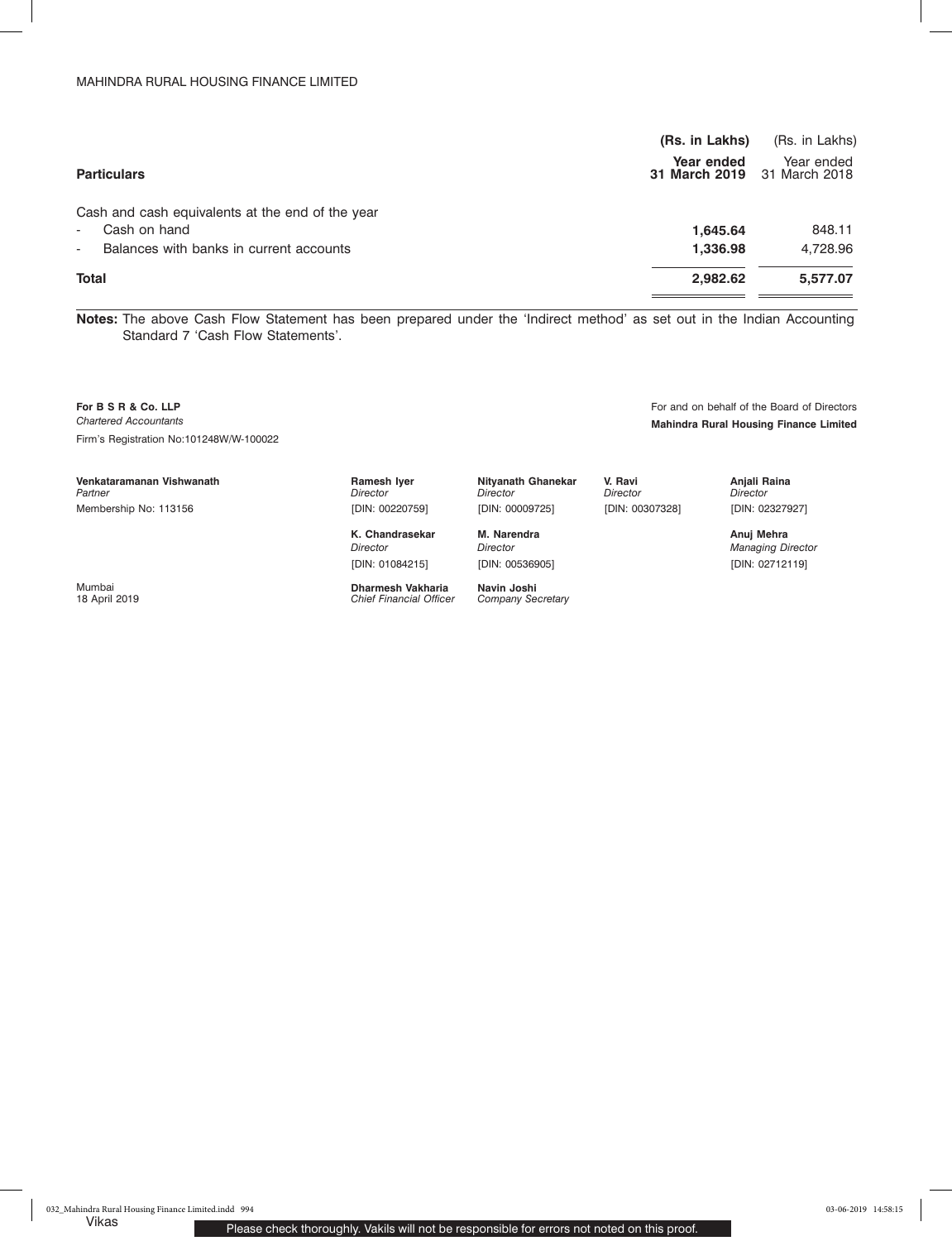## **1 COMPANY INFORMATION**

Mahindra Rural Housing Finance Limited ('the Company'), incorporated in India is a Housing Finance Company ('HFC') engaged in providing housing finance through its pan India branch network. In exercise of the powers conferred on the National Housing Bank vide Section 29A of The National Housing Bank Act, 1987, the Company has been granted Certificate of Registration dated 13 August 2007 to commence the business of a housing finance institution without accepting public deposits. The Company is a subsidiary of Mahindra & Mahindra Financial Services Limited. Mahindra & Mahindra Limited is the ultimate holding company.

The Company's registered office is at Mahindra Towers, 4th Floor, Dr. G. M. Bhosale Marg, Worli, Mumbai 400018, India.

### **2 SUMMARY OF SIGNIFICANT ACCOUNTING POLICIES**

#### **2.1 Statement of compliance and basis for preparation and presentation of financial statements**

These standalone or separate financial statements of the Company have been prepared in accordance with the Indian Accounting Standards as per the Companies (Indian Accounting Standards) Rules 2015 as amended and notified under section 133 of the Companies Act, 2013 ("the Act"), in conformity with the accounting principals generally accepted in India and other relevant provisions of the Act.

The Company's financial statements upto and for the year ended 31 March 2018 were prepared in accordance with the Generally Accepted Accounting Principles in India (IGAAP) under the historical cost convention as a going concern and on accrual basis, unless otherwise stated, and in accordance with the provisions of the Act, the Accounting Standards specified under section 133 of the Act, read with rule 7 of the Companies (Accounts) Rules 2014 (as amended), prudential norms for income recognition, assets classification and provisioning for non-performing assets as well as contingency provision for standard assets as prescribed by The National Housing Bank (NHB) for HFCs and the guidelines issued by Securities and Exchange Board of India (SEBI) to the extent applicable (collectively referred as "Previous GAAP"). Any application guidance/ clarifications/ directions issued by NHB or other regulators are implemented as and when they are issued/ applicable.

These are the Company's first standalone or separate financial statements prepared in accordance with Indian Accounting Standards (Ind AS). The Company has applied Ind AS 101, First-time Adoption of Indian Accounting Standards for transition from Previous GAAP to Ind AS. An explanation of how transition to Ind AS has affected the previously reported financial position, financial performance and cash flow of the Company is provided in Note 38.

These separate financial statements were approved by the Company's Board of Directors and authorised for issue on 18 April 2019.

### **2.2 Functional and presentation currency**

These financial statements are presented in Indian Rupees ('INR' or 'Rs.') which is also the Company's functional currency. All amounts are roundedoff to the nearest lakhs, unless otherwise indicated.

### **2.3 Basis of measurement**

The financial statements have been prepared on the historical cost basis except for certain financial instruments which are measured at fair value.

#### **2.4 Measurement of fair values**

A number of Company's accounting policies and disclosures require the measurement of fair values, for both financial and non-financial assets and liabilities.The Company has established policies and procedures with respect to the measurement of fair values.Fair values are categorised into different levels in a fair value hierarchy based on the inputs used in the valuation techniques as follows:

- Level 1: Quoted prices (unadjusted) in active markets for identical assets and liabilities.
- Level 2: inputs other than quoted prices included in Level 1 that are observable for the asset or liability, either directly or indirectly.
- Level 3: inputs for the asset or liability that are not based on observable market data (unobservable inputs).

#### **2.5 Use of estimates and judgements**

In preparing these financial statements, management has made judgements, estimates and assumptions that affect the application of the Company's accounting policies and the reported amounts of assets, liabilities, income, expenses and the disclosures of contingent assets and liabilities. Actual results may differ from these estimates. Estimates and underlying assumptions are reviewed on an ongoing basis. Revisions to estimates are recognised prospectively.

The key assumptions concerning the future and other key sources of estimation uncertainty at the reporting date, that have a significant risk of causing a material adjustment to the carrying amounts of assets and liabilities within the next financial year, are described below. The Company based its assumptions and estimates on parameters available when the financial statements were issued. Existing circumstances and assumptions about future developments, however, may change due to market changes or circumstances arising that are beyond the control of the Company. Such changes are reflected in the assumptions when they occur.

Following are the areas that involve a higher degree of estimate and judgement or complexity in determining the carrying amount of some assets and liabilities.

#### **(i) Effective Interest Rate (EIR) Method**

The Company recognizes interest income/expense using a rate of return that represents the best estimate of a constant rate of return over the expected life of the loans given/taken. This estimation, by nature, requires an element of judgement regarding the expected behaviour and life-cycle of the instruments, as well as expected changes to other fee income/expense that are integral parts of the instrument.

### **(ii) Impairment of Financial Assets**

The measurement of impairment losses on loan assets and commitments, requires judgement, in estimating the amount and timing of future cash flows and recoverability of collateral values while determining the impairment losses and assessing a significant increase in credit risk.

The Company's Expected Credit Loss (ECL) calculation is the output of a complex model with a number of underlying assumptions regarding the choice of variable inputs and their interdependencies. Elements of the ECL model that are considered accounting judgements and estimates include:

- The Company's criteria for assessing if there has been a significant increase in credit risk
- The segmentation of financial assets when their ECL is assessed on a collective basis
- Development of ECL model, including the various formulas and the choice of inputs
- Selection of forward-looking macroeconomic scenarios and their probability weightings, to derive the economic inputs into the ECL model

It has been the Company's policy to regularly review its model in the context of actual loss experience and adjust when necessary (refer note 44)

#### **2.6 First-time adoption of Ind AS – mandatory exceptions and optional exemptions**

### *Overall principle:*

The Company has prepared the opening balance sheet (refer note 38) as per Ind AS as of 1st April 2017 ("the transition date") by recognising all assets and liabilities whose recognition is required by Ind AS, not recognising items of assets or liabilities which are not permitted by Ind AS, by reclassifying items from Previous GAAP to Ind AS as required under Ind AS, and applying Ind AS in measurement of recognised assets and liabilities. However, this principle is subject to certain exceptions and certain optional exemptions availed by the Company as discussed below:

#### *Deemed cost for property, plant and equipment and intangible assets*

The Company has elected to measure property, plant and equipment, and intangible assets at its Previous GAAP carrying amount and use that previous GAAP carrying amount as its deemed cost at the date of transition to Ind AS.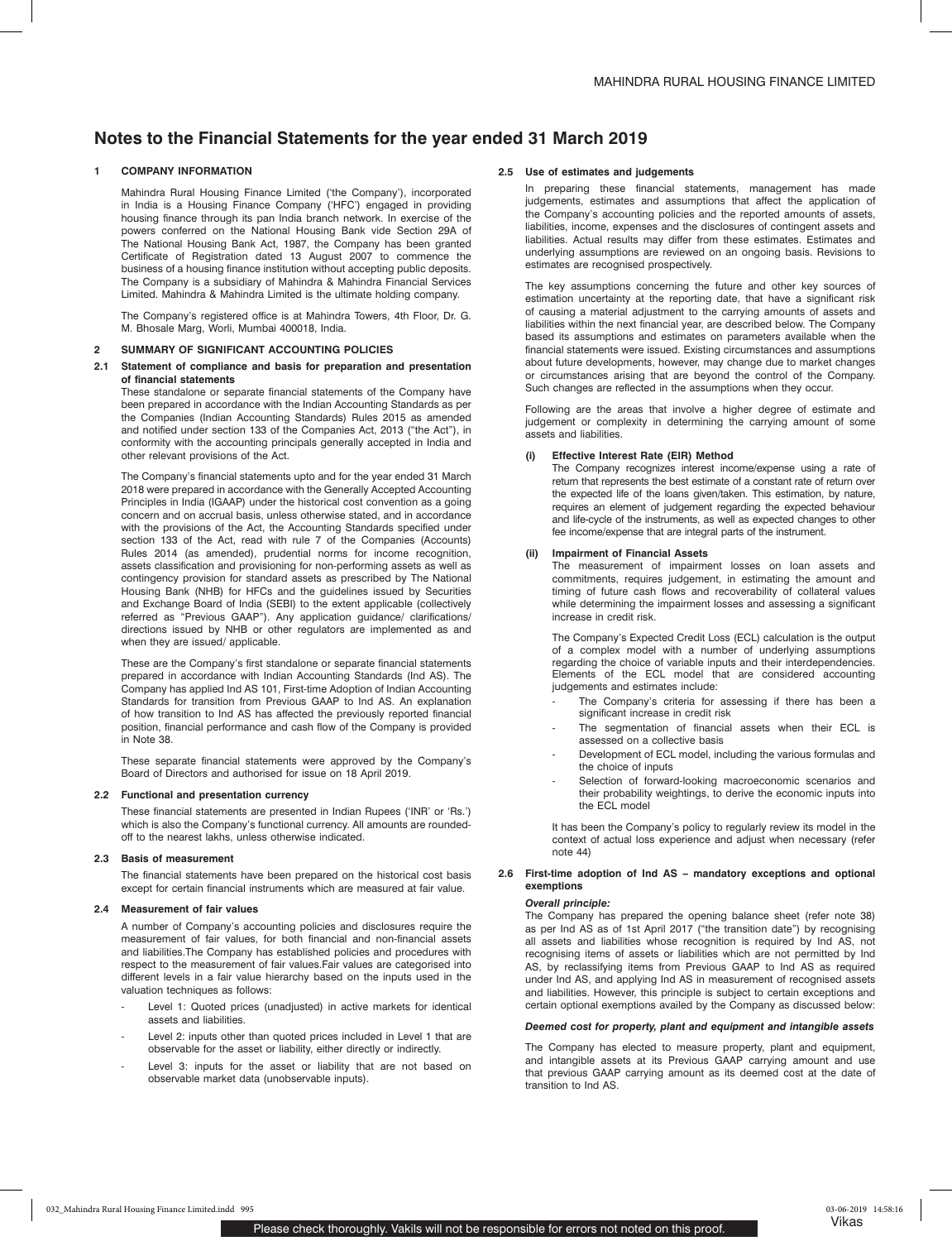### *Leases*

The Company has availed the exemption to assess whether an arrangement contains a lease based on facts and circumstances existing on the date of transition to Ind AS.

## **2.7 Revenue recognition:**

## **a) Recognition of interest income**

## *Effective Interest Rate (EIR) method*

Interest income is recognised in the statement of profit and loss using the effective interest method for all financial instruments measured at amortised cost. The 'effective interest rate' is the rate that exactly discounts estimated future cash payments or receipts through the expected life of the financial instrument.

The calculation of the effective interest rate includes transaction costs and fees that are an integral part of the contract. Transaction costs include incremental costs that are directly attributable to the acquisition of financial asset.

If expectations regarding the cash flows on the financial asset are revised for reasons other than credit risk, the adjustment is recorded as a positive or negative adjustment to the carrying amount of the asset in the balance sheet with an increase or reduction in interest income. The adjustment is subsequently amortised through interest income in the statement of profit and loss.

#### *Interest income*

The Company calculates interest income by applying the EIR to the gross carrying amount of financial assets other than credit-impaired assets.

When a financial asset becomes credit-impaired, the Company calculates interest income by applying the effective interest rate to the net amortised cost of the financial asset. If the financial assets cures and is no longer credit-impaired, the Company reverts to calculating interest income on a gross basis.

Additional interest income is recognised when it becomes measurable and when it is not unreasonable to expect its ultimate collection.

## **b) Fee and commission income**

Fee based income are recognised when they become measurable and when it is probable to expect their ultimate collection.

## **c) Dividend and interest income on investments**

Dividends are recognised in the statement of profit and loss only when the right to receive payment is established, it is probable that the economic benefits associated with the dividend will flow to the Company and the amount of the dividend can be measured reliably.

#### **2.8 Property, Plant and Equipments (PPE)**

PPE are stated at cost of acquisition (including incidental expenses), less accumulated depreciation and accumulated impairment loss, if any.

Assets held for sale or disposals are stated at the lower of their net book value and net realisable value.

Advances paid towards the acquisition of PPE outstanding at each balance sheet date are disclosed separately under Other non-financial assets. Capital work in progress comprises the cost of Property, Plant and Equipment that are not ready for its intended use at the reporting date.

Depreciation on PPE is provided on straight-line basis in accordance with the useful lives specified in Schedule II to the Companies Act, 2013 on a pro-rata basis. The estimated useful life for the assets are stated as below:

| <b>Assets</b>            | <b>Useful life</b> |
|--------------------------|--------------------|
| <b>Buildings</b>         | - 60 years         |
| Computers                | - 3 years          |
| Furniture and fixtures   | $-10$ years        |
| Vehicles                 | - 8 years          |
| Office equipments        | - 5 years          |
| <b>Computer Software</b> | - 3 years          |

For following assets the useful life is taken as estimated by the management based on the actual usage pattern of the assets:

- Assets costing less than Rs.5000/- are fully depreciated in the period of purchase.
- Vehicles used by employees are depreciated over the period of 48 months considering this period as the useful life of the vehicle for the Company, as against the useful life of 8 years as mentioned in Schedule II.

Property, plant and equipment is derecognised on disposal or when no future economic benefits are expected from its use. Any gain or loss arising on derecognition of the asset (calculated as the difference between the net disposal proceeds and the net carrying amount of the asset) is recognised in other income/netted off from any loss on disposal in the statement of profit and loss in the year the asset is derecognised.

#### **2.9 Intangible assets:**

Intangible assets are stated at cost less accumulated amortization and accumulated impairment loss, if any.

Intangible assets comprises of computer software which is amortized over the estimated useful life. The maximum period for such amortization is taken as 36 months based on management's estimates of useful life. Amortisation is calculated using the Straight line method to write down the cost of intangible assets over their estimated useful lives.

#### **2.10 Cash and cash equivalent:**

Cash comprises of cash on hand and demand deposits with bank. The Company considers all highly liquid financial instruments, which are readily convertible into known amounts of cash that are subject to an insignificant risk of change in value and having original maturities of three months or less from the date of purchase, to be cash equivalents.

#### **2.11 Financial instruments:**

### *Recognition and initial measurement*

Financial assets and financial liabilities are recognised when the Company becomes a party to the contractual provisions of the instruments.

Financial assets and financial liabilities are initially measured at fair value. Transaction costs that are directly attributable to the acquisition or issue of financial assets and financial liabilities (other than financial assets and financial liabilities at Fair Value Through Profit and Loss ) are added to or deducted from the fair value of the financial assets or financial liabilities, as appropriate, on initial recognition. Transaction costs directly attributable to the acquisition of financial assets or financial liabilities at FVTPL are recognised immediately in the statement of profit and loss.

#### *Classification and subsequent measurement*

#### *- Financial assets*

- *On initial recognition, a financial asset is classified as measured at*
- *- Amortised cost;*
- *Fair Value Through Other Comprehensive Income (FVTOCI) debt instruments;*
- *Fair Value Through Other Comprehensive Income (FVTOCI) equity instruments;*
- *- Fair Value Through Profit and Loss (FVTPL)*

The Company's business model is not assessed on an instrument-byinstrument basis, but at a higher level of aggregated portfolios being the level at which they are managed. The financial asset is held with the objective to hold financial asset in order to collect contractual cash flows as per the contractual terms that give rise on specified dates to cash flows that are solely payment of principal and interest (SPPI) on the principal amount outstanding. Accordingly, the Company measures bank balances and loans at amortised cost.

Financial assets are not reclassified subsequent to their initial recognition, except if and in the period the Company changes its business model for managing financial assets.

All financial assets not classified as measured at amortised cost or FVTOCI are measured at FVTPL.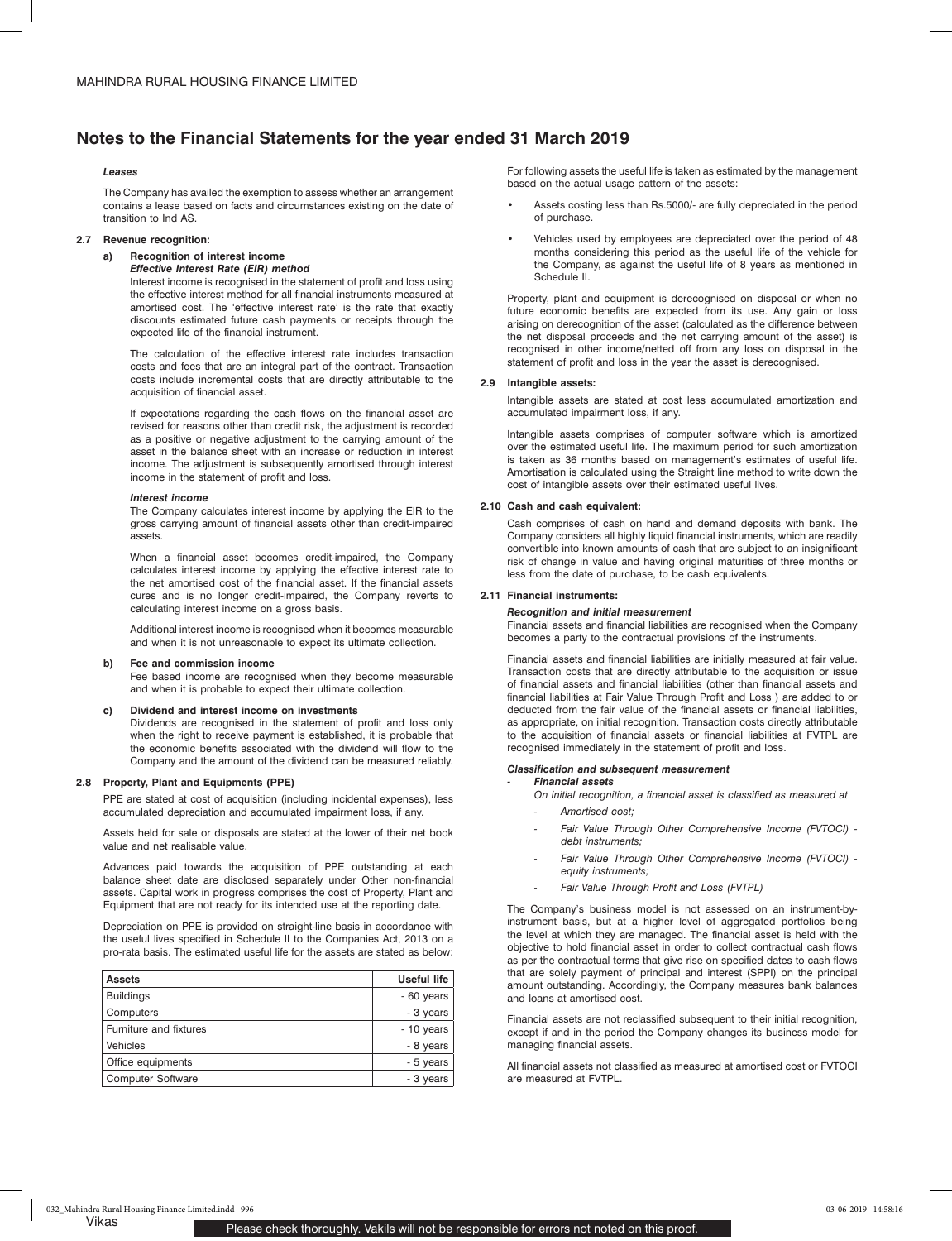Financial assets: Subsequent measurement and gains and losses -

Financial assets at amortised cost are subsequently measured at amortised cost using effective interest method. The amortised cost is reduced by impairment losses. Interest income and impairment are recognised in Statement of profit and loss. Any gain and loss on derecognition is recognised in Statement of profit and loss.

Financial assets at FVTPL are subsequently measured at fair value. Net gains and losses, including any interest or dividend income, are recognised in Statement of profit and loss.

#### *Financial liabilities and equity instruments:*

## Classification as debt or equity -

Debt and equity instruments issued by the Company are classified as either financial liabilities or as equity in accordance with the substance of the contractual arrangements and the definitions of a financial liability and an equity instrument.

#### Equity instruments -

An equity instrument is any contract that evidences a residual interest in the assets of an entity after deducting all of its liabilities. Equity instruments issued by the Company are recognised at the proceeds received. Transaction costs of an equity transaction are recognised as a deduction from equity.

#### Financial liabilities -

Financial liabilities are classified as measured at amortised cost or FVTPL. A financial liability is classified as at FVTPL if it is classified as held-for-trading or it is a derivative or it is designated as such on initial recognition. Other financial liabilities are subsequently measured at amortised cost using the effective interest method. Interest expense and foreign exchange gains and losses are recognised in Statement of profit and loss. Any gain or loss on derecognition is also recognised in the statement of profit and loss.

## *Derecognition*

#### *Financial assets*

The Company derecognises a financial asset when the contractual rights to the cash flows from the financial asset expire, or it transfers the rights to receive the contractual cash flows in a transaction in which substantially all of the risks and rewards of ownership of the financial asset are transferred or in which the Company neither transfers nor retains substantially all of the risks and rewards of ownership and does not retain control of the financial asset.

If the Company enters into transactions whereby it transfers assets recognised on its balance sheet, but retains either all or substantially all of the risks and rewards of the transferred assets, the transferred assets are not derecognised.

#### *Financial liabilities*

A financial liability is derecognised when the obligation under the liability is discharged, cancelled or expires. The difference between the carrying value of the financial liability and the consideration paid is recognised in the statement of profit and loss.

## *Offsetting*

Financial assets and financial liabilities are offset and the net amount presented in the balance sheet when, and only when, the Company currently has a legally enforceable right to set off the amounts and it intends either to settle them on a net basis or to realise the asset and settle the liability simultaneously.

#### *Impairment of financial instruments*

Equity instruments are not subject to impairment under Ind AS 109.

#### **Financial assets carried at amortised cost:**

The Company recognises lifetime expected credit loss (ECL) when there has been a significant increase in credit risk since initial recognition and when the financial assets carried at amortised cost is credit impaired. If the credit risk on the financial instrument has not increased significantly since initial recognition, the Company measures the loss allowance for that financial instrument at an amount equal to 12 month ECL. The assessment of whether lifetime ECL should be recognised is based on significant increases in the likelihood or risk of a default occurring since initial recognition. 12 month ECL represents the portion of lifetime ECL that is expected to result from default events on a financial instrument that are possible within 12 months after the reporting date.

When determining whether credit risk of a financial asset has increased significantly since initial recognition and when estimating expected credit losses, the Company considers reasonable and supportable information that is relevant and available without undue cost or effort. This includes both quantitative and qualitative information and analysis, based on historical experience and forward-looking information.

The expected credit losses on these financial assets are estimated using a historical credit loss experience, adjusted for factors that are specific to the general economic conditions and an assessment of both the current as well as the forecast direction of conditions at the reporting date, including time value of money where appropriate. Lifetime ECL represents the expected credit losses that will result from all possible default events over the expected life of a financial instrument.

Loss allowances for financial assets measured at amortised cost are deducted from the gross carrying amount of the assets.

The gross carrying amount of a financial asset is written off (either partially or in full) to the extent that there is no realistic prospect of recovery. This is generally the case when the Company determines that the debtor does not have assets or sources of income that could generate sufficient cash flows to repay the amounts subject to the write-off. However, financial assets that are written off could still be subject to enforcement activities under the Company's recovery procedures, taking into account legal advice where appropriate. Any recoveries made are recognised in the statement of profit and loss.

#### **2.12 Employee benefits:**

### **a) Short-term employee benefits**

Short-term employee benefits are expensed as the related service is provided. A liability is recognised for the amount expected to be paid if the Company has a present legal or constructive obligation to pay this amount as a result of past service provided by the employee and the obligation can be estimated reliably.

#### **b) Contribution to provident fund and National Pension Scheme**

Company's contribution paid/payable during the year to provident fund and National Pension Scheme is recognised in the Statement of profit and loss.

## **c) Gratuity**

The Company's liability towards gratuity scheme is determined by actuaries, using the projected unit credit method. The present value of the defined benefit obligation is determined by discounting the estimated future cash outflows by reference to market yields at the end of the reporting period on government bonds that have terms approximating to the terms of the related obligation. Past services are recognised at the earlier of the plan amendment/curtailment and recognition of related restructuring costs/termination benefits.

The net interest cost is calculated by applying the discount rate to the net balance of the defined benefit obligation and the fair value of plan assets. This cost is included in employee benefit expense in the statement of profit and loss.

## *Remeasurement gains/losses*

Remeasurement of defined benefit plans, comprising of acturial gains/losses, return on plan assets excluding interest income are recognised immediately in the balance sheet with corresponding debit or credit to Other Comprehensive Income (OCI). Remeasurements are not reclassified to the statement of profit and loss in the subsequent period.

Remeasurement gains or losses on long-term compensated absences that are classified as other long-term benefits are recognised in the statement of profit and loss.

#### **d) Superannuation fund**

The Company makes contribution to the Superannuation scheme, a defined contribution plan, administered by Life Insurance Corporation of India, which are charged to the statement of profit and loss. The Company has no obligation to the scheme beyond its contributions.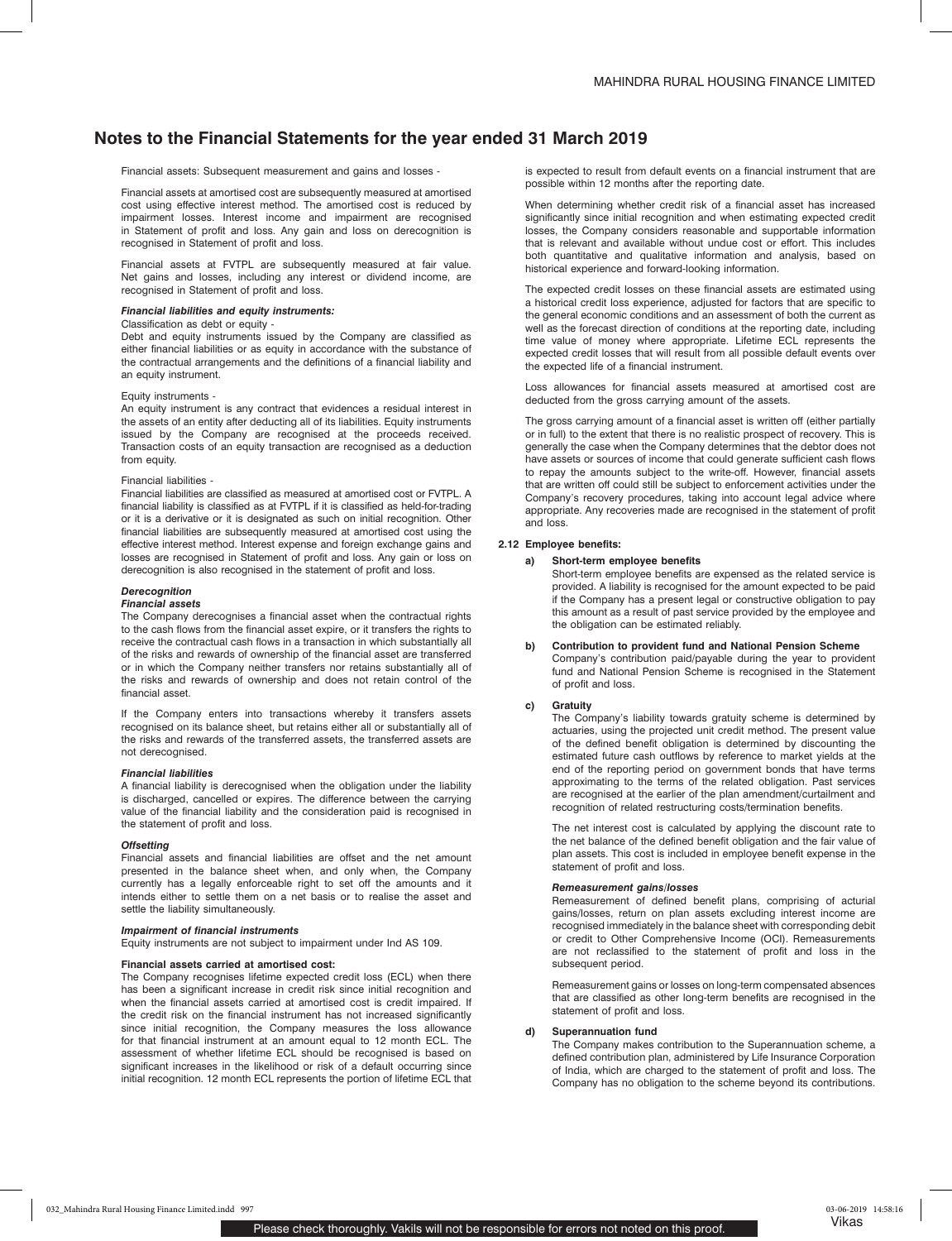#### **e) Leave encashment/compensated absences/sick leave**

The Company provides for the encashment/availment of leave with pay subject to certain rules. The employees are entitled to accumulate leave subject to certain limits for future encashment/availment. The liability is provided based on the number of days of unutilized leave at each balance sheet date on the basis of an independent actuarial valuation.

## **g) Employee stock options**

Equity-settled share-based payments to employees are recognised as an expense at the fair value of stock options at the grant date. The fair value determined at the grant date of the Equity-settled sharebased payments is expensed on a straight-line basis over the vesting period, based on the Company's estimate of equity instruments that will eventually vest, with a corresponding increase in equity.

#### **2.13 Finance costs:**

Finance costs include interest expense computed by applying the effective interest rate on respective financial instruments measured at amortised cost, i.e., bank term loans, non-convertible debentures, inter corporate deposits, commercial papers and subordinated debts, to the extent they are regarded as an adjustment to the interest cost. Finance costs are charged to the Statement of profit and loss.

## **2.14 Taxation - Current and deferred tax:**

Income tax expense comprises of current tax and deferred tax. Current and deferred tax are recognised in the statement of profit and loss, except when they relate to items that are recognised in other comprehensive income or directly in equity, in which case, the current and deferred tax are also recognised in other comprehensive income or directly in equity respectively.

#### **a) Current tax:**

Current tax comprises amount of tax payable in respect of the taxable income or loss for the year determined in accordance with Income Tax Act, 1961 and any adjustment to the tax payable or receivable in respect of previous years. The Company's current tax is calculated using tax rates that have been enacted or substantively enacted by the end of the reporting period.

#### **b) Deferred tax:**

Deferred tax assets and liabilities are recognized for the future tax consequences of temporary differences between the carrying values of assets and liabilities and their respective tax bases. Deferred tax liabilities and assets are measured at the tax rates that are expected to apply in the period in which the liability is settled or the asset realised, based on tax rates (and tax laws) that have been enacted or substantively enacted by the end of the reporting period. The measurement of deferred tax liabilities and assets reflects the tax consequence that would follow from the manner in which the Company expects, at the end of the reporting period, to recover or settle the carrying amount of its assets and liabilities.

Deferred tax assets are recognized to the extent that it is probable that future taxable income will be available against which the deductible temporary difference could be utilized. Such deferred tax assets and liabilities are not recognised if the temporary difference arises from the initial recognition of assets and liabilities in a transaction that affects neither the taxable profit nor the accounting profit. The carrying amount of deferred tax assets is reviewed at the end of each reporting period and reduced to the extent that it is no longer probable that sufficient taxable profits will be available to allow all or part of the asset to be recovered.

#### **2.15 Securities issue expenses:**

Expenses incurred in connection with the fresh issue of Share capital are adjusted against Securities premium reserve.

#### **2.16 Impairment of non financial assets:**

The Company reviews the carrying amounts of its tangible and other intangible assets at the end of each reporting period, to determine whether there is any indication that those assets have impaired. If any such indication exists, the recoverable amount of the asset is estimated in order to determine the extent of the impairment loss (if any). Recoverable amount is determined for an individual asset, unless the asset does not

generate cash flows that are largely independent of those from other assets or group of assets.

Recoverable amount is the higher of fair value less costs to sell and value in use. In assessing value in use, the estimated future cash flows are discounted to their present value using a pre-tax discount rate that reflects current market assessments of the time value of money and the risks specific to the asset for which the estimates of future cash flows have not been adjusted.

If the recoverable amount of an asset (or cash-generating unit) is estimated to be less than its carrying amount, the assets is considered impaired, and is written down to its recoverable amount.

When an impairment loss subsequently reverses, the carrying amount of the asset (or a cash-generating unit) is increased to the revised estimate of its recoverable amount such that the increased carrying amount does not exceed the carrying amount that would have been determined if no impairment loss had been recognised for the asset (or cash-generating unit) in prior years. The reversal of an impairment loss is recognised in the statement of profit and loss.

## **2.17 Provisions:**

Provisions are recognised when there is a present obligation as a result of a past event, and it is probable that an outflow of resources embodying economic benefits will be required to settle the obligation and there is a reliable estimate of the amount of the obligation. Provisions are reviewed at each balance sheet date and adjusted to reflect the current best estimate.

The amount recognised as a provision is the best estimate of the consideration required to settle the present obligation at the end of the reporting period, taking into account the risks and uncertainties surrounding the obligation. Provisions are determined by discounting the expected future cash flows at a pre-tax rate that reflects current market assessments of the time value of money and the risks specific to the liability.

When there is a possible obligation or a present obligation in respect of which the likelihood of outflow of resources is remote, no provision or disclosure is made.

#### **2.18 Leases:**

#### **Where the Company is the lessee -**

Leases where the lessor effectively retains substantially all the risks and benefits of ownership of the leased asset are classified as operating leases. Operating lease payments are recognized as an expense in the Statement of profit and loss.

### **2.19 Earnings Per Share:**

Basic earnings per share is calculated by dividing the net profit or loss for the period attributable to equity shareholders by the weighted average number of equity shares outstanding during the period. Earnings considered in ascertaining the Company's earnings per share is the net profit for the period after deducting preference dividends and any attributable tax thereto for the period. The weighted average number of equity shares outstanding during the period and for all periods presented is adjusted for events, such as bonus shares, sub-division of shares etc. that have changed the number of equity shares outstanding, without a corresponding change in resources. For the purpose of calculating diluted earnings per share, the net profit or loss for the period attributable to equity shareholders is divided by the weighted average number of equity shares outstanding during the period, considered for deriving basic earnings per share and weighted average number of equity shares that could have been issued upon conversion of all dilutive potential equity shares.

#### **2.20 Standards issued but not yet effective:**

In March 2019, the Ministry of Corporate Affairs issued the Companies (Indian Accounting Standards) Amendment Rules, 2019, notifying Ind AS 116, Leases and consequential amendments to various Ind AS standards. The amendments are effective from accounting periods beginning from 1st April 2019.

#### **Ind AS 116 Leases**

The Company is required to adopt Ind AS 116, Leases from 1 April 2019. Ind AS 116 introduces a single, on-balance sheet lease accounting model for lessees. A lessee recognises a right-of-use asset representing its right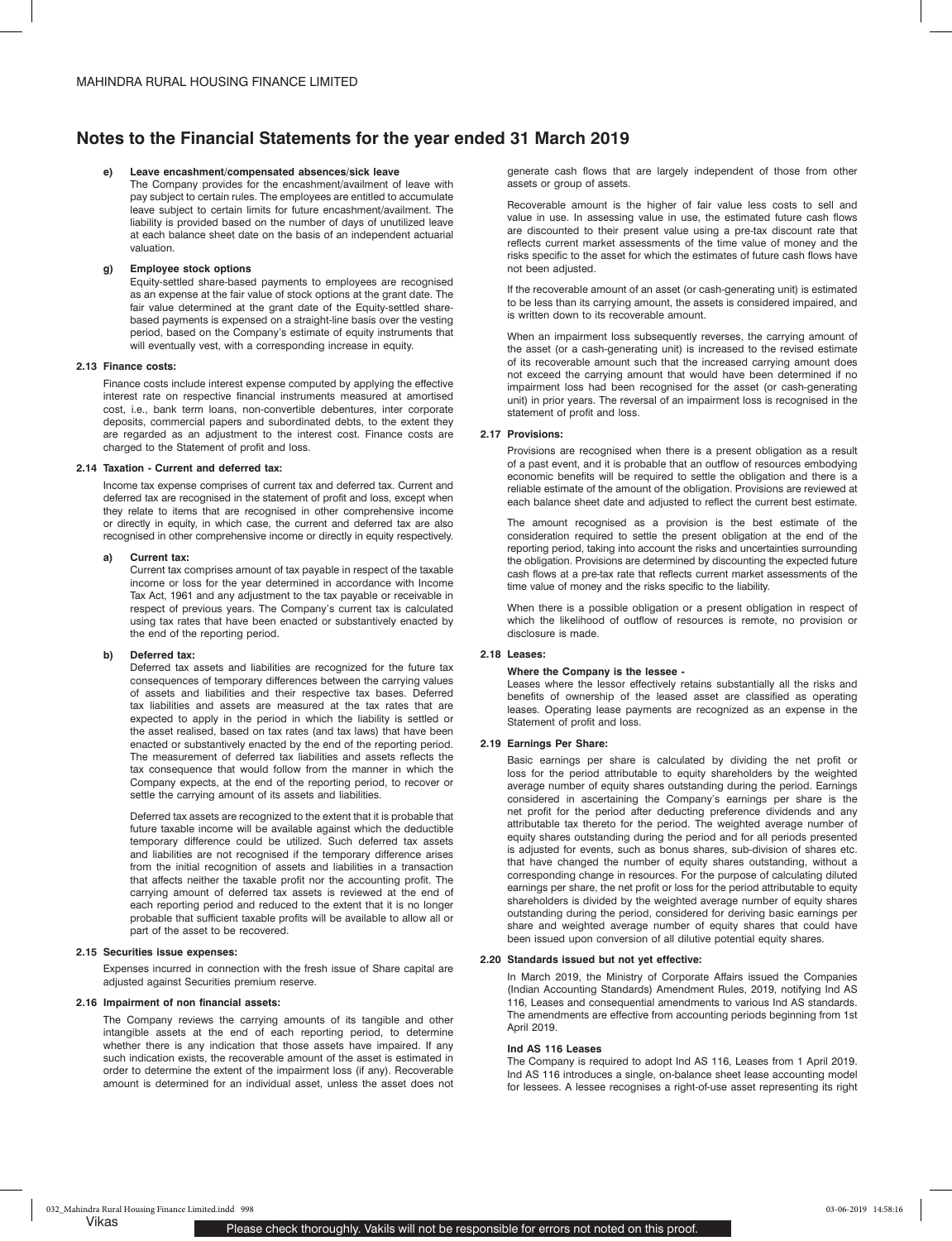to use the underlying asset and a lease liability representing its obligation to make lease payments. There are recognition exemptions for short-term leases and leases of low-value items. Lessor accounting remains similar to the current standard – i.e. lessors continue to classify leases as finance or operating leases. It replaces existing leases guidance, Ind AS 17 on Leases and related interpretive guidance. Company is currently evaluating the impact of Ind AS 116 on its financial statements.

### **Key Amendments to other Ind AS:**

### **Ind AS 12, Income Taxes**

*Recognition of income tax consequences of dividends:*

Clarifies that the income tax consequences of distribution of profits (i.e. dividends), should be recognised when a liability to pay dividend is recognised. The income tax consequences should be recognised in the statement of profit and loss, other comprehensive income or equity according to where the past transactions or events that generated distributable profits were originally recognised. The Company is currently assessing the impact of application of this amendment on the Company's financial statements.

#### **Ind AS 19, Employee Benefits**

*Clarifies that when a plan amendment, curtailment or settlement occurs:*

The updated actuarial assumptions used in remeasuring the plan are applied to determine the current service cost and net interest for the remainder of the annual reporting period and the effect of the asset ceiling is disregarded when calculating the gain or loss on any settlement of the plan and is dealt with separately in Other Comprehensive Income. The Company is currently assessing the impact of application of this amendment on the Company's financial statements.

## **Ind AS 109, Financial Instruments**

*Prepayment Features with Negative Compensation:*

It allows particular financial assets with prepayment features that may result in negative compensation - e.g. the lender receives less than the par amount and accrued interest and effectively compensates the borrower for the borrower's early termination of the contract - to be measured at amortised cost or at FVOCI (subject to the business model assessment). Before the amendments, these instruments were measured at FVTPL because the SPPI criterion would not be met when the party that chooses to terminate the contract early may receive compensation for doing so.

The amendments clarify that irrespective of the event or circumstance that causes the early termination of the contract, either party may pay or receive reasonable compensation for that early termination. The amendments remove the requirement for the compensation to be 'additional'. Accordingly, a prepayment amount that is less than the unpaid amounts of principal and interest (or less than the contractual par amount plus accrued interest) may meet the SPPI criterion if it is determined to include reasonable compensation for early termination.

The Company is currently assessing the impact of application of this amendment on the Company's financial statements.

### **3 Cash and cash equivalents**

|                                             | 31 March<br>2019 | 31 March<br>2018 | 1 April<br>2017 |
|---------------------------------------------|------------------|------------------|-----------------|
| Cash on hand                                | 1,645.64         | 848.11           | 700.23          |
| Balances with banks in current<br>accounts  | 1,336.98         | 4,728.96         | 922.22          |
| Total                                       | 2,982.62         | 5,577.07         | 1,622.45        |
| Loans and advances (at amortised cost)<br>4 |                  |                  |                 |
|                                             | 31 March<br>2019 | 31 March<br>2018 | 1 April<br>2017 |
| A)<br>Loans:                                |                  |                  |                 |
| Loans against assets                        | 804,752.75       | 631,126.21       | 484,690.85      |
| Other loans and advances                    | 122.01           | 90.67            | 492.22          |

**Total (A) - Gross 804,874.76** 631,216.88 485,183.07

|    |                                                                             | 31 March<br>2019 | 31 March<br>2018 | 1 April<br>2017 |
|----|-----------------------------------------------------------------------------|------------------|------------------|-----------------|
|    | Less: Impairment loss                                                       |                  |                  |                 |
|    | allowance                                                                   | (35,949.86)      | (30, 965.21)     | (22, 840.72)    |
|    | Total (A) - Net                                                             | 768,924.90       | 600,251.67       | 462,342.35      |
| B) | i) Secured by tangible<br>assets (hypothecation on<br>land and/or building) | 804,752.75       | 631,126.21       | 484,690.85      |
|    | ii) Unsecured                                                               | 122.01           | 90.67            | 492.22          |
|    | Total (B) - Gross                                                           | 804,874.76       | 631,216.88       | 485,183.07      |
|    | Less: Impairment loss<br>allowance                                          | (35,949.86)      | (30, 965.21)     | (22, 840.72)    |
|    | Total (B) - Net                                                             | 768,924.90       | 600,251.67       | 462,342.35      |
| C) | I) Loans in India                                                           |                  |                  |                 |
|    | i) Public Sector                                                            |                  |                  |                 |
|    | ii) Others                                                                  | 804,874.76       | 631,216.88       | 485,183.07      |
|    | Total (C) - Gross                                                           | 804,874.76       | 631,216.88       | 485,183.07      |
|    | Less: Impairment loss<br>allowance                                          | (35,949.86)      | (30, 965.21)     | (22, 840.72)    |
|    | Total (C) (I) - Net                                                         | 768,924.90       | 600,251.67       | 462,342.35      |
|    | II) Loans outside India                                                     |                  |                  |                 |
|    | Less: Impairment loss<br>allowance                                          |                  |                  |                 |
|    | Total (C) (II) - Net                                                        |                  |                  |                 |
|    | Total C (I) and C (II)                                                      | 768,924.90       | 600,251.67       | 462,342.35      |
|    |                                                                             |                  |                  |                 |

## **5 Other financial assets**

|                                                 | 31 March<br>2019 | 31 March<br>2018 | 1 April<br>2017 |
|-------------------------------------------------|------------------|------------------|-----------------|
| Security deposits for office<br>premises/others | 310.80           | 227.62           | 157.64          |
| Insurance claims receivable                     | 4.30             |                  | 3.42            |
| Total                                           | 315.10           | 227.62           | 161.06          |

#### **6 Deferred tax assets**

|                                                          | 31 March<br>2019 | 31 March<br>2018 | 1 April<br>2017 |
|----------------------------------------------------------|------------------|------------------|-----------------|
| Tax effect of items constituting<br>deferred tax assets: |                  |                  |                 |
| Provision for employee benefits                          | 500.51           | 256.63           | 156.09          |
| Allowance for Expected Credit Loss<br>(ECL)              | 1,313.08         | 3,188.39         | 3,123.76        |
| Effective Interest Rate (EIR) -<br>Financial instruments | 5,292.13         | 5.145.02         | 3.770.47        |
| Depreciation on property, plant and<br>equipment         | 299.25           | 190.73           | 93.30           |
| Total                                                    | 7,404.97         | 8,780.77         | 7,143.62        |
|                                                          |                  |                  |                 |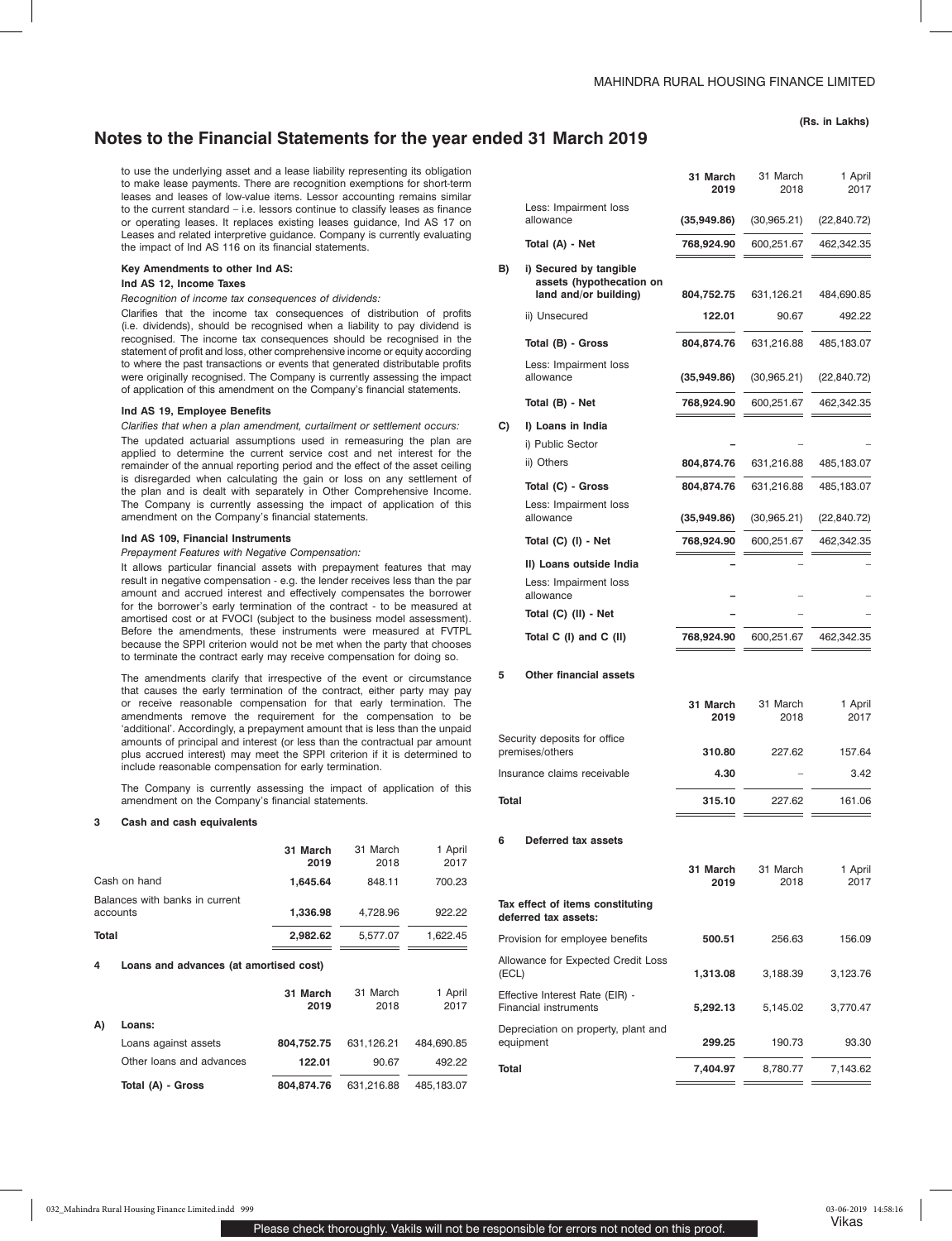## **7 Property, plant and equipments**

|                                      |            |                  | <b>Furniture and</b> |                 |                   |              |
|--------------------------------------|------------|------------------|----------------------|-----------------|-------------------|--------------|
| <b>Particulars</b>                   | Buildings* | <b>Computers</b> | fixtures             | <b>Vehicles</b> | Office equipments | <b>Total</b> |
| <b>GROSS CARRYING AMOUNT</b>         |            |                  |                      |                 |                   |              |
| Balance as at 1 April 2017           | 23.12      | 805.25           | 413.69               | 616.65          | 1,038.75          | 2,897.46     |
| Additions during the year            |            | 347.69           | 236.15               | 194.57          | 276.87            | 1,055.28     |
| Disposals/deductions during the year | ۰          | 2.25             | 4.91                 | 75.45           | 2.16              | 84.77        |
| Balance as at 31 March 2018          | 23.12      | 1,150.69         | 644.93               | 735.77          | 1,313.46          | 3,867.97     |
| Balance as at 1 April 2018           | 23.12      | 1,150.69         | 644.93               | 735.77          | 1,313.46          | 3,867.97     |
| Additions during the year            |            | 560.38           | 234.06               | 506.40          | 366.19            | 1,667.03     |
| Disposals/deductions during the year |            | 0.58             | 7.30                 | 72.25           | 4.48              | 84.61        |
| Balance as at 31 March 2019          | 23.12      | 1,710.49         | 871.69               | 1,169.92        | 1,675.17          | 5,450.39     |
| <b>ACCUMULATED DEPRECIATION</b>      |            |                  |                      |                 |                   |              |
| Balance as at 1 April 2017           | 0.52       | 469.35           | 215.54               | 232.09          | 453.60            | 1,371.10     |
| Additions during the year            | 0.38       | 215.96           | 128.12               | 120.98          | 296.86            | 762.30       |
| Disposals/deductions during the year |            | 1.93             | 4.35                 | 55.26           | 1.76              | 63.30        |
| Balance as at 31 March 2018          | 0.90       | 683.38           | 339.31               | 297.81          | 748.70            | 2,070.10     |
| Balance as at 1 April 2018           | 0.90       | 683.38           | 339.31               | 297.81          | 748.70            | 2,070.10     |
| Additions during the year            | 0.39       | 350.70           | 142.59               | 177.14          | 319.75            | 990.57       |
| Disposals/deductions during the year |            | 0.35             | 5.43                 | 57.21           | 1.72              | 64.71        |
| Balance as at 31 March 2019          | 1.29       | 1,033.73         | 476.47               | 417.74          | 1,066.73          | 2,995.96     |
| <b>NET CARRYING AMOUNT</b>           |            |                  |                      |                 |                   |              |
| As at 01 April 2017                  | 22.60      | 335.90           | 198.15               | 384.56          | 585.15            | 1,526.36     |
| As at 31 March 2018                  | 22.22      | 467.31           | 305.62               | 437.96          | 564.76            | 1,797.87     |
| As at 31 March 2019                  | 21.83      | 676.76           | 395.22               | 752.18          | 608.44            | 2,454.43     |
|                                      |            |                  |                      |                 |                   |              |

\* **Secured non convertible debentures (NCDs) have exclusive pari passu charges on buildings whose carrying amount is Rs. 22.22 Lakhs (31 March 2018 - Rs. 22.60 Lakhs)**

**8 Other intangible assets**

**9 Other non-financial assets**

| <b>Particulars</b>                   | Computer<br>software |
|--------------------------------------|----------------------|
| <b>GROSS CARRYING AMOUNT</b>         |                      |
| Balance as at 1 April 2017           | 33.46                |
| Additions during the year            | 34.91                |
| Disposals/deductions during the year |                      |
| Balance as at 31 March 2018          | 68.37                |
| Balance as at 1 April 2018           | 68.37                |
| Additions during the year            | 139.07               |
| Disposals/deductions during the year |                      |
| Balance as at 31 March 2019          | 207.44               |
| <b>ACCUMULATED DEPRECIATION</b>      |                      |
| Balance as at 1 April 2017           | 0.93                 |
| Additions during the year            | 21.65                |
| Disposals/deductions during the year |                      |
| Balance as at 31 March 2018          | 22.58                |
| Balance as at 1 April 2018           | 22.58                |
| Additions during the year            | 69.15                |
| Disposals/deductions during the year |                      |
| Balance as at 31 March 2019          | 91.73                |
| <b>NET CARRYING AMOUNT</b>           |                      |
| As at 01 April 2017                  | 32.53                |
| As at 31 March 2018                  | 45.79                |
| As at 31 March 2019                  | 115.71               |

|       |                                                                                                     | 31 March<br>2019 | 31 March<br>2018 | 1 April<br>2017 |
|-------|-----------------------------------------------------------------------------------------------------|------------------|------------------|-----------------|
|       | Capital advances                                                                                    | 390.37           | 537.13           | 372.03          |
|       | Prepaid expenses                                                                                    | 152.51           | 602.20           | 335.54          |
| Total |                                                                                                     | 542.88           | 1,139.33         | 707.57          |
| 10    | <b>Payables</b>                                                                                     |                  |                  |                 |
|       |                                                                                                     | 31 March<br>2019 | 31 March<br>2018 | 1 April<br>2017 |
| I)    | <b>Trade Payables</b>                                                                               |                  |                  |                 |
|       | i) total outstanding dues of<br>micro enterprises and small<br>enterprises                          |                  |                  |                 |
|       | ii) total outstanding dues of<br>creditors other than micro<br>enterprises and small<br>enterprises | 4,963.26         | 4,642.77         | 3.344.39        |
| II)   | <b>Other Payables</b>                                                                               |                  |                  |                 |
|       | i) total outstanding dues of<br>micro enterprises and small<br>enterprises                          |                  |                  |                 |
|       | ii) total outstanding dues of<br>creditors other than micro<br>enterprises and small<br>enterprises |                  |                  |                 |
|       |                                                                                                     | 4,963.26         | 4,642.77         | 3,344.39        |
|       |                                                                                                     |                  |                  |                 |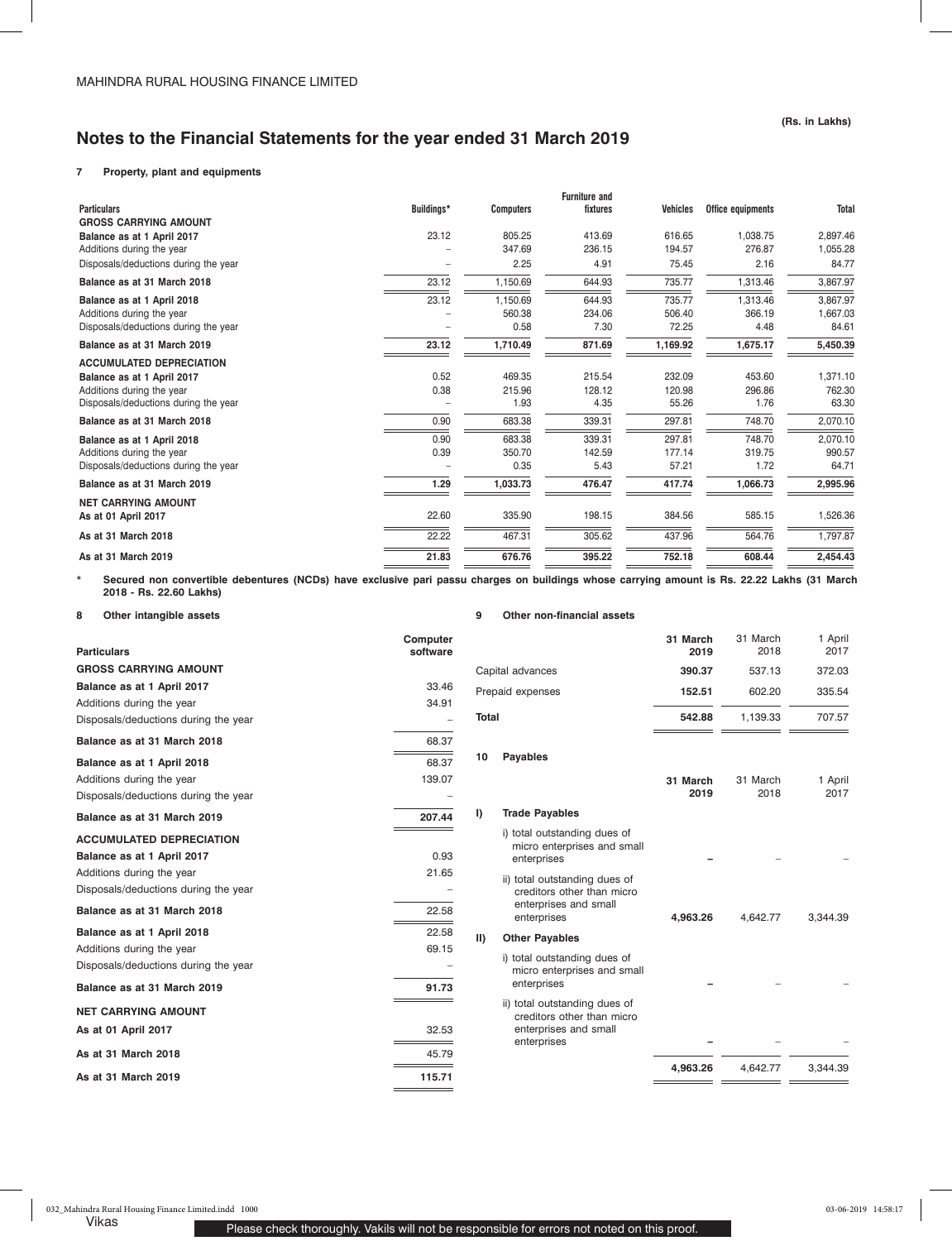**31 March** 

## **Notes to the Financial Statements for the year ended 31 March 2019**

## **(Rs. in Lakhs)**

1 April

31 March

#### **Micro, Small and Medium Enterprises:**

Based on and to the extent of the information received by the Company from the suppliers during the year regarding their status under the Micro, Small and Medium Enterprises Development Act, 2006 (MSMED Act), the total outstanding dues of Micro and Small enterprises, which are outstanding for more than the stipulated period and other disclosures as per the Micro, Small and Medium Enterprises Development Act, 2006 (hereinafter referred to as "the MSMED Act") are given below:

|    |                                                                                                                                                                     | 31 March<br>2019 | 31 March<br>2018 | 1 April<br>2017 |
|----|---------------------------------------------------------------------------------------------------------------------------------------------------------------------|------------------|------------------|-----------------|
| a) | Dues remaining unpaid to any<br>supplier at the year end                                                                                                            |                  |                  |                 |
|    | Principal                                                                                                                                                           |                  |                  |                 |
|    | Interest on the above                                                                                                                                               |                  |                  |                 |
| b) | Interest paid in terms of<br>Section 16 of the MSMED<br>Act along with the amount of<br>payment made to the supplier<br>beyond the appointed day<br>during the year |                  |                  |                 |
|    | Principal paid beyond the<br>appointed date                                                                                                                         |                  |                  |                 |
|    | Interest paid in terms of<br>Section 16 of the MSMED Act                                                                                                            |                  |                  |                 |
| C) | Amount of interest due and<br>payable for the period of delay<br>on payments made beyond<br>the appointed day during the<br>year                                    |                  |                  |                 |
| d) | Amount of interest accrued                                                                                                                                          |                  |                  |                 |
|    | and remaining unpaid                                                                                                                                                |                  |                  |                 |

**2019**  2018 2017 e) Further interest due and payable even in the succeeding years, until such date when the interest due as above are actually paid to the small enterprises **Total –** – – **11 Debt Securities 31 March 2019**  31 March 2018 1 April 2017 **At Amortised cost i) Bonds/Debentures (Secured)** - Non-convertible debentures **195,247.59** 119,469.04 43,025.71 **ii) Others (Unsecured)** - Commercial Papers **44,402.99** 40,457.80 19,755.23 **Total 239,650.58** 159,926.84 62,780.94 Debt securities in India **239,650.58** 159,926.84 62,780.94 Debt securities outside India **Total 239,650.58 159,926.84 62,780.94** 

There are no debt securities measured at FVTPL or designated at FVTPL

#### Details of Bonds/Debentures (Secured) - Non-convertible debentures<sup>#</sup>:

| From the Balance Sheet date         | As at 31 March 2019 |            | As at 31 March 2018 |            | As at 01 April 2017        |           |
|-------------------------------------|---------------------|------------|---------------------|------------|----------------------------|-----------|
|                                     | Interest rate range | Amount     | Interest rate range |            | Amount Interest rate range | Amount    |
| Repayable on maturity:              |                     |            |                     |            |                            |           |
| Maturing beyond 5 years             | 8.30%-9.18%         | 4.510.00   | 8.27%-8.30%         | 7.000.00   | 8.30%                      | 1,000.00  |
| Maturing between 3 years to 5 years | 7.82%-9.25%         | 46,500,00  | 7.82%-8.90%         | 33.000.00  | 8.10%-8.90%                | 21,350.00 |
| Maturing between 1 year to 3 years  | 7.76%-9.75%         | 114,150.00 | 7.73%-8.74%         | 74.350.00  | 7.90%-8.74%                | 24,000.00 |
| Maturing within 1 year              | 7.73%-8.74%         | 31,500,00  | 7.90%-8.00%         | 7,500.00   |                            |           |
| Total at face value                 |                     | 196.660.00 |                     | 121.850.00 |                            | 46,350.00 |
| Less: Unamortised finance cost      |                     | 1.412.41   |                     | 2,380.96   |                            | 3.324.29  |
| <b>Total amortised cost</b>         |                     | 195.247.59 |                     | 119.469.04 |                            | 43.025.71 |

Secured by pari passu charges on office premise and exclusive charge on receivables under loan contracts, owned assets and book debts to the extent of 100% of outstanding secured debentures.

The rates mentioned above are the applicable rates as at the yearend date. These includes floating rate loans which are based on Marginal Cost of fund based Lending Rate (MCLR)/Treasury bill (T-bill) based spreads.

# The funds raised by the Company during the year by issue of Secured Non Convertible Debentures/Bonds were utilised for the purpose intended i.e. towards lending, financing , to refinance the existing indebtedness of the Company or for long-term working capital, in compliance with applicable laws.

| Details of others debt securities (Unsecured) - Commercial Papers: |                     |                     |                     |           |                            |           |
|--------------------------------------------------------------------|---------------------|---------------------|---------------------|-----------|----------------------------|-----------|
| From the Balance Sheet date<br>As at 31 March 2019                 |                     | As at 31 March 2018 |                     |           | As at 01 April 2017        |           |
|                                                                    | Interest rate range | Amount              | Interest rate range |           | Amount Interest rate range | Amount    |
| Repayable on maturity:                                             |                     |                     |                     |           |                            |           |
| Maturing within 1 year                                             | 7.77%-7.90%         | 45,000,00           | 7.45%-7.80%         | 41.000.00 | 7.30%-7.60%                | 20.000.00 |
| Total at face value                                                |                     | 45,000,00           |                     | 41,000.00 |                            | 20,000.00 |
| Less: Unamortised finance cost                                     |                     | 597.01              |                     | 542.20    |                            | 244.77    |
| <b>Total amortised cost</b>                                        |                     | 44.402.99           |                     | 40.457.80 |                            | 19,755.23 |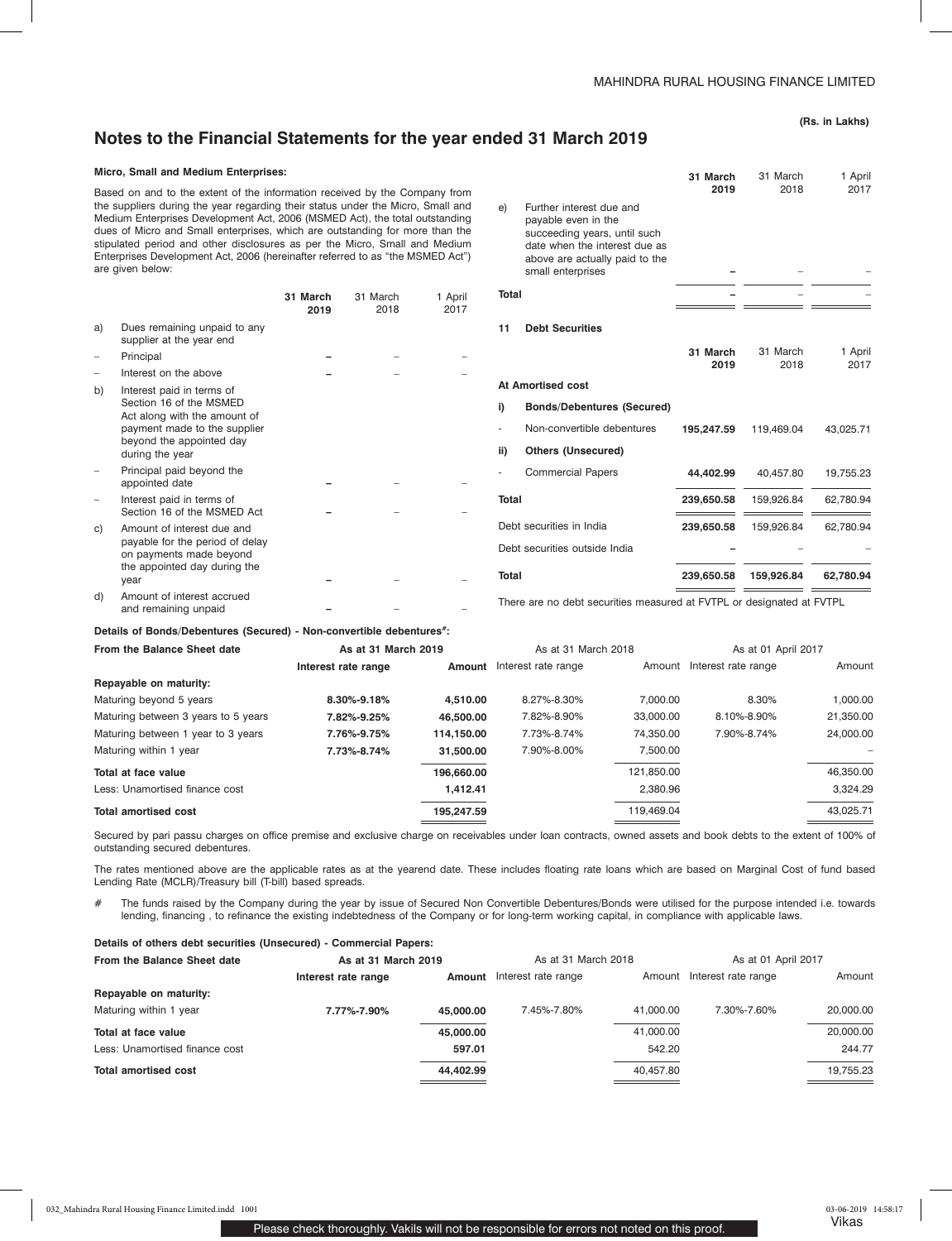## **12 Borrowings (Other than Debt Securities)**

|                                                             | 31 March 2019 | 31 March 2018 | 1 April 2017 |
|-------------------------------------------------------------|---------------|---------------|--------------|
| At Amortised cost                                           |               |               |              |
| i) Term loans                                               |               |               |              |
| Secured -                                                   |               |               |              |
| from banks<br>$\overline{\phantom{a}}$                      | 308,738.89    | 298,705.56    | 245,670.47   |
| from other parties<br>$\overline{\phantom{a}}$              | 3,180.20      | 7,651.19      | 13,706.00    |
| ii) Loans from related parties                              |               |               |              |
| Unsecured -                                                 |               |               |              |
| Inter-corporate deposits (ICDs)<br>$\overline{\phantom{a}}$ | 51,000.00     | 24,475.00     | 20,550.00    |
| iii) Loans repayable on demand                              |               |               |              |
| Secured -                                                   |               |               |              |
| from banks                                                  |               |               |              |
| Cash credit facilities<br>٠                                 |               | 4,479.12      | 15,979.30    |
| <b>Total</b>                                                | 362,919.09    | 335,310.87    | 295,905.77   |
| Borrowings in India                                         | 362,919.09    | 335,310.87    | 295,905.77   |
| Borrowings outside India                                    |               |               |              |
| Total                                                       | 362,919.09    | 335,310.87    | 295,905.77   |
|                                                             |               |               |              |

There are no borrowings measured at FVTPL or designated at FVTPL

## **Details of term loans from banks (Secured)**

| From the Balance Sheet date                     | As at 31 March 2019 |            | As at 31 March 2018        |            | As at 01 April 2017        |            |
|-------------------------------------------------|---------------------|------------|----------------------------|------------|----------------------------|------------|
|                                                 | Interest rate range |            | Amount Interest rate range |            | Amount Interest rate range | Amount     |
| 1) Repayable on maturity:                       |                     |            |                            |            |                            |            |
| Maturing between 3 years to 5 years             | 7.90%-9.50%         | 25,000.00  | 7.90%-8.75%                | 40,000.00  | 8.40%-8.75%                | 25,000.00  |
| Maturing between 1 year to 3 years              | 8.20%-9.50%         | 57,500.00  | 7.85%-8.75%                | 53,500.00  | 8.75%-9.70%                | 30,000.00  |
| Maturing within 1 year                          | 8.70%-9.50%         | 43,500.00  | 8.00%-8.15%                | 15,000.00  | 7.90%-9.70%                | 55,450.00  |
| <b>Total</b>                                    |                     | 126,000.00 |                            | 108,500.00 |                            | 110,450.00 |
| 2) Repayable in installments:<br>i) Quarterly - |                     |            |                            |            |                            |            |
| Maturing between 3 years to 5 years             | 8.75%               | 1,111.11   | 8.10%-8.35%                | 4,166.67   | 8.15%                      | 3,055.56   |
| Maturing between 1 year to 3 years              | 8.75%-8.85%         | 12,500.00  | 8.10%-8.35%                | 10,555.56  | 8.15%                      | 8,333.33   |
| Maturing within 1 year                          | 8.75%-8.85%         | 9,444.44   | 8.10%-8.35%                | 6,666.67   | 8.15%                      | 4,298.25   |
| Sub total                                       |                     | 23,055.55  |                            | 21,388.90  |                            | 15,687.14  |
| ii) Half yearly -                               |                     |            |                            |            |                            |            |
| Maturing beyond 3 years to 5 years              | 8.70%               | 5,000.00   | 8.25%-8.45%                | 18,333.33  | 8.75%                      | 6,666.67   |
| Maturing between 1 year to 3 years              | 8.70%-9.00%         | 16,666.67  | 8.45%                      | 10,000.00  | 8.75%                      | 10,000.00  |
| Maturing within 1 year                          | 9.00%               | 6,666.67   | 8.45%                      | 3,333.33   | 8.75%                      | 6,666.66   |
| Sub total<br>iii) Yearly -                      |                     | 28,333.34  |                            | 31,666.66  |                            | 23,333.33  |
| Maturing between 3 years to 5 years             | 8.20%-9.70%         | 28,050.00  | 8.00%-8.45%                | 39,650.00  | 8.20%-9.30%                | 31,300.00  |
| Maturing between 1 year to 3 years              | 8.20%-9.70%         | 72,000.00  | 8.00%-9.34%                | 71,700.00  | 8.20%-9.63%                | 55,850.00  |
| Maturing within 1 year                          | 8.20%-9.34%         | 31,300.00  | 8.20%-9.34%                | 25,800.00  | 9.25%-9.63%                | 9,050.00   |
| Sub total                                       |                     | 131,350.00 |                            | 137,150.00 |                            | 96,200.00  |
| Total                                           |                     | 182,738.89 |                            | 190,205.56 |                            | 135,220.47 |
| Total (1+2) (As per contractual terms)          |                     | 308,738.89 |                            | 298,705.56 |                            | 245,670.47 |
| Less Unamortized Finance Cost                   |                     |            |                            |            |                            |            |
| <b>Total Amortized Cost</b>                     |                     | 308,738.89 |                            | 298,705.56 |                            | 245,670.47 |
|                                                 |                     |            |                            |            |                            |            |

Secured by exclusive charge on receivables under loan contracts and book debts to the extent of 100% of outstanding secured loans

The rates mentioned above are the applicable rates as at the yearend date. These includes floating rate loans which are based on Marginal Cost of fund based Lending Rate (MCLR)/Treasury bill (T-bill) based spreads.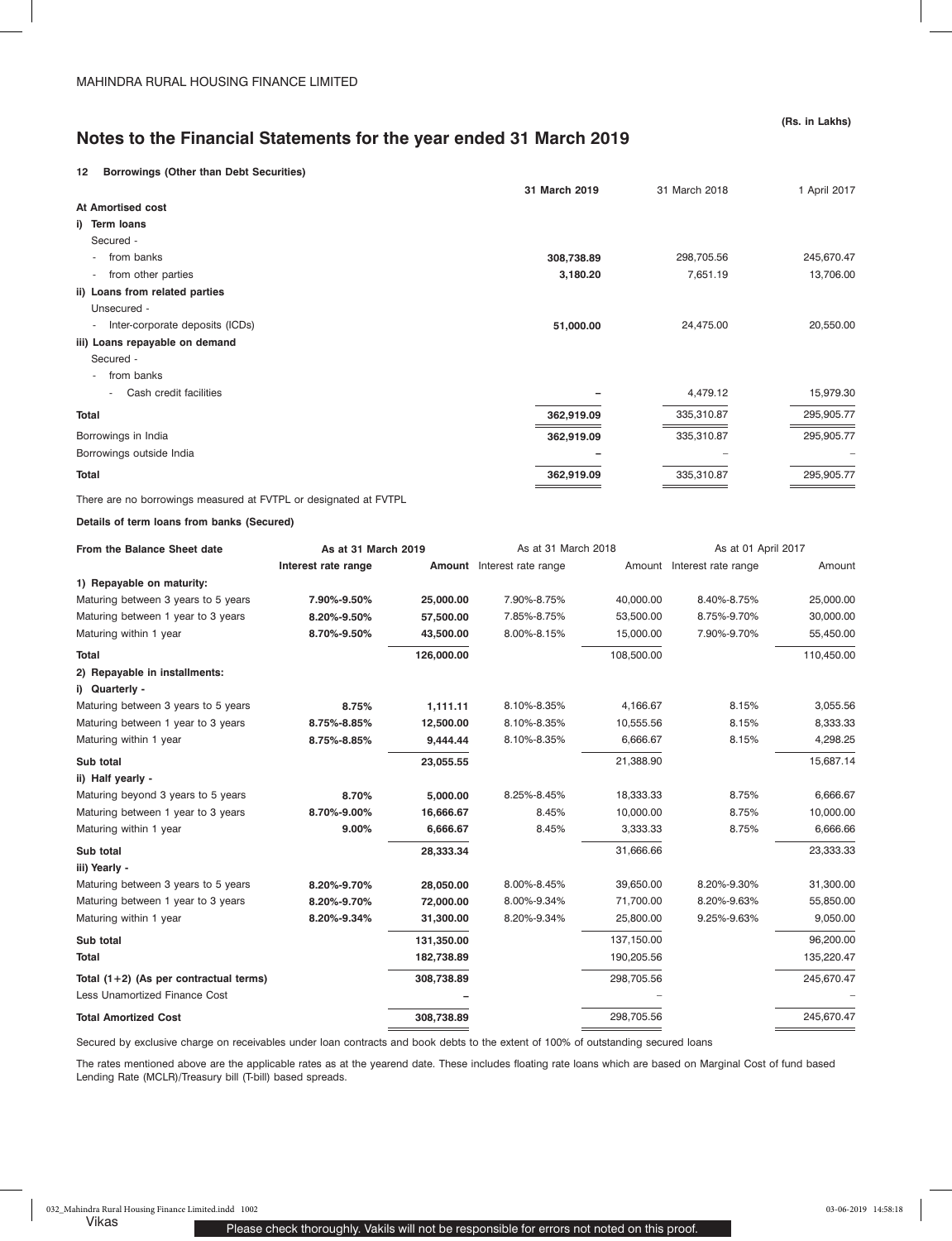**(Rs. in Lakhs)**

**Details of Secured term loans from other parties (National Housing Bank)**

| From the Balance Sheet date         | As at 31 March 2019 |          | As at 31 March 2018 |          | As at 01 April 2017        |           |
|-------------------------------------|---------------------|----------|---------------------|----------|----------------------------|-----------|
|                                     | Interest rate range | Amount   | Interest rate range |          | Amount Interest rate range | Amount    |
| 1) Repayable in installments:       |                     |          |                     |          |                            |           |
| Quarterly -                         |                     |          |                     |          |                            |           |
| Maturing between 3 years to 5 years |                     |          | 8.80%               | 378.00   | 7.65%-9.30%                | 2.054.80  |
| Maturing between 1 year to 3 years  | $9.30\% - 9.55\%$   | 973.80   | 7.95%-9.05%         | 3.637.20 | 7.65%-9.05%                | 6,339.39  |
| Maturing within 1 year              | 9.05%-9.65%         | 2.206.40 | 7.95%-9.05%         | 3.635.99 | 7.65%-9.70%                | 5.311.81  |
| <b>Total</b>                        |                     | 3,180.20 |                     | 7.651.19 |                            | 13.706.00 |
| Less Unamortized Finance Cost       |                     |          |                     |          |                            |           |
| <b>Total Amortized Cost</b>         |                     | 3,180.20 |                     | 7,651.19 |                            | 13,706.00 |

Secured by exclusive charge on receivables under loan contracts and book debts to the extent of 100% of outstanding secured loans

**Details of Inter-corporate deposits (ICDs) (Unsecured):**

| From the Balance Sheet date        | As at 31 March 2019 |           | As at 31 March 2018 |           | As at 01 April 2017 |           |
|------------------------------------|---------------------|-----------|---------------------|-----------|---------------------|-----------|
|                                    | Interest rate range | Amount    | Interest rate range | Amount    | Interest rate range | Amount    |
| Repayable on maturity:             |                     |           |                     |           |                     |           |
| Maturing between 1 year to 3 years |                     |           |                     |           | 9.80%               | 200.00    |
| Maturing within 1 year             | 7.75%-9.40%         | 51,000,00 | 7.20%-8.55%         | 24.475.00 | 7.60%-9.80%         | 20,350.00 |
| <b>Total</b>                       |                     | 51,000,00 |                     | 24.475.00 |                     | 20,550.00 |
| Less Unamortized Finance Cost      |                     |           |                     |           |                     |           |
| <b>Total Amortized Cost</b>        |                     | 51,000,00 |                     | 24.475.00 |                     | 20,550.00 |
|                                    |                     |           |                     |           |                     |           |

**Loans repayable on demand - Cash credit facilities with banks (Secured)**

| From the Balance Sheet date   | As at 31 March 2019 |        | As at 31 March 2018 |          | As at 01 April 2017        |           |
|-------------------------------|---------------------|--------|---------------------|----------|----------------------------|-----------|
|                               | Interest rate range | Amount | Interest rate range |          | Amount Interest rate range | Amount    |
| Repayable on maturity:        |                     |        |                     |          |                            |           |
| Maturing within 1 year        |                     | -      | 7.90%-10.25%        | 4.479.12 | 8.15%-10.50%               | 15.979.30 |
| <b>Total</b>                  |                     |        |                     | 4.479.12 |                            | 15,979.30 |
| Less Unamortized Finance Cost |                     | -      |                     |          |                            | $\sim$    |
| <b>Total Amortized Cost</b>   |                     | -      |                     | 4.479.12 |                            | 15.979.30 |

Secured by exclusive charge on receivables under loan contracts and book debts to the extent of 100% of outstanding secured loans

The rates mentioned above are the applicable rates as at the yearend date. These includes floating rate loans which are based on Marginal Cost of fund based Lending Rate (MCLR)/Treasury bill (T-bill) based spreads.

Receivables under loan contracts, book debts and building as of 31 March 2019 with an outstanding amount of Rs. 4,71,203.71 Lakhs (31 March 2018: Rs. 4,14,588.16 Lakhs; 01 April 2017: Rs. 2,36,525.47 Lakhs) are pledged as collateral against the borrowings.

### **13 Subordinated liabilities**

|                                                              | 31 March 2019 | 31 March 2018 | 1 April 2017 |
|--------------------------------------------------------------|---------------|---------------|--------------|
| At Amortised cost                                            |               |               |              |
| Unsecured Subordinated redeemable non-convertible debentures | 31.024.26     | 28.236.76     | 18.793.49    |
| <b>Total</b>                                                 | 31.024.26     | 28.236.76     | 18.793.49    |
| Subordinated liabilities in India                            | 31.024.26     | 28.236.76     | 18,793.49    |
| Subordinated liabilities outside India                       |               |               |              |
| <b>Total</b>                                                 | 31.024.26     | 28,236.76     | 18.793.49    |

There are no subordinated liabilities measured at FVTPL or designated at FVTPL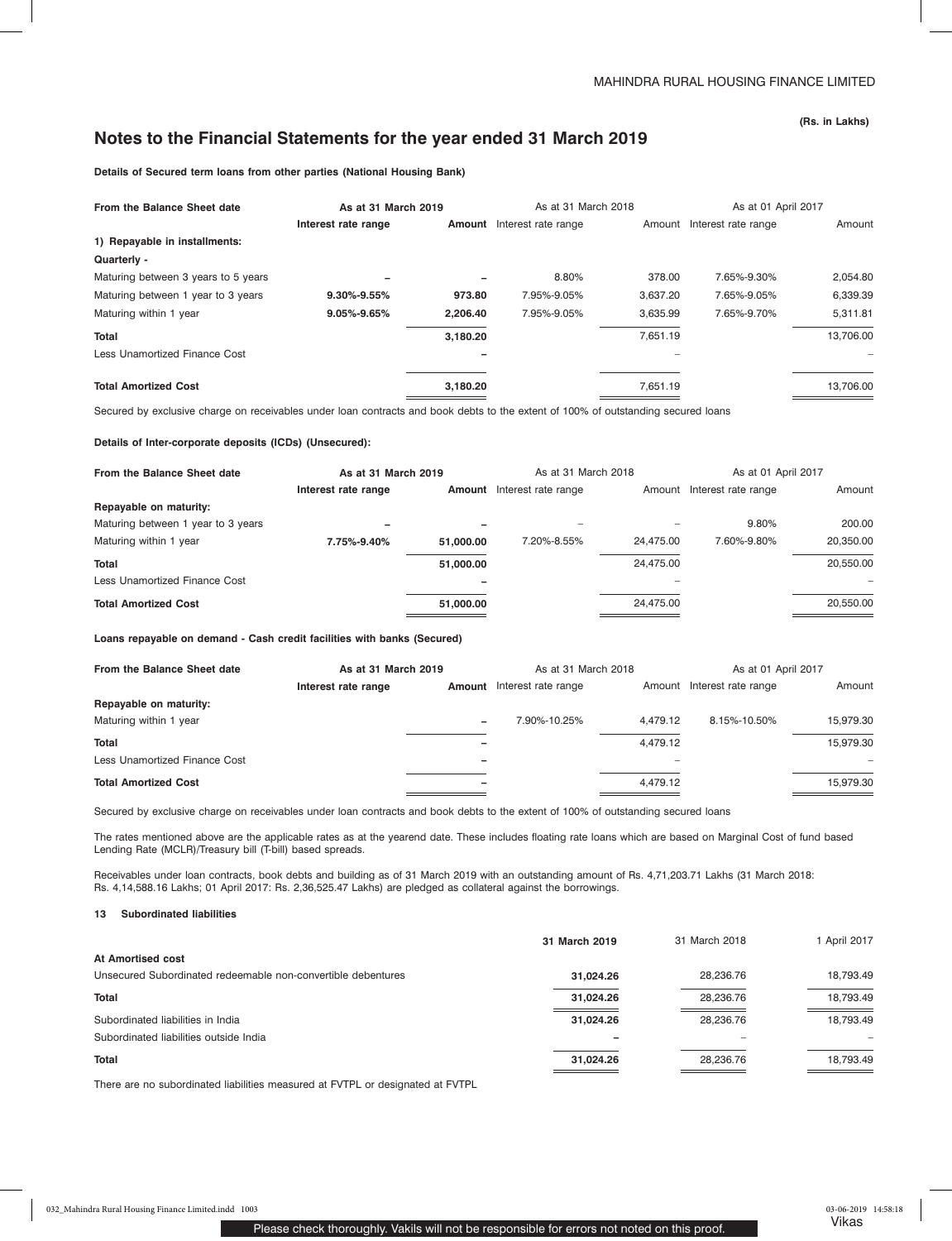**Details of Subordinated liabilities (at Amortised cost) - Unsecured Subordinated redeemable non-convertible debentures#:**

| As at 31 March 2019<br>From the Balance Sheet date |                     | As at 31 March 2018 |                     |           |                            | As at 01 April 2017 |
|----------------------------------------------------|---------------------|---------------------|---------------------|-----------|----------------------------|---------------------|
|                                                    | Interest rate range | Amount              | Interest rate range |           | Amount Interest rate range | Amount              |
| A) Issued on private placement                     |                     |                     |                     |           |                            |                     |
| Repayable on maturity:                             |                     |                     |                     |           |                            |                     |
| Maturing beyond 5 years                            | 8.40%-9.50%         | 31.200.00           | 8.40%-9.50%         | 27.700.00 | 8.40%-9.50%                | 18,200.00           |
| Maturing between 3 years to 5 years                |                     |                     |                     |           |                            |                     |
| Maturing between 1 year to 3 years                 |                     |                     |                     |           | 11.00%                     | 700.00              |
| Maturing within 1 year                             |                     |                     | 11.00%              | 700.00    |                            |                     |
| Sub-total at face value                            |                     | 31,200.00           |                     | 28.400.00 |                            | 18,900.00           |
| Less: Unamortised finance cost                     |                     | 175.74              |                     | 163.24    |                            | 106.51              |
| <b>Total amortised cost</b>                        |                     | 31,024.26           |                     | 28,236.76 |                            | 18,793.49           |

# The funds raised by the Company during the year by issue of Unsecured Subordinated reedemable Non Convertible Debentures/Bonds were utilised for the purpose intended i.e. towards lending, financing, to refinance the existing indebtedness of the Company or for long-term working capital, in compliance with applicable laws.

## **14 Other financial liabilities**

|                                                                | 31 March 2019 | 31 March 2018 | 1 April 2017 |
|----------------------------------------------------------------|---------------|---------------|--------------|
| Interest accrued but not due on<br>borrowings                  | 16.373.23     | 7.654.15      | 3.559.15     |
| Credit balances in current accounts<br>with banks as per books | 6,802.88      |               | 38,673.76    |
| Insurance premium payable                                      | 1,900.95      | 2.289.35      | 1,682.92     |
| Salary, Bonus and performance pay<br>payable                   | 4,445.76      | 2,656.47      | 1,389.73     |
| Provision for expenses                                         | 177.39        | 163.03        | 66.16        |
| Other Liabilities                                              | 93.63         | 197.95        |              |
| <b>Total</b>                                                   | 29,793.84     | 12,960.95     | 45,497.73    |
| <b>Provisions</b><br>15                                        |               |               |              |
|                                                                | 31 March 2019 | 31 March 2018 | 1 April 2017 |
| Provision for employee benefits                                |               |               |              |
| Gratuity                                                       | 97.67         | 110.74        | 112.69       |
| Leave encashment                                               | 1.002.43      | 473.73        | 291.34       |
| Provision for loan commitment                                  | 642.80        | 1,313.45      | 552.46       |
| Total                                                          | 1,742.90      | 1,897.92      | 956.49       |
|                                                                |               |               |              |

### **16 Other non-financial liabilities**

|                                                                                                 | 31 March 2019 | 31 March 2018 | 1 April 2017 |
|-------------------------------------------------------------------------------------------------|---------------|---------------|--------------|
| Statutory dues payable                                                                          | 340.94        | 470.88        | 326.99       |
| <b>Total</b>                                                                                    | 340.94        | 470.88        | 326.99       |
| 17<br><b>Equity Share capital</b>                                                               |               |               |              |
|                                                                                                 | 31 March 2019 | 31 March 2018 | 1 April 2017 |
| Authorised capital:<br>150,000,000 (31 March 2018:<br>150,000,000) Equity shares of             |               |               |              |
| Rs.10/- each                                                                                    | 15,000.00     | 15,000.00     | 10,000.00    |
|                                                                                                 | 15,000.00     | 15,000.00     | 10,000.00    |
| <b>Issued capital:</b>                                                                          |               |               |              |
| 122,887,870 (31 March 2018:<br>108,132,166) Equity shares of<br>Rs.10/- each                    | 12,288.79     | 10,813.22     | 9.513.22     |
| Subscribed and paid-up capital:<br>122,887,870 (31 March 2018:<br>108,132,166) Equity shares of |               |               |              |
| Rs.10/- each fully paid up<br>Less: Shares issued to ESOS Trust                                 | 12,288.79     | 10,813.22     | 9,513.22     |
| but not allotted to employees                                                                   | 158.65        |               |              |
| <b>Total</b>                                                                                    | 12,130.14     | 10,813.22     | 9,513.22     |
|                                                                                                 |               |               |              |

|    |                                                              | As at 31 March 2019 |              | As at 31 March 2018      |              | As at 01 April 2017 |              |
|----|--------------------------------------------------------------|---------------------|--------------|--------------------------|--------------|---------------------|--------------|
|    |                                                              | No. of shares       | Rs. in lakhs | No. of shares            | Rs. in lakhs | No. of shares       | Rs. in lakhs |
| a) | Reconciliation of number of equity<br>shares:                |                     |              |                          |              |                     |              |
|    | Balance at the beginning of the year                         | 108.132.166         | 10.813.22    | 95,132,166               | 9.513.22     | 75.729.181          | 7.572.92     |
|    | Add: Fresh allotment of shares:                              |                     |              |                          |              |                     |              |
|    | Issue of Shares                                              | 12,820,512          | 1.282.05     | 13,000,000               | 1.300.00     | 19.402.985          | 1.940.30     |
|    | Shares issued under Employees'<br><b>Stock Option Scheme</b> | 1,935,192           | 193.52       | $\overline{\phantom{a}}$ |              |                     |              |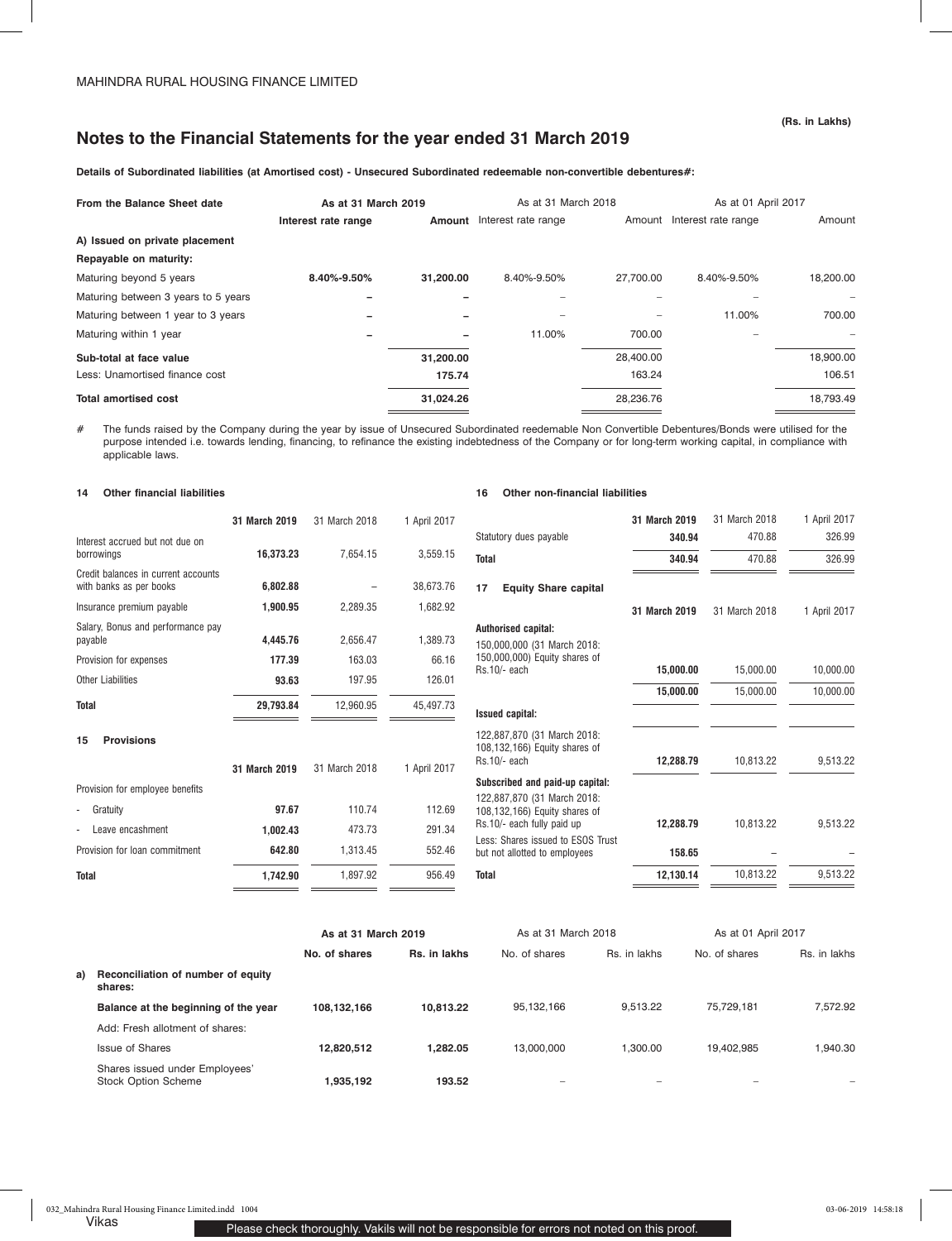**(Rs. in Lakhs)**

|    |                                                                                                                                            | As at 31 March 2019 |              |               | As at 31 March 2018 |               | As at 01 April 2017 |  |
|----|--------------------------------------------------------------------------------------------------------------------------------------------|---------------------|--------------|---------------|---------------------|---------------|---------------------|--|
|    |                                                                                                                                            | No. of shares       | Rs. in lakhs | No. of shares | Rs. in lakhs        | No. of shares | Rs. in lakhs        |  |
|    | Less: Shares issued to ESOS Trust<br>but not allotted to employees                                                                         | (1,586,530)         | (158.65)     |               |                     |               |                     |  |
|    | Balance at the end of the year                                                                                                             | 121,301,340         | 12,130.14    | 108,132,166   | 10,813.22           | 95,132,166    | 9,513.22            |  |
| b) | Number of equity shares held<br>by holding company or ultimate<br>holding company including shares<br>held by its subsidiaries/associates: |                     |              |               |                     |               |                     |  |
|    | Holding Company: Mahindra &<br>Mahindra Financial Services Limited                                                                         | 109,061,167         | 10,906.12    | 96,240,655    | 9,624.07            | 83,240,655    | 8,324.07            |  |
|    | (including 12 shares held jointly with<br>nominees)                                                                                        |                     |              |               |                     |               |                     |  |
|    | Percentage of holding (%)                                                                                                                  | 88.75%              | 88.75%       | 89.00%        | 89.00%              | 87.50%        | 87.50%              |  |
| C) | Shareholders holding more than<br>5 percent shares:                                                                                        |                     |              |               |                     |               |                     |  |
|    | Mahindra & Mahindra Financial<br>Services Limited                                                                                          | 109,061,167         | 10,906.12    | 96,240,655    | 9,624.07            | 83,240,655    | 8,324.07            |  |
|    | Percentage of holding (%)                                                                                                                  | 88.75%              | 88.75%       | 89.00%        | 89.00%              | 87.50%        | 87.50%              |  |
|    | National Housing Bank                                                                                                                      | 11,891,511          | 1,189.15     | 11,891,511    | 1,189.15            | 11,891,511    | 1,189.15            |  |
|    | Percentage of holding (%)                                                                                                                  | 9.68%               | 9.68%        | 11.00%        | 11.00%              | 12.50%        | 12.50%              |  |

#### **d) Terms/rights attached to equity shares:**

The Company has only one class of equity shares having a par value of Rs. 10/- per share. Each holder of equity shares is entitled to one vote per share. The dividend proposed by the board of directors and approved by the shareholders in the annual general meeting is paid in Indian rupees. In the event of liquidation of the Company, the holders of equity shares will be entitled to receive remaining assets of the Company, after distribution of all preferential amounts. The distribution will be in proportion to the number of equity shares held by the shareholders.

### **18 Other Equity**

#### **Description of the nature and purpose of Other Equity:**

#### **Statutory reserve**

As per Section 29C of the National Housing Bank Act, 1987, the Company is required to transfer at least 20% of its net profits every year to a reserve before any dividend is declared. The Company transfers an amount to Special Reserve at year end. The Company does not anticipate any withdrawal from Special Reserve in the foreseeable future.

#### **Securities premium**

Securities premium is used to record the premium on issue of shares. The reserve can be utilised only for limited purposes such as issuance of bonus shares in accordance with the provisions of the Companies Act, 2013.

#### **General reserve**

General reserve is created through annual transfer of profits at a specified percentage in accordance with applicable regulations under the erstwhile Companies Act, 1956. The purpose of these transfers was to ensure that if a dividend distribution in a given year is more than 10% of the paid up capital of the Company for that year, then the total dividend distribution is less than the total distributable profits for that year. Consequent to introduction of the Companies Act, 2013, the requirement to mandatorily transfer specified percentage of net profits to General reserve has been withdrawn. However, the amount previously transferred to the General reserve can be utilised only in accordance with the specific requirements of the Companies Act, 2013.

#### **Employee stock options outstanding**

The Employee Stock Options outstanding represents reserve in respect of equity-settled share options granted to the eligible employees in pursuance of the Employee Stock Option Plan.

## **Retained earnings**

Retained earnings or accumulated surplus represents total of all profits retained since Company's inception. Retained earnings are credited with current year profits, reduced by losses, if any, dividend payouts, transfers to General reserve or any such other appropriations to specific reserves.

#### **Details of dividends proposed**

|                                                           | For the year ended |               |  |
|-----------------------------------------------------------|--------------------|---------------|--|
|                                                           | 31 March 2019      | 31 March 2018 |  |
| Face value per share (Rupees)                             | 10.00              | 10.00         |  |
| Dividend percentage                                       | 20%                | 17%           |  |
| Dividend per share (Rupees)                               | 2.00               | 1.70          |  |
| Dividend on Equity shares                                 | 2.457.76           | 1,838.25      |  |
| Estimated dividend distribution tax                       | 505.31             | 377.94        |  |
| <b>Total Dividend including Dividend distribution tax</b> | 2.963.07           | 2.216.19      |  |

The dividends proposed for the financial year ended 31 March 2018 have been paid to shareholders in the subsequent financial year and accounted on payment basis on approval of the members of the Company at relevant annual general meeting. Accordingly, the dividends proposed for the current financial year ended 31 March 2019 shall be paid to shareholders on approval of the members of the Company at the forthcoming annual general meeting.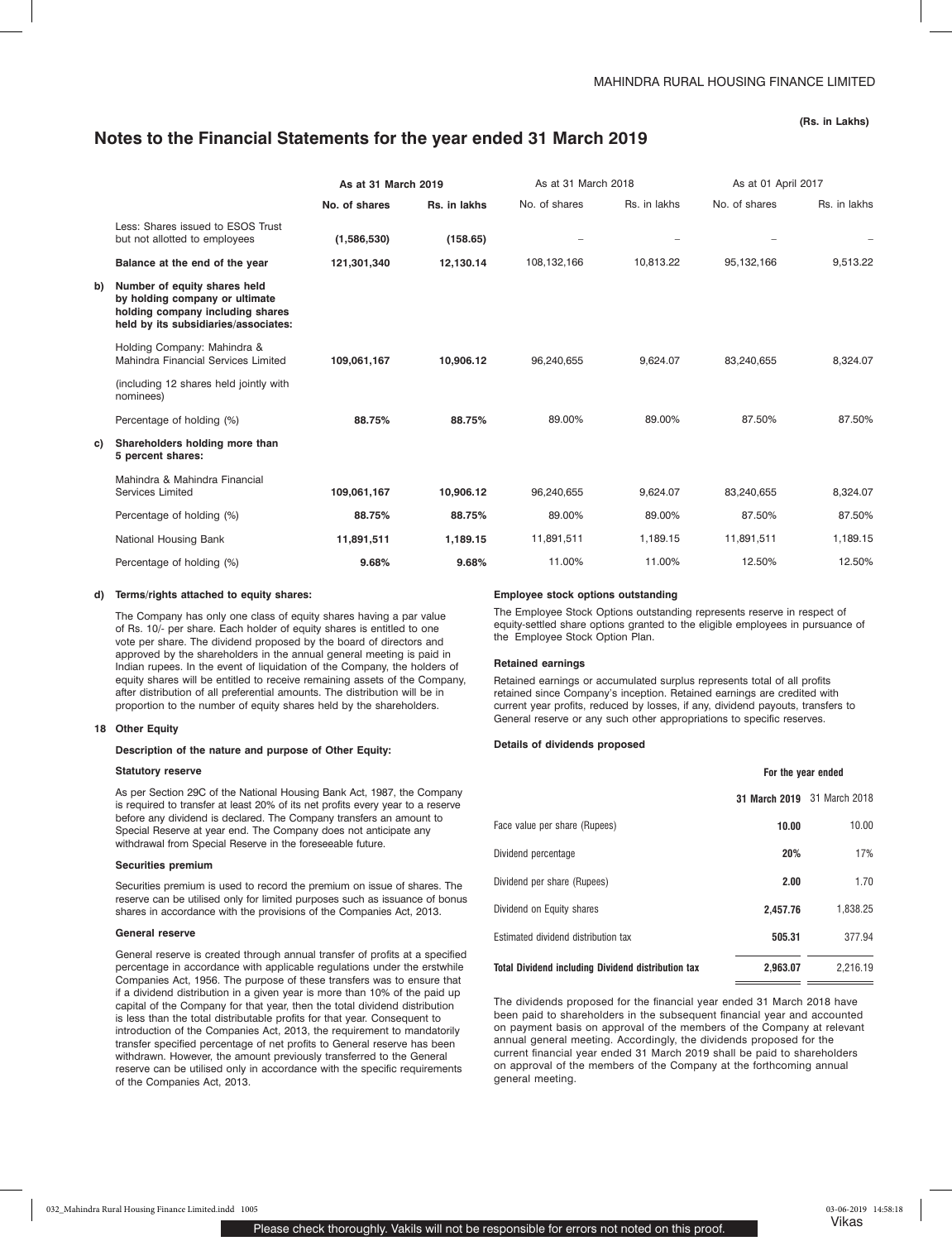## **19 Interest income**

### **26 Employee benefits expenses**

|                                                     | 31 March 2019 31 March 2018 |                             |                                                                           | 31 March 2019 31 March 2018 |                             |
|-----------------------------------------------------|-----------------------------|-----------------------------|---------------------------------------------------------------------------|-----------------------------|-----------------------------|
| On financial assets measured at Amortised cost      |                             |                             | Salaries and wages                                                        | 23,786.61                   | 17,376.64                   |
| Interest on loans                                   | 135.295.57                  | 101,982.28                  | Contribution to provident and other funds                                 | 1,642.37                    | 1,212.27                    |
| Other interest income                               | 1.12                        | 0.93                        | Share based payments to employees                                         | 205.10                      | 188.44                      |
| Total                                               | 135,296.69                  | 101,983.21                  | Staff welfare expenses                                                    | 643.57                      | 469.64                      |
|                                                     |                             |                             | <b>Total</b>                                                              | 26,277.65                   | 19,246.99                   |
| 20 Dividend income                                  |                             |                             |                                                                           |                             |                             |
|                                                     | 31 March 2019 31 March 2018 |                             | 27 Depreciation, amortization and impairment                              |                             |                             |
| Dividend income from investments in mutual funds    | 123.34                      | 0.09                        |                                                                           |                             | 31 March 2019 31 March 2018 |
|                                                     |                             |                             | Depreciation on property, plant and equipment                             | 990.57                      | 762.30                      |
| <b>Total</b>                                        | 123.34<br>$\equiv$ $\equiv$ | 0.09                        | Amortization of intangible assets                                         | 69.15                       | 21.65                       |
| 21 Fees and commission income                       |                             |                             | <b>Total</b>                                                              | 1,059.72                    | 783.95                      |
|                                                     |                             | 31 March 2019 31 March 2018 | 28 Other expenses                                                         |                             |                             |
| Service charges and other fees on loan transactions | 2,947.06                    | 1,493.10                    |                                                                           |                             | 31 March 2019 31 March 2018 |
| <b>Total</b>                                        | 2,947.06                    | 1,493.10                    | Rent                                                                      | 657.66                      | 438.05                      |
|                                                     |                             |                             | Rates and taxes, excluding taxes on income                                | 101.13                      | 67.42                       |
| 22 Other income                                     |                             |                             | Electricity charges                                                       | 161.75                      | 111.59                      |
|                                                     |                             |                             | Repairs and maintenance                                                   | 377.89                      | 309.23                      |
|                                                     |                             | 31 March 2019 31 March 2018 | <b>Communication Costs</b>                                                | 512.42                      | 445.25                      |
| Profit/loss on sale of current investments (net)    | 11.77                       | $\qquad \qquad -$           | Printing and Stationery                                                   | 799.18                      | 613.31                      |
| Others                                              | 15.85                       | 6.23                        | Travelling and conveyance expenses                                        | 5,147.38                    | 3,439.46                    |
| Total                                               | 27.62                       | 6.23                        | Advertisement and publicity                                               | 87.20                       | 82.06                       |
|                                                     | __                          |                             | Administration support charges                                            | 579.86                      | 557.25                      |
| 23 Finance costs                                    |                             |                             | Directors' fees, alowances and expenses                                   | 34.23                       | 37.85                       |
|                                                     |                             |                             | Auditor's fees and expenses -                                             |                             |                             |
|                                                     |                             | 31 March 2019 31 March 2018 | - Audit fees<br><b>Taxation matters</b>                                   | 20.78<br>1.64               | 13.04<br>1.50               |
| On financial liabilities measured at Amortised cost |                             |                             | Other services                                                            | 11.67                       | 8.89                        |
| Interest on borrowings                              | 29,938.55                   | 26,078.13                   | Reimbursement of expenses                                                 | 1.67                        | 0.81                        |
| Interest on debt securities                         | 18,715.22                   | 9,402.26                    | Legal and professional charges                                            | 2,059.44                    | 1,535.46                    |
| Interest on subordinated liabilities                | 2,718.50                    | 2,397.44                    | Insurance                                                                 | 764.18                      | 514.91                      |
| Other borrowing costs                               | 384.69                      | 317.78                      | Manpower outsourcing cost                                                 | 366.95                      | 55.03                       |
|                                                     |                             |                             | Loss on Sale/retirement of Property, Plant and Equipment                  | 4.88                        | 0.41                        |
| <b>Total</b>                                        | 51,756.96                   | 38,195.61                   | Donations                                                                 | 2.20                        | 0.20                        |
| 24 Fees and commission expense                      |                             |                             | <b>CSR Expenditure</b>                                                    | 413.91                      | 271.63                      |
|                                                     |                             |                             | Other expenditure                                                         | 2,357.65                    | 1,721.77                    |
|                                                     | 31 March 2019 31 March 2018 |                             | Total                                                                     | 14,463.67                   | 10,225.12                   |
| Fees, commission/brokerage                          | 111.56                      | 127.01                      | 29 Earning Per Share                                                      |                             |                             |
| <b>Total</b>                                        | 111.56<br>$ -$              | 127.01                      |                                                                           |                             | 31 March 2019 31 March 2018 |
| 25 Impairment on financial instruments              |                             |                             | Profit for the year (Rupees in lakhs)                                     | 25,046.88                   | 17,388.69                   |
|                                                     |                             |                             | Weighted average number of Equity Shares used in                          |                             |                             |
|                                                     |                             | 31 March 2019 31 March 2018 | computing basic EPS                                                       | 111,550,426                 | 95,310,248                  |
| On financial instruments measured at Amortised cost |                             |                             | Effect of potential dilutive Equity Shares                                | 1,086,095                   | 827,005                     |
| Loans                                               | 4,314.00                    | 8,885.48                    | Weighted average number of Equity Shares used in<br>computing diluted EPS | 112,636,521                 | 96, 137, 253                |
| Bad debts/Loss on termination                       | 3,794.76                    | 1,895.66                    | Basic Earnings per share (Rs.)                                            |                             |                             |
| <b>Total</b>                                        | 8,108.76                    | 10,781.14                   | (Face value of Rs. 10/- per share)                                        | 22.45                       | 18.24                       |
|                                                     |                             |                             | Diluted Earnings per share (Rs.)                                          | 22.24                       | 18.09                       |

**(Rs. in Lakhs)**

**31 March 2019** 31 March 2018 Salaries and wages **23,786.61** 17,376.64 Contribution to provident and other funds **1,642.37** 1,212.27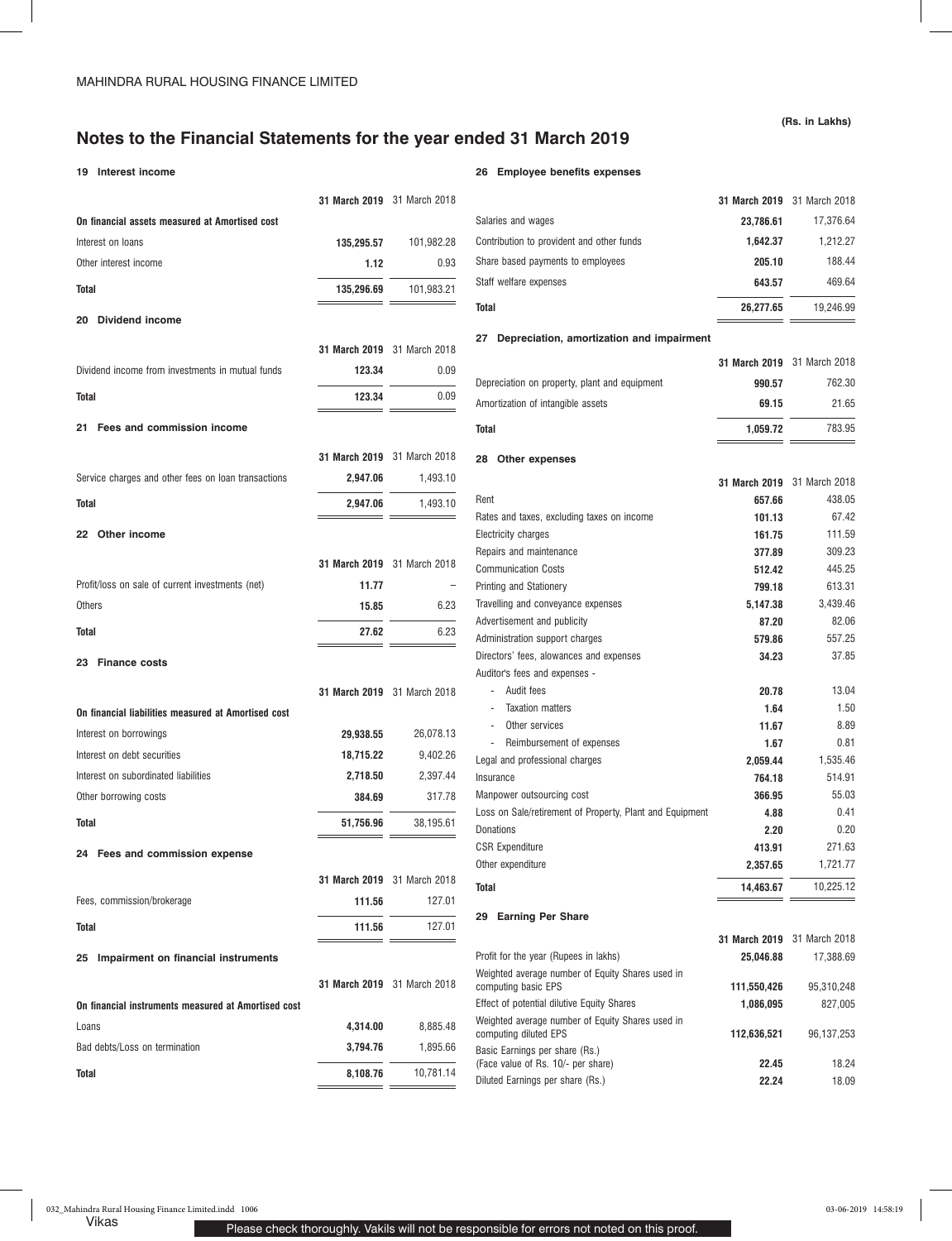## **30 Employee Stock Option Scheme:**

The Company has used fair value method to account for the compensation cost of stock options. Fair value of options is based on the valuation of the independent valuer using the Black -Scholes model.

## **Description of ESOP Scheme:**

| <b>Particulars</b>        | <b>ESOP</b>                                                                                                                                               |
|---------------------------|-----------------------------------------------------------------------------------------------------------------------------------------------------------|
| Vesting requirements      | Stock Options due for vesting on each vesting date shall vest on the basis of time i.e. mere continuance of employment as on relevant date<br>of vesting. |
| <b>Vesting Conditions</b> | 25% on expiry of 12 months from the date of grant                                                                                                         |
|                           | 25% on expiry of 24 months from the date of grant                                                                                                         |
|                           | 25% on expiry of 36 months from the date of grant                                                                                                         |
|                           | 25% on expiry of 48 months from the date of grant                                                                                                         |
| Method of Settlement      | Equity settled                                                                                                                                            |

The Fair value of options, based on the valuation of the independent valuer as on the date of grant are:

|                             | 31 March 2019          |                                         |                                | 31 March 2018          |                                  |                                |
|-----------------------------|------------------------|-----------------------------------------|--------------------------------|------------------------|----------------------------------|--------------------------------|
| <b>Vesting Date</b>         | No of years<br>vesting | <b>Fair Value</b><br>(Rs.)<br>per share | <b>Exercise Price</b><br>(Rs.) | No of years<br>vesting | Fair Value<br>(Rs.)<br>per share | <b>Exercise Price</b><br>(Rs.) |
| Grant Dated 7 October 2017  | -                      |                                         |                                | 4 years                | 23.01                            | 67                             |
| Grant Dated 8 December 2017 | -                      |                                         |                                | 4 years                | 23.08                            | 67                             |
| Grant Dated 16 January 2018 | -                      |                                         |                                | 4 years                | 23.24                            | 67                             |

The Key assumptions used in Black-Scholes model for calculating fair value as on the date of grant are:

|     |                                                                 | 31 March<br>2019         |                                  | 31 March 2018                     |                                   |
|-----|-----------------------------------------------------------------|--------------------------|----------------------------------|-----------------------------------|-----------------------------------|
|     | Variables#                                                      |                          | Grant dated<br>7 October<br>2017 | Grant dated<br>8 December<br>2017 | Grant dated<br>16 January<br>2018 |
| 1)  | Risk free interest rate                                         | -                        | 6.56%                            | 6.78%                             | 7.16%                             |
| (2) | <b>Expected life</b>                                            | -                        | 4 years                          | 4 years                           | 4 years                           |
| 3)  | <b>Expected volatility</b>                                      | $\overline{\phantom{0}}$ | 41.25%                           | 40.95%                            | 40.54%                            |
| 4)  | Dividend yield                                                  | $\overline{\phantom{a}}$ | 2.24%                            | 2.24%                             | 2.24%                             |
| 5)  | Price of the underlying share at the time of option grant (Rs.) | -                        | 67                               | 67                                | 67                                |

# the value mentioned against each of the variables are based on the weighted average percentage of vesting.

Number and weighted average exercise price of options

|                |                                          | 31 March 2019        |                                              | 31 March 2018            |                                              |
|----------------|------------------------------------------|----------------------|----------------------------------------------|--------------------------|----------------------------------------------|
| Sr.<br>No      | <b>Particulars</b>                       | Number of<br>options | Weighted<br>Average<br><b>Exercise Price</b> | Number of<br>options     | Weighted<br>Average<br><b>Exercise Price</b> |
|                | Outstanding at the beginning of the year | 19,35,192            | 67                                           | $\overline{\phantom{a}}$ |                                              |
| $\overline{2}$ | Granted during the year                  |                      | -                                            | 19,35,192                | 67                                           |
| 3              | Forfeited/Lapsed during the year         | 84,616               | 67                                           | $\sim$                   |                                              |
| 4              | Exercised during the year                | 348,662              | 67                                           | $\overline{\phantom{a}}$ |                                              |
| 5              | Outstanding at the end of the year       | 1,501,914            | 67                                           | 19,35,192                | 67                                           |
| 6              | Exercisable at the end of the year       | 114,804              | 67                                           | $\overline{\phantom{a}}$ |                                              |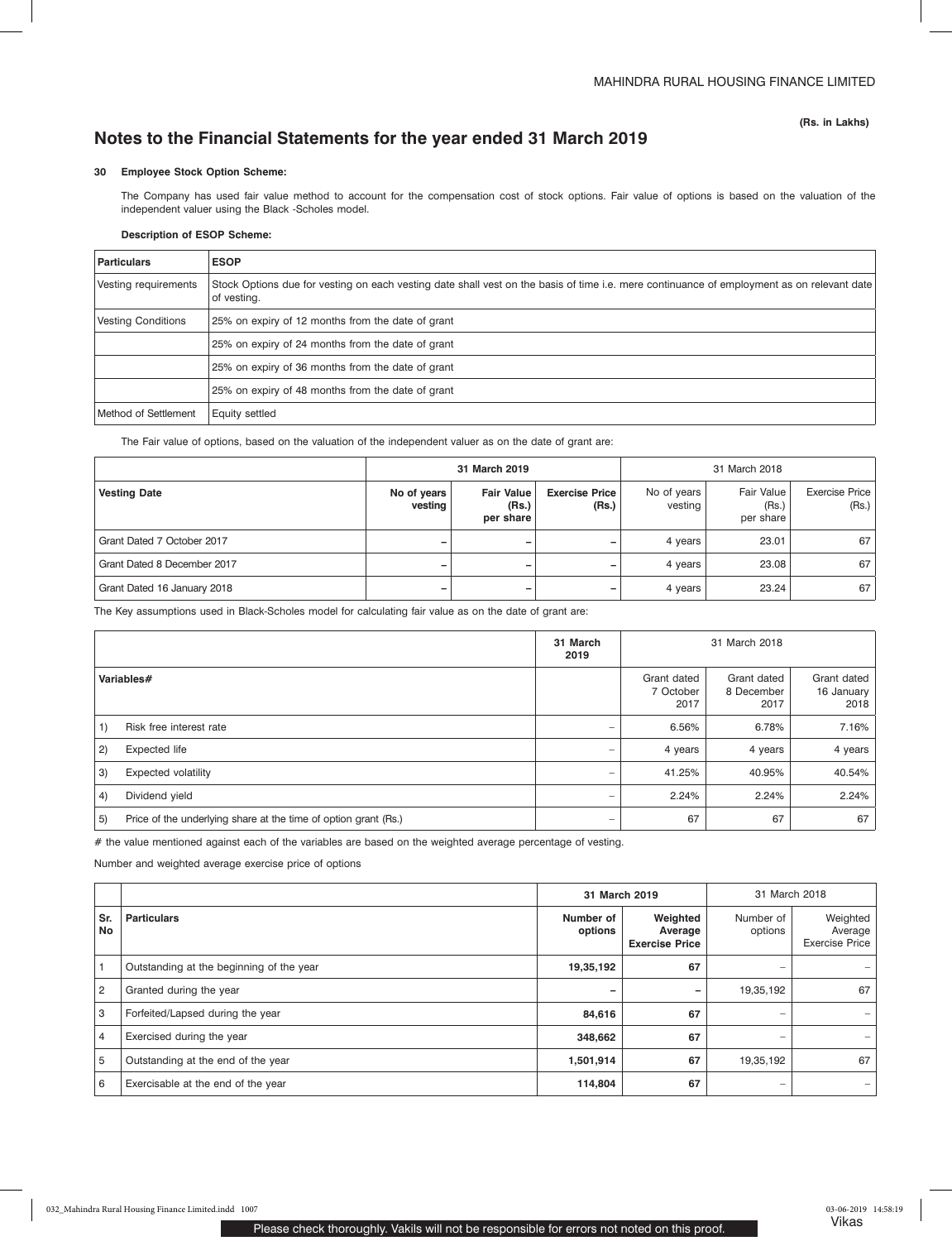#### Range of exercise price and weighted average remaining contractual life of outstanding options:

|  | (Rs. in Lakhs) |
|--|----------------|
|  |                |

|                   |                                            | 31 March 2019                                                      |                                                       | 31 March 2018                       |                                                                    |                                                       |
|-------------------|--------------------------------------------|--------------------------------------------------------------------|-------------------------------------------------------|-------------------------------------|--------------------------------------------------------------------|-------------------------------------------------------|
| <b>Grant date</b> | Number of<br><b>Options</b><br>Outstanding | Weighted<br>Average<br>Remaining<br>Contractual<br>Life (in years) | Weighted<br>Average<br><b>Exercise Price</b><br>(Rs.) | Number of<br>Options<br>Outstanding | Weighted<br>Average<br>Remaining<br>Contractual<br>Life (in years) | Weighted<br>Average<br><b>Exercise Price</b><br>(Rs.) |
| 07-Oct-17         | 1.235.215                                  | 4.38                                                               |                                                       | 1.614.783                           | 6.53                                                               |                                                       |
| 08-Dec-17         | 135.699                                    | 4.59                                                               | 67.00                                                 | 171.409                             | 6.70                                                               | 67.00                                                 |
| 16-Jan-18         | 131,000                                    | 4.51                                                               |                                                       | 149,000                             | 6.80                                                               |                                                       |

## **31 Employee Benefits**

### **General description of defined benefit plans:**

## *Gratuity*

The Company provides for gratuity, a defined benefit retirement plan covering qualifying employees. The plan provides for lump sum payments to employees upon death while in employment or on separation from employment after serving for the stipulated period mentioned under The Payment of Gratuity Act, 1972. The Company makes annual contribution to the gratuity scheme adminstered by the Life Insurance Corporation of India through its gratuity fund.

Through its defined benefit plans the Company is exposed to a number of risks, the most significant of which are detailed below:

#### *Investment risk*

The present value of the defined benefit plan liability is calculated using a discount rate which is determined by reference to market yields at the end of the reporting period on government bonds.

## **Defined benefit plans:**

#### *Interest risk*

A decrease in the bond interest rate will increase the plan liability; however, this will be partially offset by an increase in the return on the plan's debt investments.

### *Longevity risk*

The present value of defined benefit plan liability is calculated by reference to the best estimate of the mortality of plan participants both during and after their employment. An increase in the life expectancy of the plan participants will increase the plan's liability.

#### *Salary risk*

The present value of the defined benefit plan liability is calculated by reference to the future salaries of plan participants. As such, an increase in the salary of the plan participants will increase the plan's liability.

**Funded Plan Gratuity**

|                | <b>Particulars</b>                                                                                          | 31 March 2019 | 31 March 2018 | 01 April 2017 |
|----------------|-------------------------------------------------------------------------------------------------------------|---------------|---------------|---------------|
| п              | Amount recognised in the Statement of Profit and Loss for the year ended 31st March:                        |               |               |               |
| 1              | Current service cost                                                                                        | 163.50        | 101.71        | 67.88         |
| 2              | Interest cost on benefit obligation (Net)                                                                   | 8.37          | 6.90          | 1.87          |
| 3              | Adjustment due to opening balance                                                                           | (3.60)        | (18.98)       | 17.19         |
| 4              | Total expenses included in employee benefits expense                                                        | 168.27        | 89.63         | 86.94         |
| Ш              | Amount recognised in Other Comprehensive income for the year                                                |               |               |               |
| 1              | Actuarial (gains)/losses-Actuarial (gains)/losses arising from changes in demographic assumption            | 22.97         |               |               |
| 2              | Actuarial (gains)/losses-Actuarial (gains)/losses arising from changes in financial assumption              | 6.71          | (6.84)        | 36.88         |
| 3              | Actuarial (gains)/losses-Actuarial (gains)/losses arising from changes in experience adjustment             | 61.66         | 19.06         | 21.08         |
| 4              | Return on plan assets                                                                                       |               |               |               |
|                | Recognised in other comprehensive income                                                                    | 91.34         | 12.22         | 57.96         |
| Ш              | Change in the present value of obligation during the year ended 31st March                                  |               |               |               |
| 1              | Present value of defined benefit obligation at the beginning of the year                                    | 374.56        | 257.66        | 131.66        |
| 2              | Current service cost                                                                                        | 163.50        | 101.71        | 67.88         |
| 3              | Interest cost/income                                                                                        | 29.26         | 18.96         | 10.53         |
| 4              | Remeasurements (gains)/losses                                                                               |               |               |               |
|                | Actuarial (gains)/losses-Actuarial (gains)/losses arising from changes in demographic<br>(i)<br>assumption  | 22.97         |               |               |
|                | Actuarial (gains)/losses-Actuarial (gains)/losses arising from changes in financial assumption<br>(ii)      | 6.71          | (6.84)        | 36.88         |
|                | Actuarial (gains)/losses-Actuarial (gains)/losses arising from changes in experience<br>(iii)<br>adjustment | 61.66         | 19.06         | 21.08         |
| 5              | Benefits paid                                                                                               | (28.47)       | (15.99)       | (10.37)       |
| 6              | Liabilities assumed/(settled)                                                                               |               |               |               |
| $\overline{7}$ | Present value of defined benefit obligation at the end of the year                                          | 630.19        | 374.56        | 257.66        |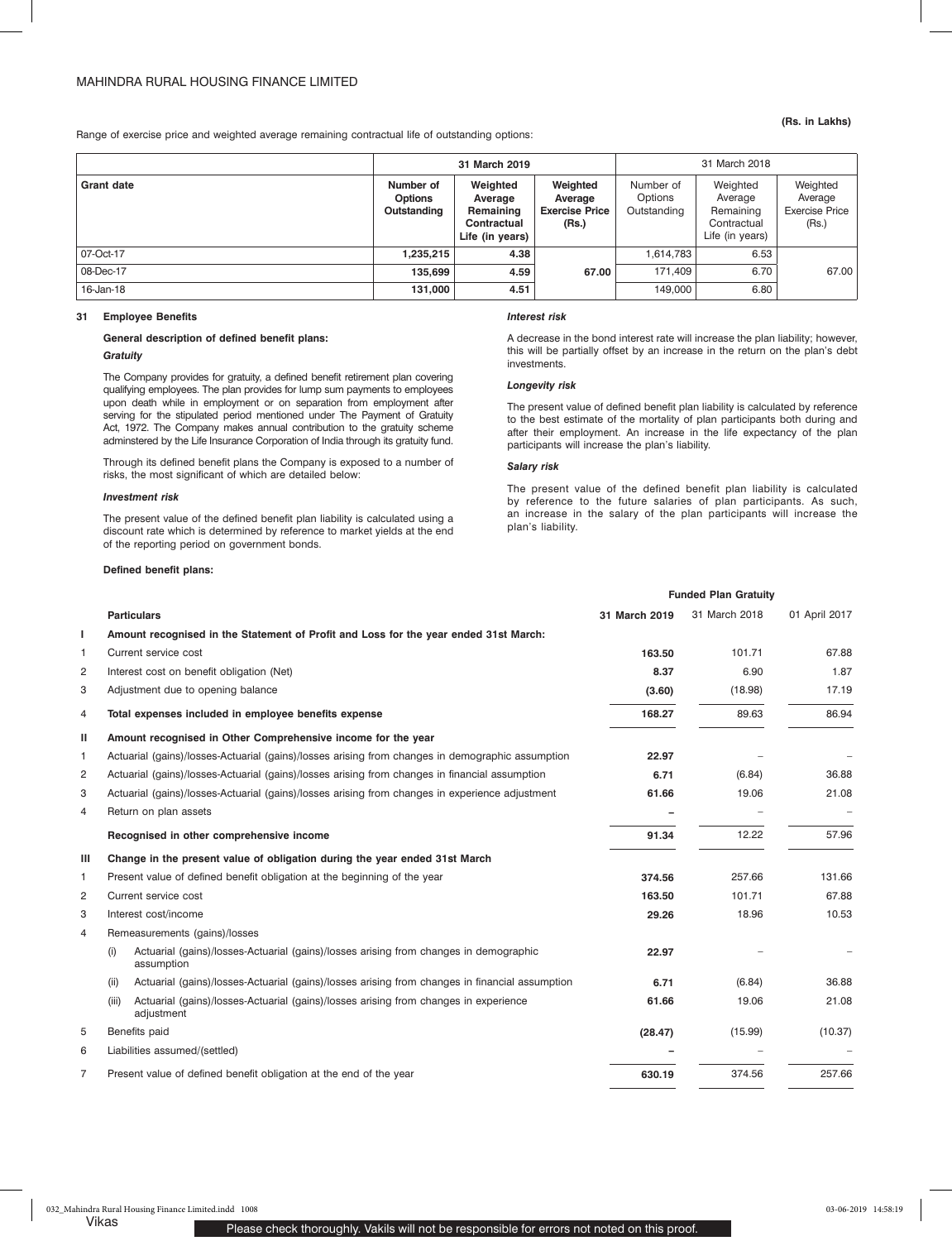## **Notes to the Financial Statements as at 31 March 2019**

**(Rs. in Lakhs)**

|                |                                                             |                                                                 | <b>Funded Plan Gratuity</b>                                             |                                                                      |
|----------------|-------------------------------------------------------------|-----------------------------------------------------------------|-------------------------------------------------------------------------|----------------------------------------------------------------------|
|                | <b>Particulars</b>                                          | 31 March 2019                                                   | 31 March 2018                                                           | 01 April 2017                                                        |
| IV             | Change in fair value of plan assets during the year         |                                                                 |                                                                         |                                                                      |
| 1              | Fair value of plan assets at the beginning of the year      | 263.82                                                          | 144.97                                                                  | 125.44                                                               |
| 2              | Interest income                                             |                                                                 |                                                                         | $\overline{\phantom{a}}$                                             |
| 3              | Contributions by employer                                   | 272.69                                                          | 103.79                                                                  | 38.43                                                                |
| 4              | Benefits paid                                               | (28.47)                                                         | (15.99)                                                                 | (10.37)                                                              |
| 5              | Return on plan assets excluding interest income             | 20.88                                                           | 12.07                                                                   | 8.66                                                                 |
| 6              | Adjustment to the opening balance/exchange rate variation   | 3.60                                                            | 18.98                                                                   | (17.19)                                                              |
| 7              | Fair value of plan assets at the end of the year            | 532.52                                                          | 263.82                                                                  | 144.97                                                               |
| $\mathsf{v}$   | Net Asset/(Liability) recognised in the Balance Sheet as at |                                                                 |                                                                         |                                                                      |
| 1              | Present value of defined benefit obligation as at           | 630.19                                                          | 374.56                                                                  | 257.66                                                               |
| $\overline{c}$ | Fair value of plan assets                                   | 532.52                                                          | 263.82                                                                  | 144.97                                                               |
| 3              | Surplus/(Deficit)                                           | (97.67)                                                         | (110.74)                                                                | (112.69)                                                             |
| 4              | Current portion of the above                                | 97.67                                                           | 110.74                                                                  | 92.96                                                                |
| 5              | Non current portion of the above                            |                                                                 |                                                                         | 19.73                                                                |
| VI             | <b>Actuarial assumptions</b>                                |                                                                 |                                                                         |                                                                      |
| 1              | Discount rate                                               | 7.67%                                                           | 7.81%                                                                   | 7.36%                                                                |
| 2              | Salary growth rate                                          | 5.00%                                                           | 5.00%                                                                   | 5.00%                                                                |
| 3              | Attrition rate                                              | 43% for age<br>upto 35, 36%<br>for age 36-45,<br>17% for 46 and | 45.57% for age<br>upto 35, 32.71%<br>for age $36-45$ ,<br>25.00% for 46 | 45.22% for age<br>upto 35, 34.63%<br>for age 36-45.<br>36.84% for 46 |

**Quantitative sensitivity analysis for impact of significant assumptions on defined benefit obligation are as below:**

| <b>Assumptions</b>                                     | 31 March<br>2019 | 31 March<br>2018 | 01 April<br>2017 |
|--------------------------------------------------------|------------------|------------------|------------------|
| One percentage point increase in<br>discount rate      | (105.24)         | (5.54)           | (3.06)           |
| One percentage point decrease in<br>discount rate      | 133.60           | 5.59             | 4.00             |
| One percentage point increase in<br>salary growth rate | 135.98           | 3.65             | 3.03             |
| One percentage point decrease in<br>salary growth rate | (108.52)         | (3.66)           | (2.17)           |

## **Maturity profile of defined benefit obligation**

|                       | 31 March<br>2019 | 31 March<br>2018 | 01 April<br>2017 |
|-----------------------|------------------|------------------|------------------|
| Within 1 year         | 542.10           | 348.56           | 100.04           |
| Between 2 and 5 years | 3,915.23         | 2.724.06         | 400.99           |

The estimate of future salary increases, considered in actuarial valuation, considers inflation, seniority, promotion and other relevant factors, such as supply and demand in the employment market.

The Company's contribution to provident fund and superannuation fund aggregating Rs.709.69 Lakhs (31 March 2018: Rs.549.62 lakhs) has been recognised in the statement of profit and loss under the head employee benefits expenses.

#### **32 Operating segments**

There is no separate reportable segment as per Ind AS 108 on "Operating Segments" in respect of the Company.

There are no operations outside India and hence there is no external revenue or assets which require disclosure.

No revenue from transactions with a single external customer or counterparty amounted to 10% or more of the Company's total revenue in the year ended 31 March 2019 or 31 March 2018

and above

and above

**above**

#### **33 Leases**

The office premises of the Company taken are on cancellable lease basis and hence, there are no lease commitments.

### **34 Frauds reported during the year**

There were 125 cases (31 March 2018: 73 cases, 31 March 2017: 29 cases) of frauds amounting to Rs. 111.98 Lakhs (31 March 2018: Rs.112.25 Lakhs, 31 March 2017: Rs 37.24 Lakhs) reported during the year. The Company has recovered an amount of Rs. 36.53 Lakhs (31 March 2018: Rs.35.73 Lakhs, 31 March 2017: Rs 21.13 Lakhs) and wherever required has initiated appropriate legal actions against the individuals involved. The claims for the un-recovered losses are lodged with the insurance companies on merit basis.

#### **35 Contingent liabilities and commitments (to the extent not provided for)**

|                                                                                                      | 31 March<br>2019 | 31 March<br>2018 | 1 April<br>2017 |
|------------------------------------------------------------------------------------------------------|------------------|------------------|-----------------|
| i) Claims against the Company<br>not acknowledged as debt                                            |                  |                  |                 |
| Legal suits filed by customers                                                                       | 104.25           | 67.30            | 4.64            |
| Income Tax                                                                                           | 60.98            | 60.98            | 60.98           |
| ii) Commitments                                                                                      |                  |                  |                 |
| Estimated amount of contracts<br>remaining to be executed on capital<br>account and not provided for | 115.55           | 150.23           | 243.22          |
| <b>Other commitments:</b>                                                                            |                  |                  |                 |
| Amount on account of loan<br>sanctioned but not disbursed                                            | 63,529.76        | 115,097.21       | 43,152.23       |
| <b>Total</b>                                                                                         | 63.810.54        | 115.375.72       | 43.461.07       |

 $\mathbf{r}$ 

 $\mathbf{r}$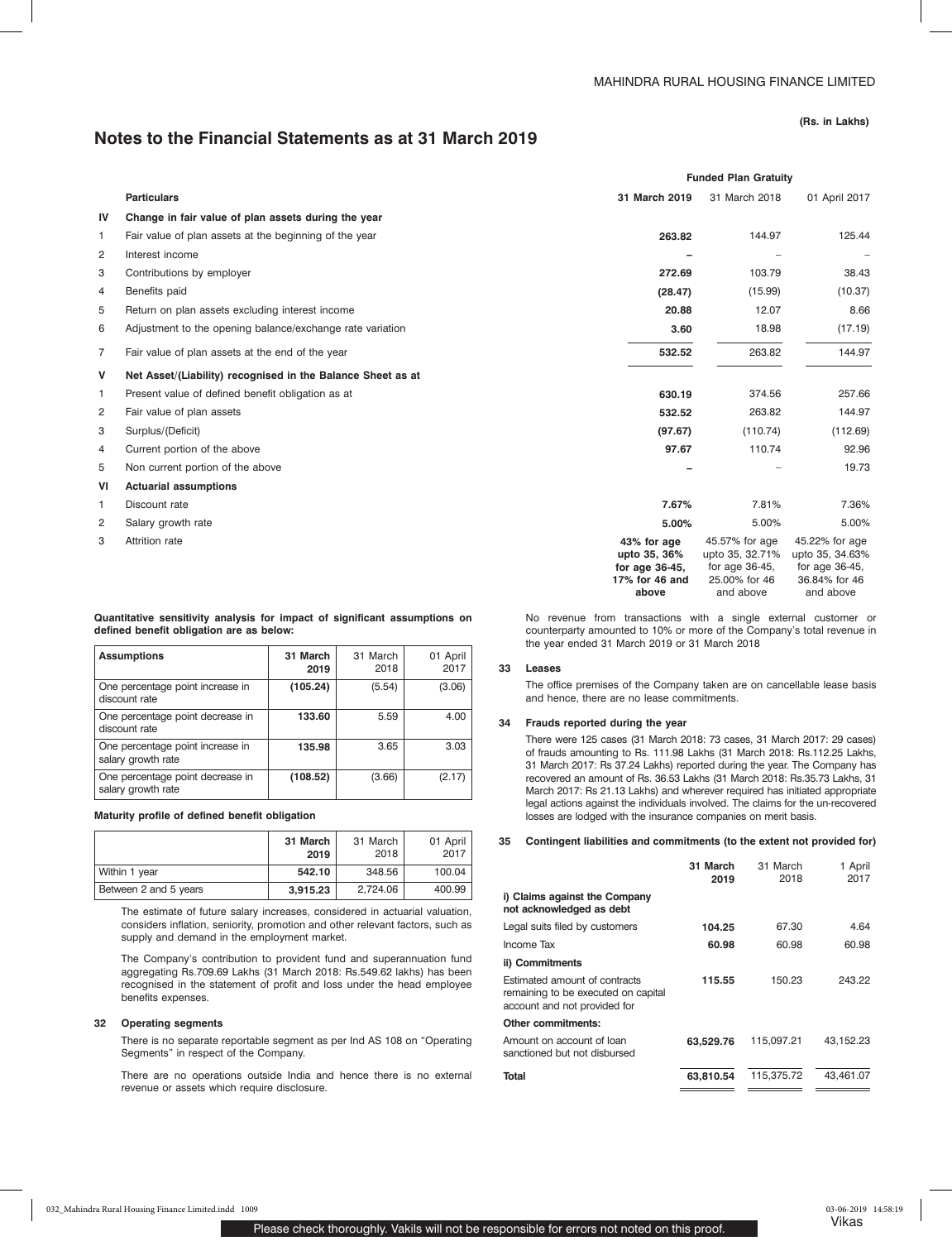The Company's pending litigations comprise of claims against the Company primarily by the customers and proceedings pending with Income Tax authorities. The Company has reviewed all its pending litigations and proceedings and has adequately provided for where provisions are required and disclosed the contingent liabilities where applicable, in its financial statements. The amount of provisions/contingent liabilities is based on management's estimate, and no significant liability is expected to arise out of the same.

In February 2019, Supreme Court of India in its judgement opined on the applicability of allowances that should be considered to measure obligations under Employees Provident Fund Act, 1952. The Company has been legally advised that there are interpretative challenges on the application of judgement retrospectively and therefore has currently not considered any probable obligations for past periods. Accordingly, the Company has made a provision for provident fund contribution from the date of the Supreme Court order.

b) Amount spent by the Company during the year:

## **36 Corporate Social Responsibility (CSR)**

During the year, the Company has incurred an expenditure of Rs. 413.91 Lakhs (31 March 2018: Rs. 271.63 Lakhs) towards CSR activities which includes contribution/donations made to the trusts which are engaged in activities prescribed under section 135 of the Companies Act, 2013 read with Schedule VII to the said Act and expense of Rs. 9.70 Lakhs (31 March 2018: Rs. 4.70 Lakhs) towards the CSR activities undertaken by the Company.

Detail of amount spent towards CSR activities:

a) Gross amount required to be spent by the Company during the year is Rs. 413.77 lakhs (31 March 2018: Rs. 271.45 lakhs).

|                                        | For the year ended 31 March 2019<br>For the year ended 31 March 2018 |                           |        |         |                           |        |
|----------------------------------------|----------------------------------------------------------------------|---------------------------|--------|---------|---------------------------|--------|
| <b>Particulars</b>                     | In cash                                                              | Yet to be paid<br>in cash | Total  | In cash | Yet to be paid<br>in cash | Total  |
| Construction/acquisition of any asset  |                                                                      | -                         | -      | $\sim$  | -                         |        |
| On purpose other than (i) above<br>ii) | 413.91                                                               | -                         | 413.91 | 271.63  | -                         | 271.63 |

**37** The Company has a process whereby periodically all long term contracts (including derivative contracts) are assessed for material foreseeable losses. At the year end, the Company has reviewed and ensured that adequate provision as required under any law/accounting standards for material foreseeable losses on such long term contracts (including derivative contracts) has been made in the books of accounts.

## **38 First-time adoption of Ind AS**

This note explains the principal adjustments made by the Company in restating its Previous GAAP financial statements, including the balance sheet as at 1 April 2017 and the financial statements as at and for the year ended 31 March 2018 to comply with Ind AS.

|    |                     | As at 31 March 2018 |                                                                                              | As at 01 April 2017 |                         |                          |            |                         |             |            |
|----|---------------------|---------------------|----------------------------------------------------------------------------------------------|---------------------|-------------------------|--------------------------|------------|-------------------------|-------------|------------|
|    | <b>Particulars</b>  |                     |                                                                                              | Note                | Previous<br><b>GAAP</b> | Adjustments              | Ind AS     | Previous<br><b>GAAP</b> | Adjustments | Ind AS     |
|    | <b>ASSETS</b>       |                     |                                                                                              |                     |                         |                          |            |                         |             |            |
| 1) |                     |                     | <b>Financial Assets</b>                                                                      |                     |                         |                          |            |                         |             |            |
|    | a)                  |                     | Cash and cash equivalents                                                                    |                     | 5,577.07                |                          | 5,577.07   | 1,622.45                |             | 1,622.45   |
|    | b)                  | Loans               |                                                                                              | i & iii             | 604,606.90              | (4,355.23)               | 600,251.67 | 469,221.64              | (6,879.29)  | 462,342.35 |
|    | C)                  |                     | Other Financial assets                                                                       |                     | 227.62                  |                          | 227.62     | 161.06                  |             | 161.06     |
|    |                     |                     |                                                                                              |                     | 610,411.59              | (4,355.23)               | 606,056.36 | 471,005.15              | (6,879.29)  | 464,125.86 |
| 2) |                     |                     | <b>Non-financial Assets</b>                                                                  |                     |                         |                          |            |                         |             |            |
|    | a)                  |                     | Current tax assets (Net)                                                                     |                     | 171.02                  | $\overline{\phantom{0}}$ | 171.02     | 0.94                    |             | 0.94       |
|    | b)                  |                     | Deferred tax Assets (Net)                                                                    | vi & vii            | 1,862.15                | 6,918.62                 | 8,780.77   | 1,408.39                | 5,735.23    | 7,143.62   |
|    | C)                  |                     | Property, Plant and Equipment                                                                |                     | 1,797.87                |                          | 1,797.87   | 1,526.36                | ÷           | 1,526.36   |
|    | d)                  |                     | Other Intangible assets                                                                      |                     | 45.79                   | ÷.                       | 45.79      | 32.53                   |             | 32.53      |
|    | e)                  |                     | Other non-financial assets                                                                   | j.                  | 1,289.61                | (150.28)                 | 1,139.33   | 794.27                  | (86.70)     | 707.57     |
|    |                     |                     |                                                                                              |                     | 5,166.44                | 6,768.34                 | 11,934.78  | 3,762.49                | 5,648.53    | 9,411.02   |
|    | <b>Total Assets</b> |                     |                                                                                              |                     | 615,578.03              | 2,413.11                 | 617,991.14 | 474,767.64              | (1,230.76)  | 473,536.88 |
|    |                     |                     | <b>LIABILITIES AND EQUITY</b>                                                                |                     |                         |                          |            |                         |             |            |
|    | <b>LIABILITIES</b>  |                     |                                                                                              |                     |                         |                          |            |                         |             |            |
| 1) |                     |                     | <b>Financial Liabilities</b>                                                                 |                     |                         |                          |            |                         |             |            |
|    | a)                  | Payables            |                                                                                              |                     |                         |                          |            |                         |             |            |
|    |                     |                     | <b>Trade Payables</b>                                                                        |                     |                         |                          |            |                         |             |            |
|    |                     | i)                  | total outstanding dues of micro<br>enterprises and small enterprises                         |                     |                         |                          |            |                         |             |            |
|    |                     | ii)                 | total outstanding dues of creditors<br>other than micro enterprises and<br>small enterprises |                     | 4,337.15                | 305.62                   | 4,642.77   | 3,185.22                | 159.17      | 3,344.39   |
|    | b)                  |                     | <b>Debt Securities</b>                                                                       | ii                  | 160,110.13              | (183.29)                 | 159,926.84 | 62,824.77               | (43.83)     | 62,780.94  |
|    | C)                  |                     | Borrowings (Other than Debt Securities)                                                      | ii.                 | 335,310.87              |                          | 335,310.87 | 295,905.77              |             | 295,905.77 |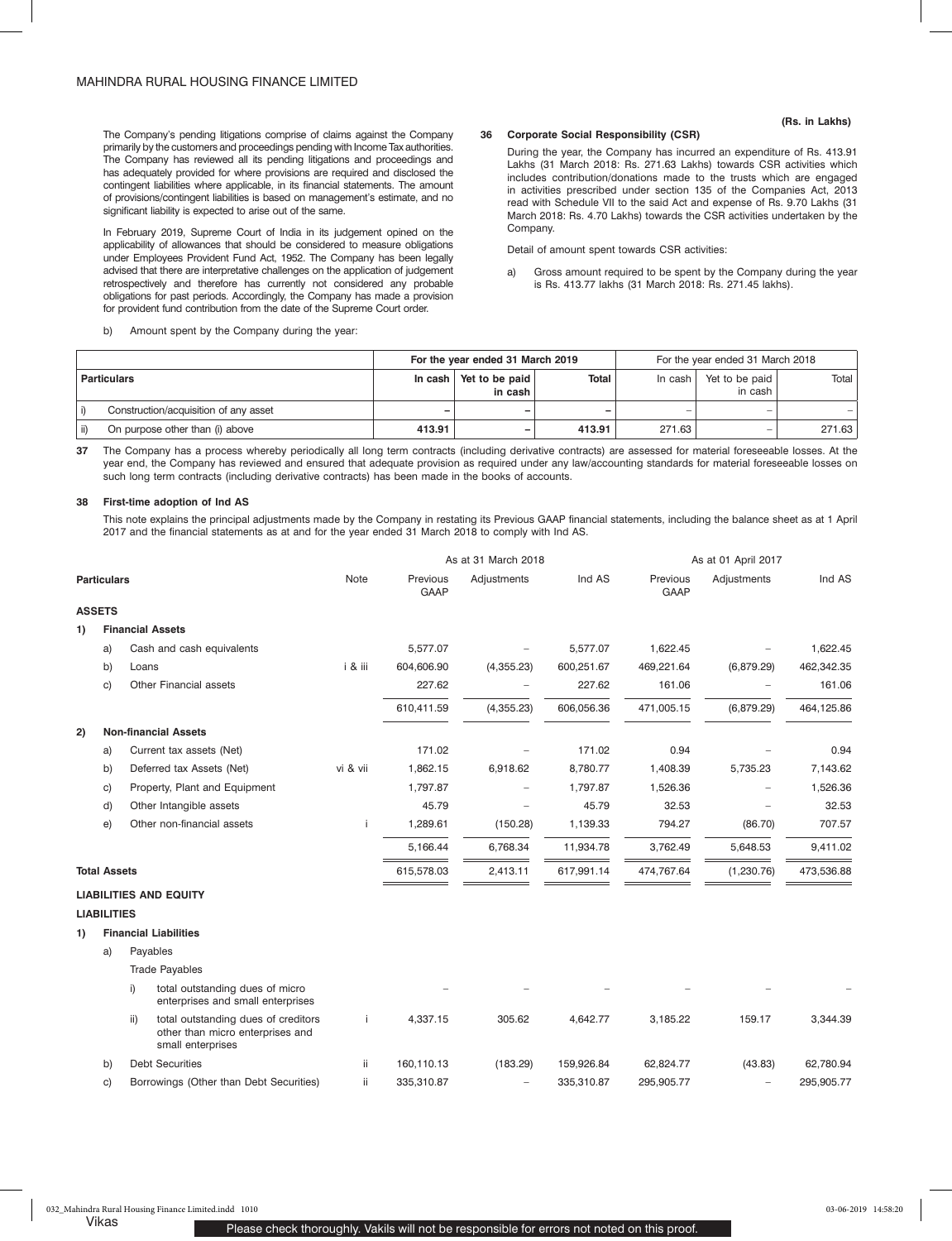## MAHINDRA RURAL HOUSING FINANCE LIMITED

|                                     |                     |                                  |             |                         |                     |            |                         |             | (Rs. in Lakhs) |
|-------------------------------------|---------------------|----------------------------------|-------------|-------------------------|---------------------|------------|-------------------------|-------------|----------------|
|                                     | As at 31 March 2018 |                                  |             |                         | As at 01 April 2017 |            |                         |             |                |
|                                     | <b>Particulars</b>  |                                  | <b>Note</b> | Previous<br><b>GAAP</b> | Adjustments         | Ind AS     | Previous<br><b>GAAP</b> | Adjustments | Ind AS         |
|                                     | d)                  | Subordinated Liabilities         | ii.         | 28,400.00               | (163.24)            | 28,236.76  | 18,900.00               | (106.51)    | 18,793.49      |
|                                     | e)                  | Other financial liabilities      |             | 12,960.95               | -                   | 12,960.95  | 45,497.73               | -           | 45,497.73      |
|                                     |                     |                                  |             | 541,119.10              | (40.91)             | 541,078.19 | 426,313.49              | 8.83        | 426,322.32     |
| 2)                                  |                     | <b>Non-Financial Liabilities</b> |             |                         |                     |            |                         |             |                |
|                                     | a)                  | Current tax liabilities (Net)    |             |                         |                     |            | 134.92                  |             | 134.92         |
|                                     | b)                  | Provisions                       | iii         | 584.47                  | 1,313.45            | 1,897.92   | 404.03                  | 552.46      | 956.49         |
|                                     | C)                  | Other non-financial liabilities  |             | 470.88                  |                     | 470.88     | 326.99                  |             | 326.99         |
|                                     |                     |                                  |             | 1,055.35                | 1,313.45            | 2,368.80   | 865.94                  | 552.46      | 1,418.40       |
| 3)                                  | <b>EQUITY</b>       |                                  |             |                         |                     |            |                         |             |                |
|                                     | a)                  | Equity Share capital             |             | 10,813.22               | -                   | 10,813.22  | 9,513.22                |             | 9,513.22       |
|                                     | b)                  | Other Equity                     | iv & v      | 62,590.36               | 1,140.57            | 63,730.93  | 38,074.99               | (1,792.05)  | 36,282.94      |
|                                     |                     |                                  |             | 73,403.58               | 1,140.57            | 74,544.15  | 47,588.21               | (1,792.05)  | 45,796.16      |
| <b>Total Liabilities and Equity</b> |                     |                                  | 615,578.03  | 2,413.11                | 617,991.14          | 474,767.64 | (1,230.76)              | 473,536.88  |                |

 $=$ 

 $\equiv$ 

 $=$ 

| Note<br>Previous<br><b>Particulars</b><br>Adjustments<br><b>GAAP</b><br>Revenue from operations<br>91,871.08<br>i)<br>Interest income<br>i.<br>10,112.13<br>Dividend income<br>ii)<br>0.09<br>(6,631.31)<br>Fees and commission income<br>8,124.41<br>iii)<br>99,995.58<br>3,480.82<br><b>Total Revenue from operations</b><br>L<br>$\mathbf{  }$<br>6.23<br>Other income<br>100,001.81<br>3,480.82<br>Total Income (I+II)<br>ш<br><b>Expenses</b><br>ii.<br>i)<br>Finance costs<br>38,328.23<br>(132.62)<br>ii)<br>127.01<br>Fees and commission expense<br>Impairment on financial instruments<br>iii.<br>8,916.93<br>1,864.21<br>iii)<br>iv & v<br>Employee benefits expenses<br>19,161.45<br>85.54<br>iv)<br>Depreciation and amortization<br>783.95<br>V)<br>Others expenses<br>10,225.12<br>vi)<br>1,817.13<br>IV<br><b>Total Expenses (IV)</b><br>77,542.69<br>v<br>22,459.12<br>1,663.69<br>Profit before tax (III -IV)<br>VI<br>Tax expense:<br>8,367.00<br>Current tax<br>(i)<br>vi & vii<br>(i)<br>Deferred tax<br>(1, 179.12)<br>(453.76) | Ind AS<br>101,983.21<br>0.09<br>1,493.10<br>103,476.40<br>6.23<br>103,482.63<br>38,195.61<br>127.01<br>10,781.14<br>19,246.99 |
|-------------------------------------------------------------------------------------------------------------------------------------------------------------------------------------------------------------------------------------------------------------------------------------------------------------------------------------------------------------------------------------------------------------------------------------------------------------------------------------------------------------------------------------------------------------------------------------------------------------------------------------------------------------------------------------------------------------------------------------------------------------------------------------------------------------------------------------------------------------------------------------------------------------------------------------------------------------------------------------------------------------------------------------------------------|-------------------------------------------------------------------------------------------------------------------------------|
|                                                                                                                                                                                                                                                                                                                                                                                                                                                                                                                                                                                                                                                                                                                                                                                                                                                                                                                                                                                                                                                       |                                                                                                                               |
|                                                                                                                                                                                                                                                                                                                                                                                                                                                                                                                                                                                                                                                                                                                                                                                                                                                                                                                                                                                                                                                       |                                                                                                                               |
|                                                                                                                                                                                                                                                                                                                                                                                                                                                                                                                                                                                                                                                                                                                                                                                                                                                                                                                                                                                                                                                       |                                                                                                                               |
|                                                                                                                                                                                                                                                                                                                                                                                                                                                                                                                                                                                                                                                                                                                                                                                                                                                                                                                                                                                                                                                       |                                                                                                                               |
|                                                                                                                                                                                                                                                                                                                                                                                                                                                                                                                                                                                                                                                                                                                                                                                                                                                                                                                                                                                                                                                       |                                                                                                                               |
|                                                                                                                                                                                                                                                                                                                                                                                                                                                                                                                                                                                                                                                                                                                                                                                                                                                                                                                                                                                                                                                       |                                                                                                                               |
|                                                                                                                                                                                                                                                                                                                                                                                                                                                                                                                                                                                                                                                                                                                                                                                                                                                                                                                                                                                                                                                       |                                                                                                                               |
|                                                                                                                                                                                                                                                                                                                                                                                                                                                                                                                                                                                                                                                                                                                                                                                                                                                                                                                                                                                                                                                       |                                                                                                                               |
|                                                                                                                                                                                                                                                                                                                                                                                                                                                                                                                                                                                                                                                                                                                                                                                                                                                                                                                                                                                                                                                       |                                                                                                                               |
|                                                                                                                                                                                                                                                                                                                                                                                                                                                                                                                                                                                                                                                                                                                                                                                                                                                                                                                                                                                                                                                       |                                                                                                                               |
|                                                                                                                                                                                                                                                                                                                                                                                                                                                                                                                                                                                                                                                                                                                                                                                                                                                                                                                                                                                                                                                       |                                                                                                                               |
|                                                                                                                                                                                                                                                                                                                                                                                                                                                                                                                                                                                                                                                                                                                                                                                                                                                                                                                                                                                                                                                       |                                                                                                                               |
|                                                                                                                                                                                                                                                                                                                                                                                                                                                                                                                                                                                                                                                                                                                                                                                                                                                                                                                                                                                                                                                       |                                                                                                                               |
|                                                                                                                                                                                                                                                                                                                                                                                                                                                                                                                                                                                                                                                                                                                                                                                                                                                                                                                                                                                                                                                       | 783.95                                                                                                                        |
|                                                                                                                                                                                                                                                                                                                                                                                                                                                                                                                                                                                                                                                                                                                                                                                                                                                                                                                                                                                                                                                       | 10,225.12                                                                                                                     |
|                                                                                                                                                                                                                                                                                                                                                                                                                                                                                                                                                                                                                                                                                                                                                                                                                                                                                                                                                                                                                                                       | 79,359.82                                                                                                                     |
|                                                                                                                                                                                                                                                                                                                                                                                                                                                                                                                                                                                                                                                                                                                                                                                                                                                                                                                                                                                                                                                       | 24,122.81                                                                                                                     |
|                                                                                                                                                                                                                                                                                                                                                                                                                                                                                                                                                                                                                                                                                                                                                                                                                                                                                                                                                                                                                                                       |                                                                                                                               |
|                                                                                                                                                                                                                                                                                                                                                                                                                                                                                                                                                                                                                                                                                                                                                                                                                                                                                                                                                                                                                                                       | 8,367.00                                                                                                                      |
|                                                                                                                                                                                                                                                                                                                                                                                                                                                                                                                                                                                                                                                                                                                                                                                                                                                                                                                                                                                                                                                       | (1,632.88)                                                                                                                    |
| 7,913.24<br>(1, 179.12)                                                                                                                                                                                                                                                                                                                                                                                                                                                                                                                                                                                                                                                                                                                                                                                                                                                                                                                                                                                                                               | 6,734.12                                                                                                                      |
| Profit for the year (V-VI)<br>14,545.88<br>2,842.81<br>VII                                                                                                                                                                                                                                                                                                                                                                                                                                                                                                                                                                                                                                                                                                                                                                                                                                                                                                                                                                                            | 17,388.69                                                                                                                     |
| <b>VIII</b><br><b>Other Comprehensive Income</b>                                                                                                                                                                                                                                                                                                                                                                                                                                                                                                                                                                                                                                                                                                                                                                                                                                                                                                                                                                                                      |                                                                                                                               |
| (i)<br>Items that will not be reclassified to profit or loss                                                                                                                                                                                                                                                                                                                                                                                                                                                                                                                                                                                                                                                                                                                                                                                                                                                                                                                                                                                          |                                                                                                                               |
| - Remeasurement gain/(loss) on defined benefit plans<br>(12.22)<br>iv                                                                                                                                                                                                                                                                                                                                                                                                                                                                                                                                                                                                                                                                                                                                                                                                                                                                                                                                                                                 | (12.22)                                                                                                                       |
| Income tax impact thereon<br>4.27<br>(ii)<br>vii                                                                                                                                                                                                                                                                                                                                                                                                                                                                                                                                                                                                                                                                                                                                                                                                                                                                                                                                                                                                      | 4.27                                                                                                                          |
| <b>Other Comprehensive Income</b><br>(7.95)                                                                                                                                                                                                                                                                                                                                                                                                                                                                                                                                                                                                                                                                                                                                                                                                                                                                                                                                                                                                           | (7.95)                                                                                                                        |
| Total Comprehensive Income for the year (VII+VIII) (Comprising Profit and other<br>IX<br>Comprehensive Income for the year)<br>14,545.88<br>2,834.86                                                                                                                                                                                                                                                                                                                                                                                                                                                                                                                                                                                                                                                                                                                                                                                                                                                                                                  | 17,380.74                                                                                                                     |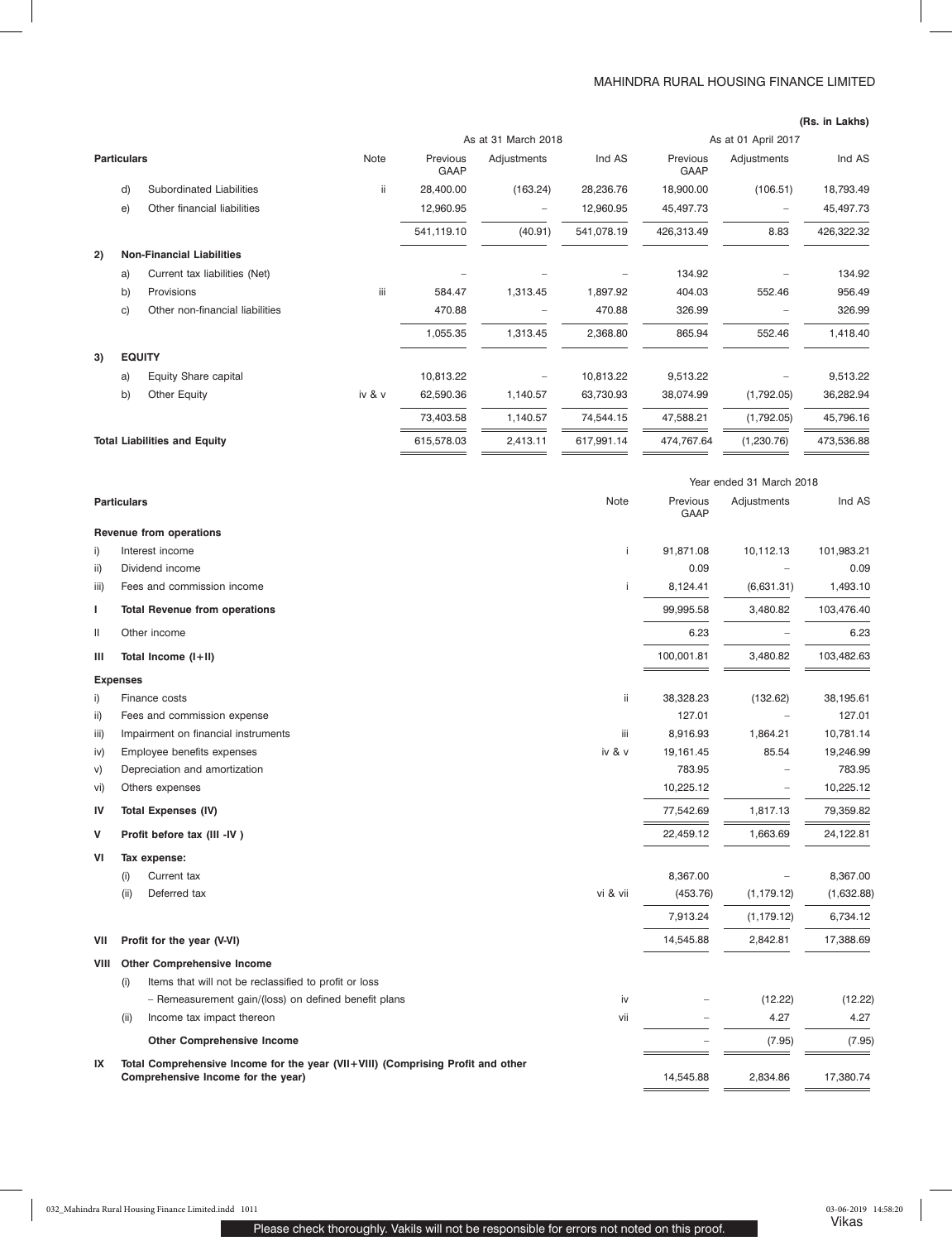Reconciliations between Ind AS and Previous GAAP for equity and profit or loss are given below:

|             | <b>Particulars</b> |                                                                                                                   | Note no. | Profit<br>Reconciliation<br>Year ended<br>31 March 2018 |
|-------------|--------------------|-------------------------------------------------------------------------------------------------------------------|----------|---------------------------------------------------------|
| <b>GAAP</b> |                    | Profit after tax as reported under Previous                                                                       |          | 14,545.88                                               |
|             | Adjustments:       |                                                                                                                   |          |                                                         |
| a)          |                    | Impact on recognition of financial assets<br>and financial liabilities at amortised cost by<br>application of EIR |          |                                                         |
|             | i.                 | Financial assets                                                                                                  | i        | (4,066.22)                                              |
|             | ii.                | <b>Financial liabilities</b>                                                                                      | ii       | 132.62                                                  |
| b)          |                    | Income accrued on non performing assets                                                                           | i        | 7,547.04                                                |
| C)          |                    | Impact on application of Expected Credit<br>Loss method for loan loss provisions                                  | iii      | (1,864.21)                                              |
| d)          |                    | Reclassification of actuarial loss to Other<br>Comprehensive Income                                               | iv       | 12.22                                                   |
| e)          |                    | <b>ESOP</b> amortisation expense                                                                                  | v        | (97.76)                                                 |
| f)          |                    | Tax impact on above adjustments                                                                                   | vi       | (581.36)                                                |
| g)          |                    | Derecognition of deferred tax liability on<br>special reserve                                                     | vii      | 1,760.48                                                |
|             |                    | Profit after tax as per Ind AS                                                                                    |          | 17,388.69                                               |
|             |                    | Other Comprehensive Income/(loss) (net of tax)                                                                    | iv       | (7.95)                                                  |
|             |                    | Total Comprehensive Income as per Ind AS                                                                          |          | 17,380.74                                               |

|             |                    |                                                                                                                      |     | Equity<br>Reconciliation |                            |  |
|-------------|--------------------|----------------------------------------------------------------------------------------------------------------------|-----|--------------------------|----------------------------|--|
|             | <b>Particulars</b> |                                                                                                                      |     | As at<br>31 March 2018   | Year ended<br>1 April 2017 |  |
| <b>GAAP</b> |                    | <b>Equity as reported under Previous</b>                                                                             |     | 73,403.58<br>47,588.21   |                            |  |
|             | Adjustments:       |                                                                                                                      |     |                          |                            |  |
| a)          |                    | Impact on recognition of<br>financial assets and financial<br>liabilities at amortised cost by<br>application of EIR |     |                          |                            |  |
|             | i.                 | Financial assets                                                                                                     | Ť   | (15,024.63)              | (10,958.42)                |  |
|             | ii.                | <b>Financial liabilities</b>                                                                                         | ii. | 196.26                   | 63.64                      |  |
| b)          |                    | Income accrued on non<br>performing assets                                                                           | j.  | 21,111.00                | 13,563.97                  |  |
| C)          |                    | Impact on application of<br><b>Expected Credit Loss method</b><br>for loan loss provisions                           | iii | (12,060.68)              | (10, 196.47)               |  |
| d)          |                    | Reclassification of actuarial loss<br>to Other Comprehensive Income                                                  | iv  | 70.18                    | 57.96                      |  |
| e)          |                    | Tax impact on above<br>adjustments                                                                                   | vi  | 2,003.62                 | 2,584.98                   |  |
| f)          |                    | Derecognition of deferred tax<br>liability on special reserve                                                        | vii | 4,890.67                 | 3,130.19                   |  |
|             |                    | Equity as per Ind AS                                                                                                 |     | 74,590.00                | 45,834.06                  |  |
|             | (net of tax)       | Other Comprehensive Income/(loss)                                                                                    | iv  | (45.85)                  | (37.90)                    |  |
|             |                    | <b>Total Equity as per Ind AS</b>                                                                                    |     | 74,544.15                | 45,796.16                  |  |
|             |                    |                                                                                                                      |     |                          |                            |  |

Transition to Ind AS did not have any significant impact on cash flow from operating, investing and financing activites each, prepared under Previous GAAP

#### **Material adjustments on adoption of Ind AS are explained below: (Rs. in Lakhs)**

*i Interest income measured using effective interest method*

Under Previous GAAP, origination fees income received from customers was recognised upfront. Under Ind AS, such fees is amortised over the expected life of the loan assets and recognised as interest income using effective interest method.

Under Previous GAAP, interest income on non performing assets (i.e. loans that are 90 days past due) was not accrued. Under Ind AS interest income on such loans are accrued on their net carrying amount.

*ii Interest expense measured using effective interest method*

Under Previous GAAP, all origination transaction costs incurred by the Company was recognised upfront. Under Ind AS, such costs are amortised over the expected life of the financial liabilities and recognised as interest expense using effective interest method.

*iii Impairment Allowance for expected credit loss*

Under Previous GAAP, the provisioning for non performing assets was done in accordance with the Housing Finance Companies (NHB) Directions, 2010. Under Ind AS, impairment allowance for financial instruments is made based on expected credit loss model.

*iv Reclassification of actuarial loss/(gain) to Other Comprehensive Income (OCI)* Actuarial gain and losses relating to defined benefit plan are recognised in other comprehensive income under Ind AS. Under Previous GAAP, these were recognised in statement of profit and loss.

## *Employee stock option scheme*

Under Previous GAAP, the cost of Employee Stock Options was recognised at intrinsic value as at the grant date. Under Ind AS , the same is recognised on the basis of fair value of the stock options as at the grant date.

*vi Deferred tax adjustments*

Deferred tax effect of the above Ind AS adjustments have been recognised on transition date and during the year ended 31 March 2018.

#### *vii Deferred tax liability on special reserve*

Under Previous GAAP, Company recognised deferred tax on special reserve created under the National Housing Bank Act, 1987. Under Ind AS, the special reserve is not regarded as taxable temporary difference and hence, deferred tax liability is not recognised. Deferred tax liability derecognised as at 01 April 2017 and for the year ended 31 March 2018 is Rs. 3130.19 Lakhs and Rs. 1760.48 Lakhs respectively.

## **39 Capital Management and Financial Instruments**

#### **Capital management**

The Company's capital management strategy is to effectively determine, raise and deploy capital so as to create value for its shareholders. The same is done through a mix of either equity and/or preference and/or convertible and/or combination of short term/long term debt as may be appropriate.

The Company determines the amount of capital required on the basis of its operations, capital expenditure and strategic investment plans.

The Company is subject to the capital adequacy requirements of the National Housing Bank (NHB). Regulatory capital consists of Tier I capital, which comprises of share capital, share premium and retained earnings including current year profit less deferred tax assets and intangible assets. The other component of regulatory capital is Tier 2 capital instruments, which include qualified subordinated debt. Further, capital adequacy requirement of NHB is based on Previous GAAP.

Under NHB's capital adequacy guidelines, the Company is required to maintain a minimum capital adequacy ratio of 12% consisting of Tier I and Tier II Capital. The total of Tier II Capital at any point of time shall not exceed 100 percent of Tier I Capital. The Company follows accounting policies as prescribed under National Housing Bank Directions to manage capital under NHB regulations.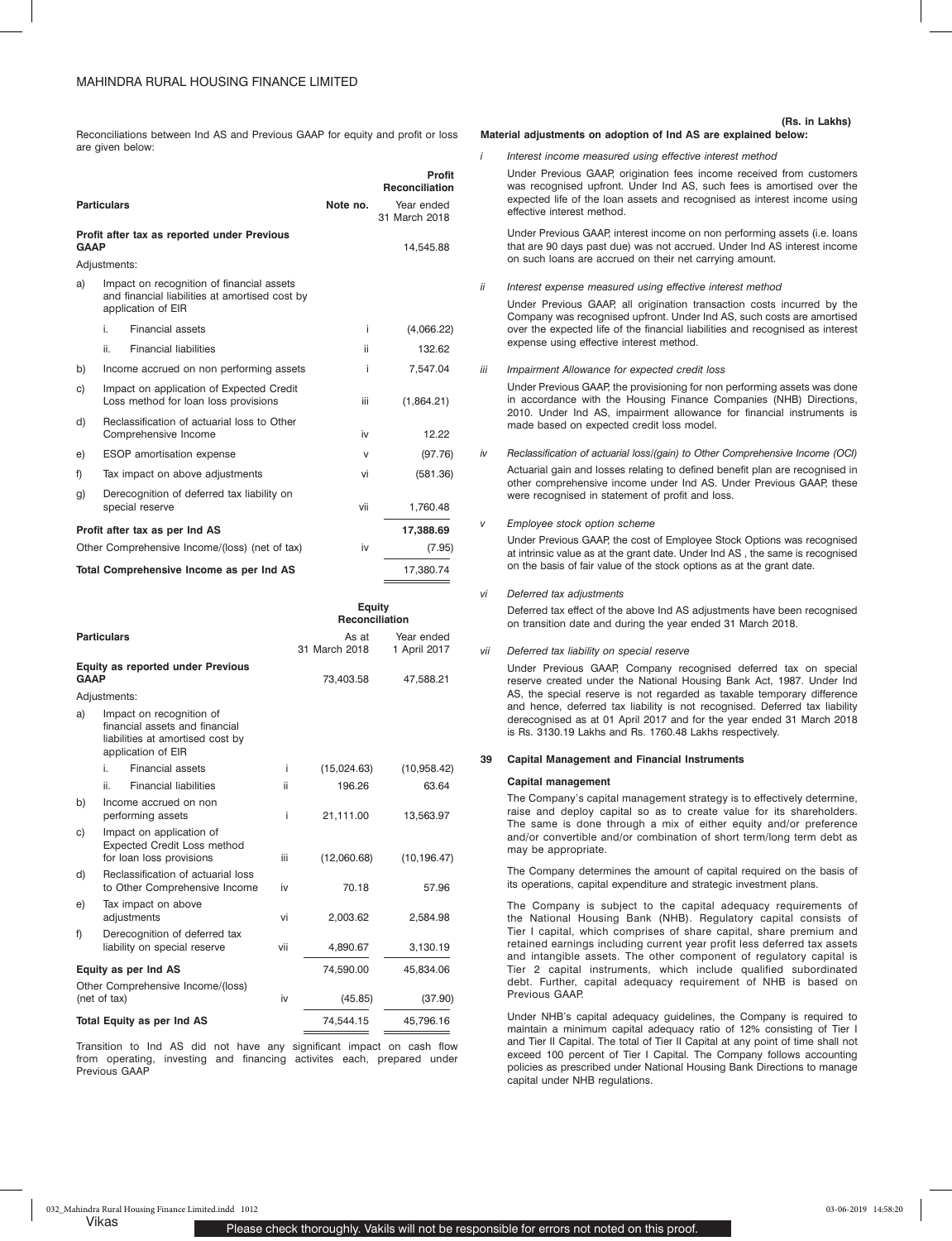## MAHINDRA RURAL HOUSING FINANCE LIMITED

**(Rs. in Lakhs)**

Company has complied with all regulatory requirements related to regulatory capital and capital adequacy ratios as prescribed by NHB, as set out below:

|                | 31 March   | 31 March   | 1 April   |
|----------------|------------|------------|-----------|
|                | 2019       | 2018       | 2017      |
| Tier 1 capital | 101.361.47 | 71.495.64  | 46.147.29 |
| Tier 2 capital | 33,460,23  | 29.751.95  | 20,099.76 |
| Total capital  | 134,821.70 | 101,247.59 | 66,247.05 |

|                      |                  |                  | וטווא⊾ ווו ⊿מו  |
|----------------------|------------------|------------------|-----------------|
|                      | 31 March<br>2019 | 31 March<br>2018 | 1 April<br>2017 |
| Risk weighted assets | 342.706.90       | 308,659.10       | 216,932.94      |
| Tier 1 capital ratio | 29.58%           | 23.16%           | 21.27%          |
| Tier 2 capital ratio | 9.76%            | 9.64%            | 9.27%           |
| Total capital ratio  | 39.34%           | 32.80%           | 30.54%          |

#### **40 Taxation**

### **Deferred tax assets**

|                          |                                                        | Balance<br>as at<br>1 April 2017 | Charge/<br>(credit) to<br>profit and<br>loss | Charge/<br>(credit) to<br><b>OCI</b> | Balance<br>as at<br>31 March<br>2018 | Charge/<br>(credit) to<br>profit and<br>loss | Charge/<br>(credit) to<br><b>OCI</b> | <b>Balance</b><br>as at<br>31 March<br>2019 |
|--------------------------|--------------------------------------------------------|----------------------------------|----------------------------------------------|--------------------------------------|--------------------------------------|----------------------------------------------|--------------------------------------|---------------------------------------------|
|                          | Tax effect of items constituting deferred tax assets:  |                                  |                                              |                                      |                                      |                                              |                                      |                                             |
| $\overline{\phantom{a}}$ | Provision for employee benefits                        | 156.09                           | 96.27                                        | 4.27                                 | 256.63                               | 211.96                                       | 31.92                                | 500.51                                      |
| $\overline{\phantom{a}}$ | Allowance for Expected Credit Loss (ECL)               | 3,123.76                         | 64.63                                        |                                      | 3,188.39                             | (1,875.32)                                   | -                                    | 1,313.08                                    |
| $\overline{\phantom{a}}$ | Effective Interest Rate (EIR) on financial instruments | 3.770.47                         | 1.374.55                                     | -                                    | 5.145.02                             | 147.11                                       | -                                    | 5.292.13                                    |
| $\overline{\phantom{a}}$ | Depreciation on property, plant and equipment          | 93.30                            | 97.43                                        | $\overline{\phantom{0}}$             | 190.73                               | 108.52                                       | $\qquad \qquad$                      | 299.25                                      |
|                          | <b>Total Deferred Tax Assets (net)</b>                 | 7,143.62                         | 1,632.88                                     | 4.27                                 | 8.780.77                             | (1,407.73)                                   | 31.92                                | 7,404.97                                    |

### **Income tax recognised in Statement of Profit and loss**

|                                                                                 | 31 March<br>2019 | 31 March<br>2018 |
|---------------------------------------------------------------------------------|------------------|------------------|
| Current tax:                                                                    |                  |                  |
| In respect of current year                                                      | 9,950.00         | 8,330.00         |
| In respect of prior years                                                       | 211.78           | 37.00            |
|                                                                                 | 10,161.78        | 8,367.00         |
| Deferred tax:                                                                   |                  |                  |
| In respect of current year origination and<br>reversal of temporary differences | 1,407.73         | (1,632.88)       |
|                                                                                 | 1,407.73         | (1,632.88)       |
| Total Income tax recognised in Statement<br>of Profit and loss                  | 11,569.51        | 6,734.12         |
| Income tax recognised in Other Comprehensive Income                             |                  |                  |

### **31 March 2019** 31 March 2018 **Deferred tax related to items recognised in Other Comprehensive Income during the year:** Remeasurement of defined employee benefits **(31.92)** (4.27) **Total Income tax recognised in Other Comprehensive Income (31.92)** (4.27)

**Reconciliation of estimated income tax expense at tax rate to income tax expense reported in the statement of profit and loss is as follows:**

|                                                                                                                      | 31 March<br>2019 | 31 March<br>2018 |
|----------------------------------------------------------------------------------------------------------------------|------------------|------------------|
| Profit before tax                                                                                                    | 36,616.39        | 24,122.81        |
| Applicable income tax rate*                                                                                          | 34.944%          | 34.608%          |
| Expected income tax expense                                                                                          | 12.795.23        | 8.348.42         |
| Tax effect of adjustments to reconcile<br>expected Income tax expense at tax rate<br>to reported income tax expense: |                  |                  |
| Effect of income exempt from tax                                                                                     | (43.10)          |                  |

|                                                                               | 31 March<br>2019 | 31 March<br>2018 |
|-------------------------------------------------------------------------------|------------------|------------------|
| Effect of expenses/provisions not deductible<br>in determining taxable profit | (1,392.34)       | (1,669.20)       |
| Effect of differential tax rate                                               | (2.06)           | 17.90            |
| Tax of earlier years                                                          | 211.78           | 37.00            |
| Income tax expense                                                            | 11.569.51        | 6,734.12         |

\* Applicable income tax rate as at 31 March 2019 is 34.944% and is increased due to increase in cess from 3% in comparitive year to 4% in current year.

## **41 Change in liabilities arising from financing activities**

| <b>Particulars</b>                                                                              | 1 April<br>2018         | Cash<br>flows         | Others <sup>#</sup> | 31 March<br>2019        |
|-------------------------------------------------------------------------------------------------|-------------------------|-----------------------|---------------------|-------------------------|
| Share capital                                                                                   | 10,813.22               | 1,316.92              |                     | 12,130.14               |
| Securities premium                                                                              | 28,725.74               | 13,900.38             | 80.29               | 42,706.41               |
| Debt securities                                                                                 | 159,926.84              | 78,810.00             | 913.74              | 239,650.58              |
| Borrowings other than<br>debt securities<br>Subordinated liabilities<br>Dividend paid including | 335,310.87<br>28,236.76 | 27,608.22<br>2,800.00 | (12.50)             | 362,919.09<br>31,024.26 |
| dividend distribution tax                                                                       |                         | (2, 216.19)           |                     |                         |
| <b>Total liabilities from</b><br>financing activities                                           | 563,013.43              | 122,219.33            | 981.53              | 688,430.48              |
|                                                                                                 | 1 April                 | Cash                  |                     | 31 March                |
| <b>Particulars</b>                                                                              | 2017                    | flows                 | Others $#$          | 2018                    |
| Share capital                                                                                   | 9,513.22                | 1,300.00              |                     | 10,813.22               |
| Securities premium                                                                              | 17.038.74               | 11.687.00             |                     | 28.725.74               |
| Debt securities                                                                                 | 62,780.94               | 96,500.00             | 645.90              | 159,926.84              |
| Borrowings other than<br>debt securities                                                        | 295,905.77              | 39,405.10             |                     | 335,310.87              |
| Subordinated liabilities                                                                        | 18,793.49               | 9,500.00              | (56.73)             | 28,236.76               |
| Dividend paid including<br>dividend distribution tax                                            |                         | (1,717.51)            |                     |                         |
| <b>Total liabilities from</b><br>financing activities                                           | 404,032.16              | 156,674.59            | 589.17              | 563,013.43              |

# includes securities premium on exercise of employees stock option and unamortised finance cost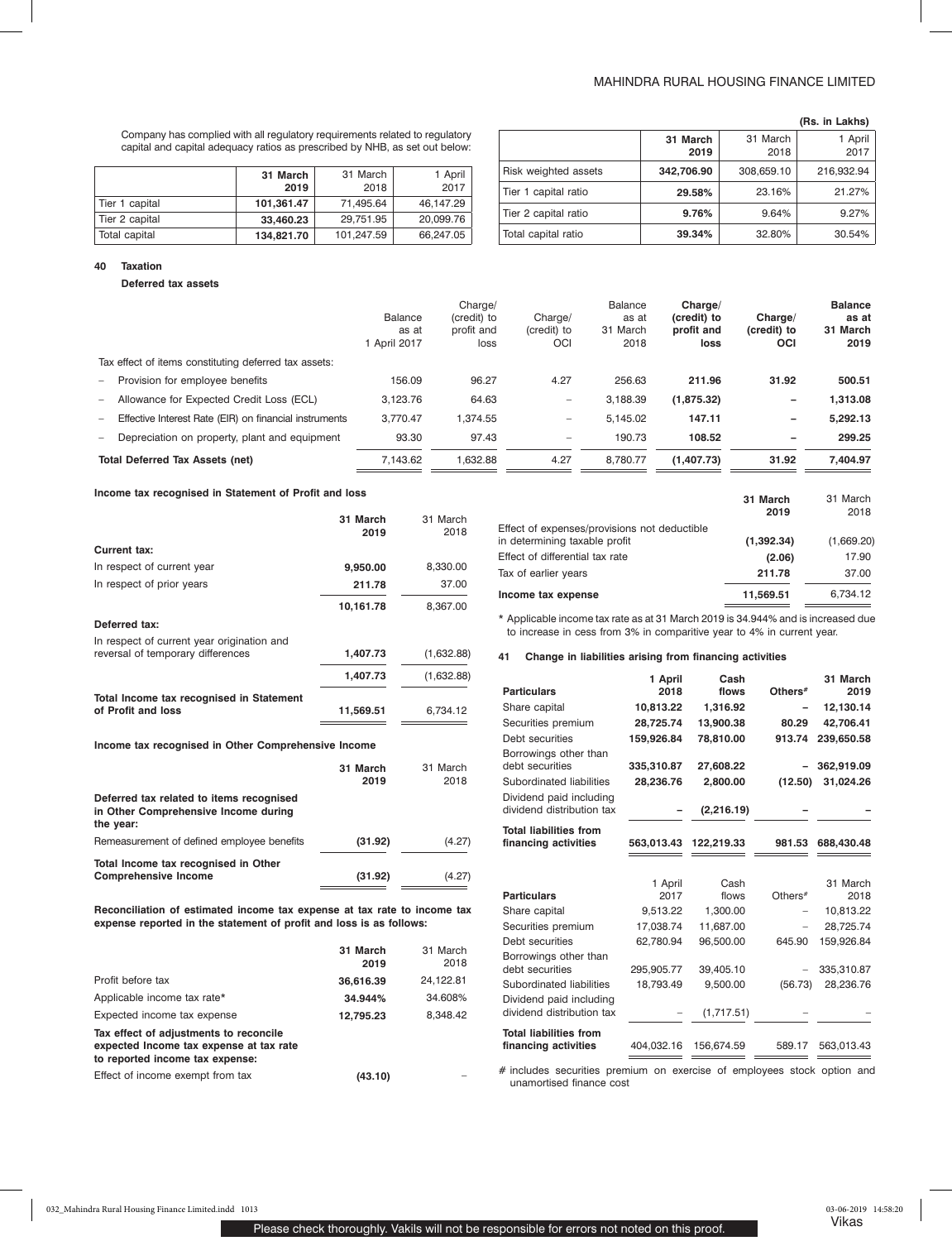## **42 Maturity analysis of assets and liabilities**

The table below shows an analysis of assets and liabilities according to when they are expected to be recovered or settled. With regard to loans and advances to customers, the Company uses the same basis of expected repayment behaviour as used for estimating the EIR. Issued debt reflect the contractual amortisations.

|               |                                                                                  |                     | 31 March 2019            |              |                          | 31 March 2018            |            | 01 April 2017       |                    |            |  |
|---------------|----------------------------------------------------------------------------------|---------------------|--------------------------|--------------|--------------------------|--------------------------|------------|---------------------|--------------------|------------|--|
|               |                                                                                  | Within 12<br>months | After 12<br>months       | <b>Total</b> | Within 12<br>months      | After 12<br>months       | Total      | Within 12<br>months | After 12<br>months | Total      |  |
| <b>Assets</b> |                                                                                  |                     |                          |              |                          |                          |            |                     |                    |            |  |
|               | <b>Financial Assets</b>                                                          |                     |                          |              |                          |                          |            |                     |                    |            |  |
|               | Cash and cash equivalents                                                        | 2,982.62            |                          | 2,982.62     | 5,577.07                 |                          | 5,577.07   | 1,622.45            |                    | 1.622.45   |  |
| Loans         |                                                                                  | 225,601.20          | 543,323.70               | 768,924.90   | 177,610.89               | 422,640.78               | 600,251.67 | 125,001.07          | 337,341.28         | 462,342.35 |  |
|               | Other Financial assets                                                           | 28.23               | 286.87                   | 315.10       | 29.02                    | 198.60                   | 227.62     | 28.10               | 132.96             | 161.06     |  |
|               | <b>Non-financial Assets</b>                                                      |                     |                          |              |                          |                          |            |                     |                    |            |  |
|               | Current tax assets (Net)                                                         |                     | 402.53                   | 402.53       |                          | 171.02                   | 171.02     |                     | 0.94               | 0.94       |  |
|               | Deferred tax Assets (Net)                                                        |                     | 7,404.97                 | 7,404.97     | $\overline{\phantom{0}}$ | 8,780.77                 | 8,780.77   | ۳                   | 7,143.62           | 7,143.62   |  |
|               | Property, Plant and Equipment                                                    |                     | 2,454.43                 | 2,454.43     | $\equiv$                 | 1,797.87                 | 1,797.87   |                     | 1,526.36           | 1,526.36   |  |
|               | Other Intangible assets                                                          |                     | 115.71                   | 115.71       |                          | 45.79                    | 45.79      |                     | 32.53              | 32.53      |  |
|               | Other non-financial assets                                                       | 124.70              | 418.18                   | 542.88       | 588.53                   | 550.80                   | 1,139.33   | 320.23              | 387.34             | 707.57     |  |
| Total         |                                                                                  | 228,736.75          | 554,406.39               | 783,143.14   | 183,805.51               | 434,185.63               | 617,991.14 | 126,971.85          | 346,565.03         | 473,536.88 |  |
|               | <b>Liabilities</b>                                                               |                     |                          |              |                          |                          |            |                     |                    |            |  |
|               | <b>Financial Liabilities</b>                                                     |                     |                          |              |                          |                          |            |                     |                    |            |  |
|               | Payables                                                                         |                     |                          |              |                          |                          |            |                     |                    |            |  |
|               | <b>Trade Payables</b>                                                            |                     |                          |              |                          |                          |            |                     |                    |            |  |
| i)            | total outstanding dues of<br>micro enterprises and small<br>enterprises          |                     |                          |              |                          |                          |            |                     |                    |            |  |
| ii)           | total outstanding dues of<br>creditors other than micro<br>enterprises and small |                     |                          |              |                          |                          |            |                     |                    |            |  |
|               | enterprises                                                                      | 4,963.26            |                          | 4,963.26     | 4,642.77                 |                          | 4,642.77   | 3,344.39            |                    | 3,344.39   |  |
|               | <b>Debt Securities</b>                                                           | 75,759.79           | 163,890.79               | 239,650.58   | 47,938.91                | 111,987.93               | 159,926.84 | 19,750.75           | 43,030.19          | 62,780.94  |  |
|               | Borrowings (Other than Debt<br>Securities)                                       | 144,117.51          | 218,801.58               | 362,919.09   | 83,390.11                | 251,920.76               | 335,310.87 | 117,106.02          | 178,799.75         | 295,905.77 |  |
|               | Subordinated Liabilities                                                         |                     | 31,024.26                | 31,024.26    | 680.30                   | 27,556.46                | 28,236.76  |                     | 18,793.49          | 18,793.49  |  |
|               | Other financial liabilities                                                      | 23,983.82           | 5,810.02                 | 29,793.84    | 11,753.03                | 1,207.92                 | 12,960.95  | 45,497.73           |                    | 45,497.73  |  |
|               | <b>Non-Financial Liabilities</b>                                                 |                     |                          |              |                          |                          |            |                     |                    |            |  |
|               | Current tax liabilities (Net)                                                    |                     |                          |              |                          |                          |            | 134.92              |                    | 134.92     |  |
|               | Provisions                                                                       | 1,123.81            | 619.09                   | 1,742.90     | 1,897.92                 |                          | 1,897.92   | 956.49              |                    | 956.49     |  |
|               | Other non-financial liabilities                                                  | 340.94              | $\overline{\phantom{0}}$ | 340.94       | 470.88                   | $\overline{\phantom{0}}$ | 470.88     | 326.99              |                    | 326.99     |  |
| <b>Total</b>  |                                                                                  | 250,289.13          | 420,145.74               | 670,434.87   | 150,773.92               | 392,673.07               | 543,446.99 | 187,117.29          | 240,623.43         | 427,740.72 |  |
|               |                                                                                  |                     |                          |              |                          |                          |            |                     |                    |            |  |
| Net           |                                                                                  | (21, 552.38)        | 134,260.65               | 112,708.27   | 33,031.59                | 41,512.56                | 74,544.15  | (60, 145.44)        | 105,941.60         | 45,796.16  |  |

**43 Analysis of financial assets and liabilities and loan commitments by remaining contractual maturities**

a The table below summarises the maturity profile of the undiscounted cash flows of the Company's financial assets and liabilities by remaining contractual maturities:

| 31 March 2019                                        | Upto<br>month | <b>Over</b><br>month<br>& up to<br>2 months | <b>Over</b><br>2 months<br>& up to<br>3 months | <b>Over</b><br>3 months<br>& up to<br>6 months | Over<br>6 months<br>& up to<br>1 year | <b>Over</b><br>year<br>& up to<br>3 years | <b>Over</b><br>3 years<br>& up to<br>5 years | Over<br>5 years<br>& up to<br>7 years | Over<br>7 years<br>& up to<br>10 years | <b>Over</b><br>10 years      | Total      |
|------------------------------------------------------|---------------|---------------------------------------------|------------------------------------------------|------------------------------------------------|---------------------------------------|-------------------------------------------|----------------------------------------------|---------------------------------------|----------------------------------------|------------------------------|------------|
| <b>Financial Assets</b>                              |               |                                             |                                                |                                                |                                       |                                           |                                              |                                       |                                        |                              |            |
| Cash and cash equivalents and<br>other bank balances | 2.982.62      |                                             |                                                |                                                |                                       |                                           |                                              |                                       |                                        | $\qquad \qquad \blacksquare$ | 2,982.62   |
| Loans and advances                                   | 73.492.76     | 15.405.43                                   | 14,557.35                                      | 39,659.80                                      | 75,469.77                             | 285.399.52                                | 167.356.32                                   | 37,599.81                             | 28,394.33                              | 53,269.23                    | 790.604.32 |
| Other financial assets                               | 14.45         | 2.65                                        | 0.75                                           | 4.68                                           | 6.10                                  | 79.38                                     | 42.16                                        | 51.16                                 | 113.77                                 | $\overline{\phantom{a}}$     | 315.10     |
| <b>Total Undiscounted Financial</b><br>Assets        | 76,489.83     | 15.408.08                                   | 14,558.10                                      | 39,664.48                                      | 75,475.87                             | 285,478.90                                | 167,398.48                                   | 37,650.97                             | 28,508.10                              | 53,269.23                    | 793,902.04 |
| <b>Financial Liabilities</b>                         |               |                                             |                                                |                                                |                                       |                                           |                                              |                                       |                                        |                              |            |
| Debt securities                                      |               | 15.000.00                                   | 45.000.00                                      | 10.000.00                                      | 6.500.00                              | 114.150.00                                | 46.500.00                                    | -                                     | 4.510.00                               | $\overline{\phantom{a}}$     | 241.660.00 |
| Borrowings other than (debt<br>securities)           | 12.087.88     | 11,750.00                                   | 8,947.22                                       | 37,468.43                                      | 73,863.98                             | 159.640.47                                | 59,161.11                                    | 7,000.00                              | 24,200.00                              | $\qquad \qquad -$            | 394,119.09 |
| Other financial liabilities                          | 12.012.31     | 5.559.41                                    | 7.018.00                                       | 3.683.15                                       | 642.22                                | 5.842.00                                  |                                              |                                       |                                        | $\overline{\phantom{m}}$     | 34.757.09  |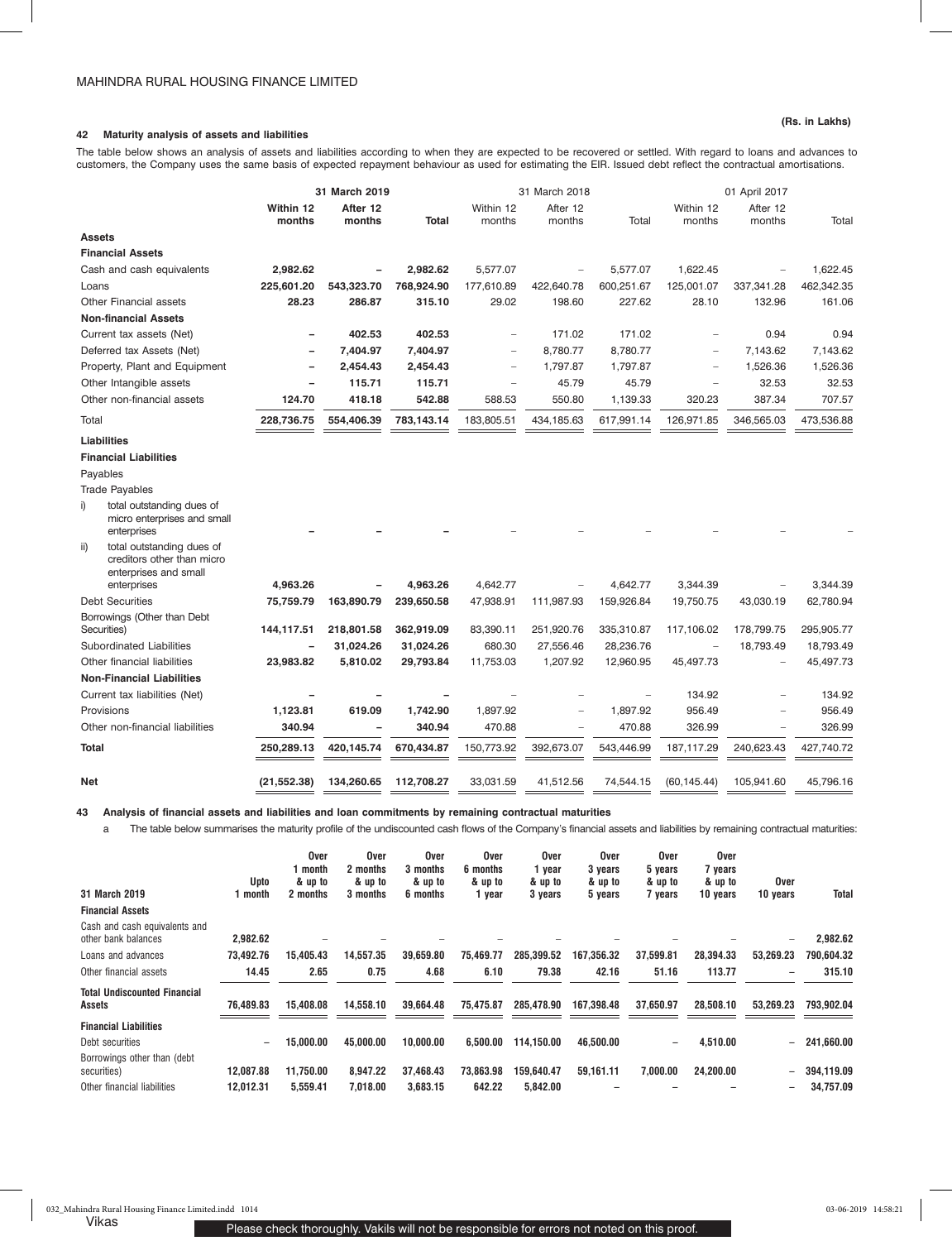## MAHINDRA RURAL HOUSING FINANCE LIMITED

|                                                                   |           |                          |                             |                             |                             |                         |                            |                            |                            |                          | (Rs. in Lakhs) |
|-------------------------------------------------------------------|-----------|--------------------------|-----------------------------|-----------------------------|-----------------------------|-------------------------|----------------------------|----------------------------|----------------------------|--------------------------|----------------|
|                                                                   | Upto      | Over<br>month<br>& up to | Over<br>2 months<br>& up to | Over<br>3 months<br>& up to | Over<br>6 months<br>& up to | Over<br>vear<br>& up to | Over<br>3 vears<br>& up to | Over<br>5 vears<br>& up to | Over<br>7 vears<br>& up to | Over                     |                |
| 31 March 2019                                                     | month     | 2 months                 | 3 months                    | 6 months                    | year                        | 3 years                 | 5 vears                    | 7 vears                    | 10 years                   | 10 years                 | <b>Total</b>   |
| <b>Total Undiscounted Financial</b><br><b>Liabilities</b>         | 24.100.19 | 32.309.41                | 60.965.22                   | 51.151.58                   | 81.006.20                   | 279.632.47              | 105.661.11                 | 7.000.00                   | 28.710.00                  | $\overline{\phantom{0}}$ | 670.536.18     |
| <b>Total Undiscounted Financial</b><br>Assets/(Liabilities) - Net | 52.389.64 | (16.901.33)              | (46, 407.12)                | (11, 487.10)                | (5,530.33)                  | 5.846.43                | 61.737.37                  | 30.650.97                  | (201.90)                   | 53.269.23                | 123.365.86     |

b The table below summarises the contractual expiry by maturity of the undiscounted cash flows of the Company's loan commitments

|                  |           | Over      |           |
|------------------|-----------|-----------|-----------|
|                  |           | 3 months  |           |
|                  | Up to     | & upto 12 |           |
|                  | 3 months  | months    | Total     |
| Loan commitments | 38.117.86 | 25.411.90 | 63.529.76 |

a The table below summarises the maturity profile of the undiscounted cash flows of the Company's financial assets and liabilities by remaining contractual maturities:

|                                     |               | <b>Over</b>        | Over                | Over                         | Over      | Over       | Over       | Over      | Over       |                          |            |
|-------------------------------------|---------------|--------------------|---------------------|------------------------------|-----------|------------|------------|-----------|------------|--------------------------|------------|
|                                     |               | 1 month            | 2 months            | 3 months                     | 6 months  | l year     | 3 years    | 5 years   | 7 years    |                          |            |
|                                     | Upto<br>month | & up to<br>2 month | & up to<br>3 months | & up to<br>6 months          | & up to   | & up to    | & up to    | & up to   | & up to    | Over                     |            |
| 31 March 2018                       |               |                    |                     |                              | 1 year    | 3 years    | 5 years    | 7 years   | 10 years   | 10 years                 | Total      |
| <b>Financial Assets</b>             |               |                    |                     |                              |           |            |            |           |            |                          |            |
| Cash and cash equivalents and       |               |                    |                     |                              |           |            |            |           |            |                          |            |
| other bank balances                 | 5.577.07      |                    |                     |                              |           |            |            |           |            |                          | 5,577.07   |
| Loans and advances                  | 57.569.06     | 11,471.30          | 11,124.67           | 31,162.05                    | 57,580.97 | 229,218.54 | 140.027.64 | 30.440.84 | 18,952.67  | 37,277.07                | 624,824.81 |
| Other financial assets              | 17.72         | 1.53               | 0.24                | 3.70                         | 5.84      | 31.87      | 28.01      | 49.67     | 89.04      |                          | 227.62     |
| <b>Total Undiscounted Financial</b> |               |                    |                     |                              |           |            |            |           |            |                          |            |
| Assets                              | 63,163.85     | 11,472.83          | 11,124.91           | 31,165.75                    | 57,586.81 | 229,250.41 | 140,055.65 | 30,490.51 | 19,041.71  | 37,277.07                | 630,629.50 |
| <b>Financial Liabilities</b>        |               |                    |                     |                              |           |            |            |           |            |                          |            |
| Debt securities                     |               | 11.000.00          | 30,000.00           | $\qquad \qquad \blacksquare$ | 7.500.00  | 74.350.00  | 33.000.00  | 6.000.00  | 1.000.00   | $\overline{\phantom{a}}$ | 162,850.00 |
| Borrowings other than (debt         |               |                    |                     |                              |           |            |            |           |            |                          |            |
| securities)                         | 8.798.37      | 2.525.00           | 17,663.89           | 23,272.65                    | 31,830.19 | 149.392.76 | 102.528.00 | 1,000.00  | 26,700.00  | $\qquad \qquad$          | 363,710.86 |
| Other financial liabilities         | 4,365.48      | 4,653.76           | 4,156.53            | 2,497.09                     | 721.76    | 1,197.38   | 11.71      |           |            |                          | 17,603.71  |
| <b>Total Undiscounted Financial</b> |               |                    |                     |                              |           |            |            |           |            |                          |            |
| <b>Liabilities</b>                  | 13,163.85     | 18,178.76          | 51,820.42           | 25,769.74                    | 40,051.95 | 224,940.14 | 135,539.71 | 7,000.00  | 27,700.00  | $\overline{\phantom{a}}$ | 544,164.57 |
| <b>Total Undiscounted Financial</b> |               |                    |                     |                              |           |            |            |           |            |                          |            |
| Assets/(Liabilities) - Net          | 50,000.00     | (6,705.93)         | (40,695.51)         | 5,396.01                     | 17,534.86 | 4,310.27   | 4,515.94   | 23,490.51 | (8,658.29) | 37,277.07                | 86,464.93  |
|                                     |               |                    |                     |                              |           |            |            |           |            |                          |            |

b The table below summarises the contractual expiry by maturity of the undiscounted cash flows of the Company's loan commitments

|                  |           | Over      |                      |
|------------------|-----------|-----------|----------------------|
|                  |           | 3 months  |                      |
|                  | Up to $3$ | & upto    |                      |
|                  | months    | 12 months | Total                |
| Loan commitments | 69.058.33 |           | 46.038.88 115.097.21 |

a The table below summarises the maturity profile of the undiscounted cash flows of the Company's financial assets and liabilities by remaining contractual maturities:

|                                     |              | Over<br>1 month & | Over<br>2 months | Over<br>3 months | Over<br>6 months | Over<br>1 year | Over<br>3 years | Over<br>5 years   | Over<br>7 years |           |            |
|-------------------------------------|--------------|-------------------|------------------|------------------|------------------|----------------|-----------------|-------------------|-----------------|-----------|------------|
|                                     | Upto         | up to             | & up to          | & up to          | & up to          | & up to        | & up to         | & up to           | & up to         | Over      |            |
| 01 April 2017                       | month        | 2 months          | 3 months         | 6 months         | 1 year           | 3 years        | 5 years         | 7 years           | 10 years        | 10 years  | Total      |
| <b>Financial Assets</b>             |              |                   |                  |                  |                  |                |                 |                   |                 |           |            |
| Cash and cash equivalents and       |              |                   |                  |                  |                  |                |                 |                   |                 |           |            |
| other bank balances                 | 1,622.45     |                   |                  |                  |                  |                |                 |                   |                 |           | ,622.45    |
| Loans and advances                  | 37,788.42    | 7.994.11          | 8.010.00         | 22,729.26        | 41,987.40        | 177,013.83     | 120,615.82      | 31,981.01         | 11,691.66       | 22,606.85 | 482,418.36 |
| Other financial assets              | 4.95         | 0.02              | 0.02             | 21.67            | 1.45             | 132.95         |                 |                   |                 |           | 161.06     |
| <b>Total Undiscounted Financial</b> |              |                   |                  |                  |                  |                |                 |                   |                 |           |            |
| Assets                              | 39,415.82    | 7.994.13          | 8,010.02         | 22,750.93        | 41,988.85        | 177.146.78     | 120,615.82      | 31.981.01         | 11,691.66       | 22,606.85 | 484.201.87 |
| <b>Financial Liabilities</b>        |              |                   |                  |                  |                  |                |                 |                   |                 |           |            |
| Debt securities                     | 5,000.00     | 5,000.00          | 10,000.00        |                  | -                | 24,000.00      | 21,350.00       | -                 | 1,000.00        |           | 66,350.00  |
| Borrowings other than (debt         |              |                   |                  |                  |                  |                |                 |                   |                 |           |            |
| securities)                         | 25,271.50    | 14.700.00         | 1.464.91         | 13,136.63        | 62,532.99        | 111,422.72     | 68,077.02       | ۰                 | 18,200.00       |           | 314,805.77 |
| Other financial liabilities         | 36.249.84    | 7.840.79          | 2.735.24         | 1.203.04         | 797.50           | 15.71          |                 |                   |                 |           | 48,842.12  |
| <b>Total Undiscounted Financial</b> |              |                   |                  |                  |                  |                |                 |                   |                 |           |            |
| <b>Liabilities</b>                  | 66.521.34    | 27.540.79         | 14,200.15        | 14,339.67        | 63.330.49        | 135.438.43     | 89,427.02       | $\qquad \qquad -$ | 19,200.00       |           | 429,997.89 |
| <b>Total Undiscounted Financial</b> |              |                   |                  |                  |                  |                |                 |                   |                 |           |            |
| Assets/(Liabilities) - Net          | (27, 105.52) | (19, 546.66)      | (6, 190.13)      | 8,411.26         | (21, 341.64)     | 41,708.35      | 31.188.80       | 31,981.01         | (7,508.34)      | 22.606.85 | 54,203.98  |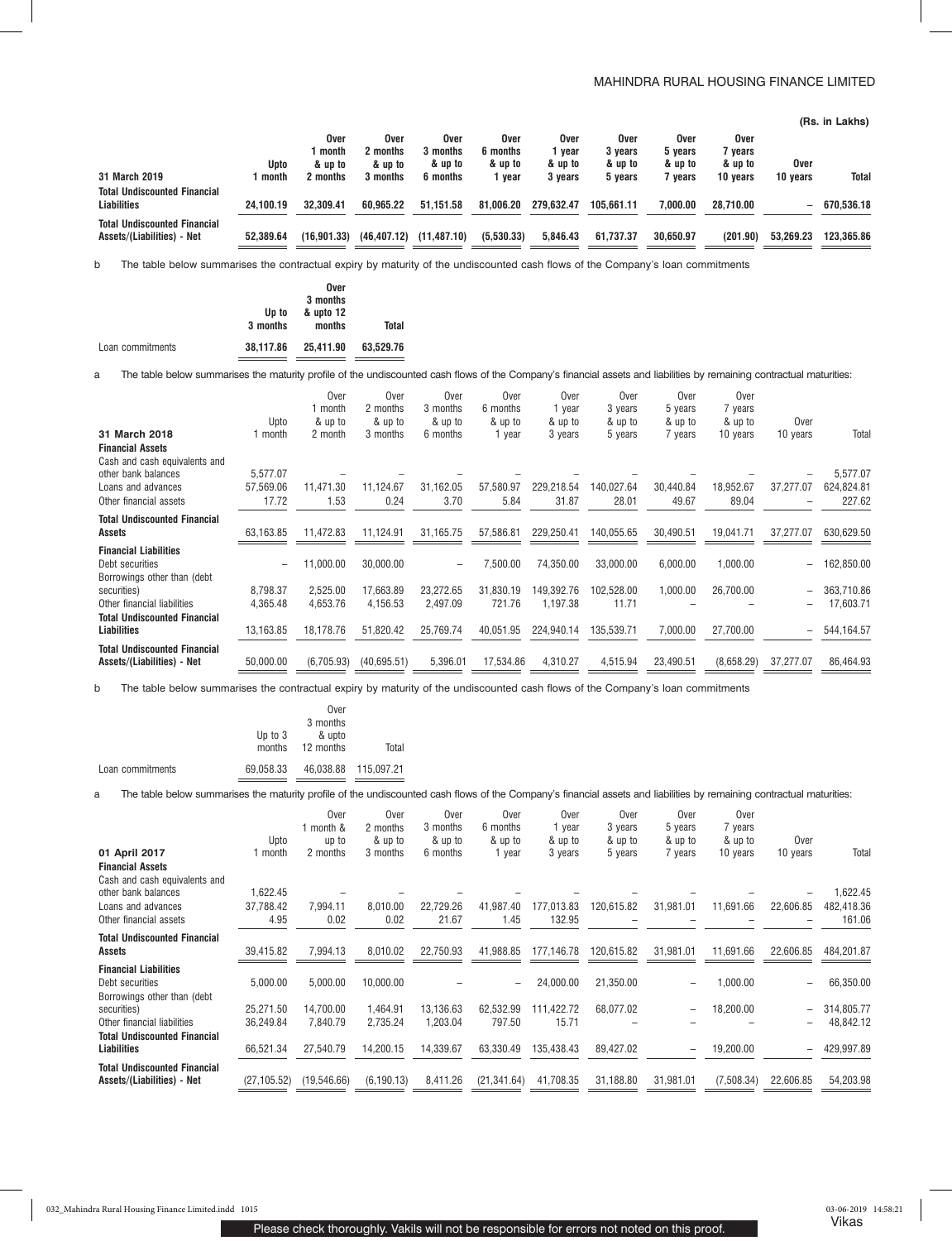b The table below summarises the contractual expiry by maturity of the undiscounted cash flows of the Company's loan commitments

|                  |       | Over                |           |
|------------------|-------|---------------------|-----------|
|                  |       | 3 months            |           |
|                  | Up to | & upto              |           |
|                  |       | 3 months 12 months  | Total     |
| Loan commitments |       | 25.891.34 17.260.89 | 43.152.23 |

#### **44 Financial Risk Management Framework**

In the course of its business, the Company is exposed to certain financial risks namely credit risk, interest risk, currency risk & liquidity risk.The Company's primary focus is to achieve better predictability of financial markets and seek to minimize potential adverse effects on its financial performance.

The financial risks are managed in accordance with the Company's risk management policy which has been approved by its Board of Directors.

Board of Directors of the Company have established Asset and Liability Management Committee (ALCO), which is responsible for developing and monitoring risk management policies for its business. The Company's financial services businesses are exposed to high credit risk given the unbanked rural customer base. The credit risk is managed through credit norms established based on historical experience.

## **i) Market Risk**

The risk that the fair value or future cash flows of a financial instrument will fluctuate because of changes in market prices.

### **a) Currency Risk**

Company does not have significant foreign currency exposure. As a result, the Company is not exposed to currency risk.

#### **b) Interest Rate Risk**

The Company uses a mix of cash and borrowings to manage the liquidity & fund requirements of its day-to-day operations. Further, certain interest bearing liabilities carry variable interest rates.

#### **Interest Rate sensitivity**

The sensitivity analyses below have been determined based on exposure to financial instruments at the end of the reporting year. For floating rate liabilities, analysis is prepared assuming the amount of liability outstanding at the end of the reporting year was outstanding for the whole year.

The following table demonstrates the sensitivity to a reasonably possible change in interest rates on that portion of loans and borrowings affected. With all other variables held constant, the Company's profit before tax is affected through the impact on floating rate borrowings, as follows:

|                          | Currency   | Increase/<br>decrease<br>in basis<br>points | <b>Effect</b><br>on profit<br>before<br>tax | <b>Effect on</b><br>pre-tax<br>equity |
|--------------------------|------------|---------------------------------------------|---------------------------------------------|---------------------------------------|
| Year ended 31 March 2019 | <b>INR</b> | 100                                         | 1.310.34                                    |                                       |
| Year ended 31 March 2018 | <b>INR</b> | 100                                         | 1.434.75                                    |                                       |

**Offsetting of balances:** The Company has not offset financial assets and financial liabilities.

#### **ii) Credit Risk Management**

Credit risk is the risk that the Company will incur a loss because its customers fail to discharge their contractual obligations. The Company has a comprehensive framework for monitoring credit quality of its loans primarily based on days past due monitoring as at a period end. Repayment by individual customers and portfolio is tracked regularly and required steps for recovery are taken through follow ups and legal recourse.

#### **Credit quality of financial assets**

The following table sets out information about credit quality of loan assets measured at amortised cost based on months past due information. The amount represents gross carrying amount.

| <b>Particulars</b>                                        | 31 March<br>2019        | 31 March<br>2018 | 1 April<br>2017 |
|-----------------------------------------------------------|-------------------------|------------------|-----------------|
| Gross carrying value of<br>loan assets                    |                         |                  |                 |
| Neither Past due nor                                      |                         | 319.901.49       | 273.952.40      |
| impaired<br>30 days past due                              | 456,340.86<br>83,187.48 | 76.416.43        | 55,296.28       |
| 31 - 90 days past due<br>Impaired (more than 90           | 160.582.65              | 148.862.22       | 96.456.61       |
| days past due)                                            | 104,763.77              | 86.036.74        | 59.477.78       |
| <b>Total Gross carrying value</b><br>as at reporting date | 804.874.76              | 631.216.88       | 485,183.07      |

Since the company is into retail home loan lending business, there is no significant credit risk of any individual customer that may impact company adversely, and hence, the Company has calculated its ECL allowances on a collective basis.

### **Inputs considered in the ECL model**

In assessing the impairment of loan assets under Expected Credit Loss (ECL) Model, the assets have been segmented into three stages. The three stages reflect the general pattern of credit deterioration of a financial instrument. The differences in accounting between stages, relate to the recognition of expected credit losses and the measurement of interest income.

The Company categorises loan assets into stages primarily based on the Days Past Due status.

Stage 1 : 0-30 days past due Stage 2 : 31-90 days past due Stage 3 : More than 90 days past due

#### *(i) Definition of default*

The Company considers a financial asset to be in "default" and therefore Stage 3 (credit impaired) for ECL calculations when the borrower becomes 90 days past due on its contractual payments.

#### *(ii) Exposure at default*

"Exposure at Default" (EAD) represents the gross carrying amount of the assets subject to impairment calculation. Future expected cash flows (principal and interest) for respective future years has been used as exposure for Stage 1 and Stage 2. This exposure is then multiplied by respective years Marginal Probability of Default (PD) and Loss Given Default (LGD) percentage to arrive at the expected credit losses. These expected credit losses are then discounted with the appropriate EIR to calculate the present value of the of these expected credit losses.

#### *(iii) Estimations and assumptions considered in the ECL model*

The Company has made the following assumptions in the ECL Model:

- a. "Loss given default" (LGD) is common for all three Stages and is based on loss in past portfolio. Actual cashflows on the past portfolio are discounted at portfolio EIR rate for arriving at the loss rate.
- b. "Probability of Default" (PD) is applied on Stage 1 and Stage 2 on portfolio basis and for Stage 3 PD at 100%. This is calculated as an average of the last 60 months yearly movement of default rates and further adjusted for macro economic factors.

#### *(iv) Measurement of ECL*

ECL is measured as follows:

financial assets that are not credit impaired at the reporting date: as the present value of all cash shortfalls (i.e. the difference between the cash flows due to the entity in accordance with the contract and the cash flows that the Company expects to receive);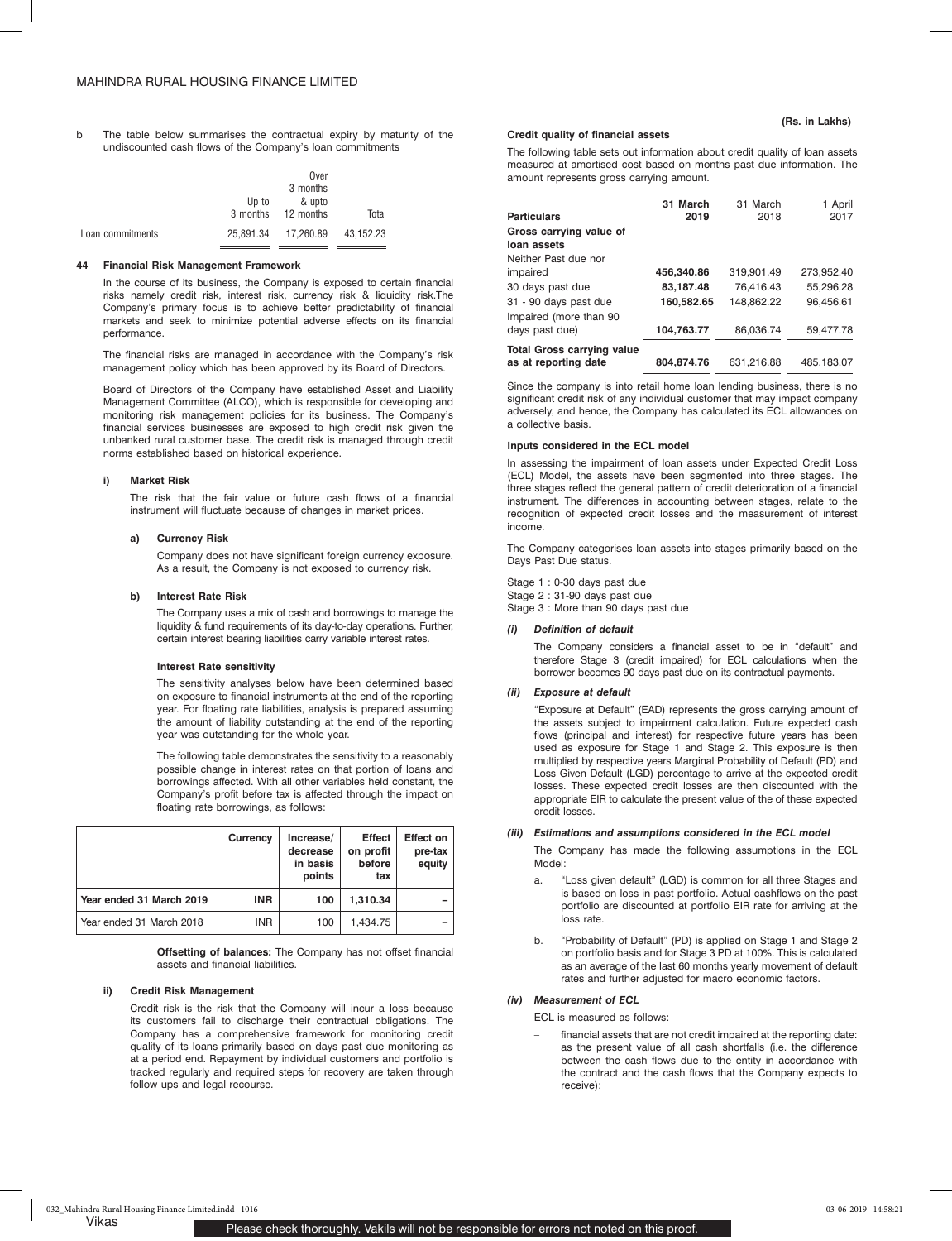**(Rs. in Lakhs)**

- financial assets that are credit impaired at the reporting date: as the difference between the gross carrying amount and the present value of estimated future cash flows;
- undrawn loan committments: as the present value of the difference between the contractual cash flows that are due to the Company if the committment is drawn down and the cash flows that the Company expects to receive.

#### *(v) Forward Looking Information*

Historical PDs have been converted into forward looking PD which incorporates the forward looking economic outlook.

The macroeconomic variables considered by the Company are robust reflections of the state of economy which result into systematic risk for the respective portfolio segments.

Additionally, three different scenarios (base case, best case and worst case) have been considered for ECL calculation. Along with the actual numbers considered as base case, other scenarios take care of the worsening as well as improvments in the forward looking economic outlook.

#### *(vi) Assessment of significant increase in credit risk*

When determining whether the credit risk has increased significantly since initial recognition, the Company considers both quantitative and qualitative information and analysis based on the Company's historical experience, including forward-looking information. The Company considers reasonable and supportable information that is relevant and available without undue cost and effort. The Company's accounting policy is not to use the practical expedient that the financial assets with 'low' credit risk at the reporting date are deemed not to have had a significant increase in credit risk. As a result, the Company monitors all financial assets and loan commitments that are subject to impairment for significant increase in credit risk.

As a part of the qualitative assessment of whether a customer is in default, the Company also considers a variery of instances that may indicate unlikeliness to pay. In such instances, the Company treats the customer at default and therefore, assesses such loans as Stage 3 for ECL calculations, following are such instances:

- A Stage 3 customer having other loans which are in Stage 1 or 2.
	- Cases where Company suspects fraud and legal proceedings are initated.

#### *(vii) Policy for write off of Loan Assets*

The gross carrying amount of a financial asset is written off to the extent that there is no realistic prospect of recovery. This is generally the case when the Company determines that the customer does not have assets or sources of income that could generate sufficient cash flows to repay the amounts subject to the loan outstanding dues. However, financial assets that are written off could still be subject to enforcement activities under the Company's recovery procedures, taking into account legal advice where appropriate. Any recoveries made are recognised in the statement of profit and loss.

### *(viii) Analysis of inputs to the ECL model with respect to macro economic variable*

The below table shows the values of the forward looking macro economic variable used in each of the scenarios for the ECL calculations. For this purpose, the Company has used the data source of Economist Intelligence Unit.The upside and downside % change has been derived using historical standard deviation from the base scenario based on previous 8 years change in the variable.

#### **Impairment loss**

The expected credit loss allowance provision for loans is determined as follows:

|                                                                         | Performing<br>Loans -<br>12 month<br>ECL | <b>Underperforming</b><br>loans - lifetime<br><b>ECL not credit</b><br>impaired | <b>Impaired</b><br>loans<br>- lifetime<br><b>ECL credit</b><br>impaired | Total      |
|-------------------------------------------------------------------------|------------------------------------------|---------------------------------------------------------------------------------|-------------------------------------------------------------------------|------------|
| Gross Balance as at<br>31 March 2019                                    | 539,528.34                               | 160,582.65                                                                      | 104,763.77                                                              | 804,874.76 |
| Expected credit loss rate                                               | 0.93%                                    | 6.68%                                                                           | 19.32%                                                                  |            |
| Carrying amount as at<br>31 March 2019 (net of<br>impairment provision) | 534,536.73                               | 149,860.84                                                                      | 84,527.33                                                               | 768,924.90 |
| Gross Balance as at<br>31 March 2018                                    | 396,317.92                               | 148,862.22                                                                      | 86,036.74                                                               | 631,216.88 |
| Expected credit loss rate                                               | 0.66%                                    | 8.88%                                                                           | 17.59%                                                                  |            |
| Carrying amount as at<br>31 March 2018 (net of<br>impairment provision) | 393,700.06                               | 135,649.31                                                                      | 70.902.30                                                               | 600,251.67 |
| Gross Balance as at<br>1 April 2017                                     | 329,248.68                               | 96,456.61                                                                       | 59,477.78                                                               | 485,183.07 |
| Expected credit loss rate                                               | 0.53%                                    | 9.83%                                                                           | 19.51%                                                                  |            |
| Carrying amount as at<br>1 April 2017 (net of<br>impairment provision)  | 327,492.80                               | 86.973.08                                                                       | 47,876.47                                                               | 462,342.35 |

#### **Level of Assessment - Aggregation Criteria**

The Company recognises the expected credit losses (ECL) on a collective basis that takes into account comprehensive credit risk information.

Considering the economic and risk characterstics, pricing range, sector concentration, the Company calculates ECL on a collective basis for all stages - Stage 1, Stage 2 and Stage 3 assets.

#### **An analysis of changes in the gross carrying amount and the corresponding ECLs in relation to loans is, as follows:**

#### **Gross exposure reconciliation - Loans**

| <b>Particulars</b> |                                                                         | Stage 1      | Stage 2      | Stage 3     | <b>Total</b> |
|--------------------|-------------------------------------------------------------------------|--------------|--------------|-------------|--------------|
|                    | <b>Gross carrying amount</b><br>balance as at 1 April 2017              | 329,248.68   | 96,456.61    | 59,477.78   | 485,183.07   |
|                    | Transfers to Stage 1                                                    | 18,094.77    | (14, 356.71) | (3,738.06)  |              |
|                    | Transfers to Stage 2                                                    | (63,586.96)  | 65,953.97    | (2,367.01)  |              |
|                    | Transfers to Stage 3                                                    | (17,888.83)  | (12,939.98)  | 30,828.81   |              |
|                    | Loans that have been<br>derecognised during the<br>period               | (17, 813.82) | (4, 467.12)  | (2,210.53)  | (24, 491.47) |
| the year           | New loans originated during                                             | 167,243.33   | 29,064.00    | 593.21      | 196,900.54   |
| Write-offs*        |                                                                         | (3.86)       |              | (3,249.72)  | (3,253.58)   |
|                    | Remeasurement of net exposure                                           | (18, 975.39) | (10, 848.55) | 6,702.26    | (23, 121.68) |
|                    | <b>Gross carrying amount</b><br>balance as at 31 March 2018             | 396,317.92   | 148,862.22   | 86,036.74   | 631,216.88   |
|                    | Changes due to loans<br>recognised in the opening<br>balance that have: |              |              |             |              |
|                    | Transfers to Stage 1                                                    | 34,825.74    | (29, 849.86) | (4,975.88)  |              |
|                    | Transfers to Stage 2                                                    | (54, 642.54) | 57,066.55    | (2,424.01)  |              |
|                    | Transfers to Stage 3                                                    | (14, 821.78) | (15,088.54)  | 29,910.32   |              |
|                    | Loans that have been<br>derecognised during the<br>period               | (20, 266.82) | (6,831.64)   | (5,834.03)  | (32,932.49)  |
| the year           | New loans originated during                                             | 188,354.81   | 16,415.03    | 171.36      | 204,941.20   |
| Write-offs         |                                                                         |              |              | (6, 119.10) | (6, 119.10)  |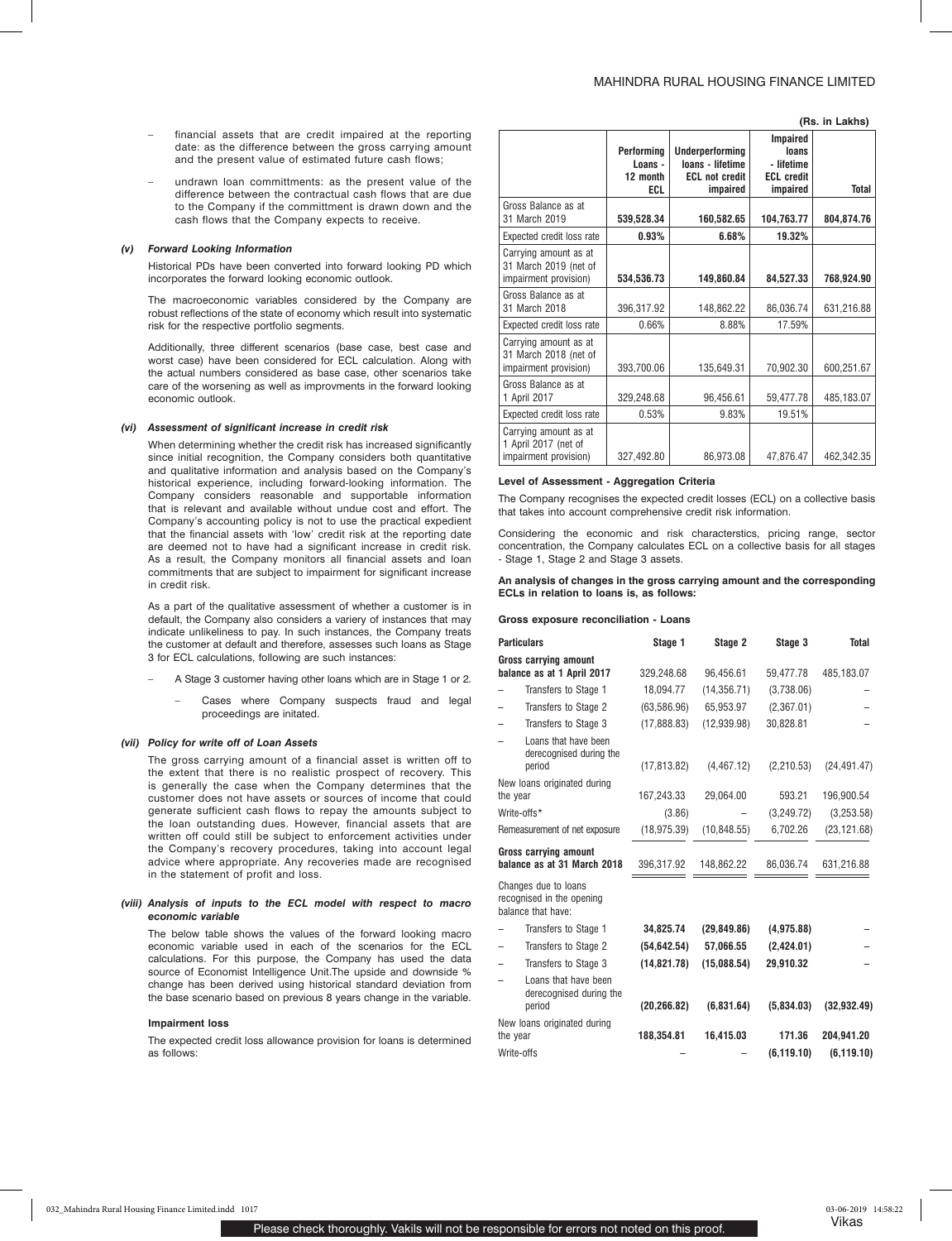| <b>Particulars</b>                                          | Stage 1    | Stage 2    | Stage 3    | Total      |
|-------------------------------------------------------------|------------|------------|------------|------------|
| Remeasurement of net<br>exposure                            | 9.761.01   | (9.991.11) | 7.998.37   | 7.768.27   |
| <b>Gross carrying amount</b><br>balance as at 31 March 2019 | 539.528.34 | 160.582.65 | 104.763.77 | 804.874.76 |

\* The contractual amount outstanding on financial assets that have been written off during the year ended 31 March 2019 and were still subject to enforcement activity was Rs. 2,835.64 Lakhs (31 March 2018: Rs. 1,386.68 Lakhs)

### **Gross exposure reconciliation - Loan commitments**

| <b>Particulars</b>                                                      | Stage 1       | Stage 2    | Stage 3 | <b>Total</b>              |
|-------------------------------------------------------------------------|---------------|------------|---------|---------------------------|
| <b>Gross carrying amount</b><br>balance as at 1 April 2017              | 39,828.57     | 3,200.94   | 122.72  | 43,152.23                 |
| Transfers to Stage 1                                                    | 37.44         | (37.44)    |         |                           |
| Transfers to Stage 2                                                    | (562.13)      | 564.12     | (1.99)  |                           |
| Transfers to Stage 3                                                    | (137.27)      | (34.78)    | 172.05  |                           |
| Loans that have been<br>derecognised during the<br>period               | (37, 422.08)  | (3,039.90) | (60.56) | (40, 522.54)              |
| New loans originated during<br>the year                                 | 107,464.38    | 5,669.34   | 12.45   | 113,146.17                |
| Write-offs                                                              |               |            |         |                           |
| Remeasurement of net exposure                                           | (522.52)      | (137.33)   | (18.80) | (678.65)                  |
| Gross carrying amount balance<br>as at 31 March 2018                    | 108,686.39    | 6,184.95   | 225.87  | 115,097.21                |
| Changes due to loans<br>recognised in the opening<br>balance that have: |               |            |         |                           |
| Transfers to Stage 1                                                    | 74.69         | (74.49)    | (0.20)  |                           |
| Transfers to Stage 2                                                    | (261.64)      | 261.64     |         |                           |
| Transfers to Stage 3                                                    | (6.38)        | (6.92)     | 13.30   |                           |
| Loans that have been<br>derecognised during the<br>period               | (106, 669.77) | (6,075.04) |         | $(189.32)$ $(112,934.13)$ |
| New loans originated during<br>the year                                 | 61,899.64     | 901.12     | 1.94    | 62,802.70                 |
| Write-offs                                                              |               |            |         |                           |
| Remeasurement of net<br>exposure                                        | (1, 248.18)   | (187.84)   |         | (1,436.02)                |
| <b>Gross carrying amount</b><br>balance as at 31 March 2019             | 62,474.75     | 1.003.42   | 51.59   | 63,529.76                 |

**Reconciliation of ECL balance on loans**

| <b>Particulars</b>                                        | Stage 1    | Stage 2     | Stage 3   | Total       |
|-----------------------------------------------------------|------------|-------------|-----------|-------------|
| <b>ECL allowance balance as at</b><br>1 April 2017        | 1,755.88   | 9,483.53    | 11,601.31 | 22,840.72   |
| Transfers to Stage 1                                      | 2,346.74   | (1,411.59)  | (935.15)  |             |
| Transfers to Stage 2                                      | (340.06)   | 819.75      | (479.69)  |             |
| Transfers to Stage 3                                      | (95.93)    | (1, 272.30) | 1,368.23  |             |
| Loans that have been<br>derecognised during<br>the period | (91.11)    | (438.84)    | (631.21)  | (1, 161.16) |
| New loans originated during<br>the year                   | 1,108.23   | 2,580.01    | 70.71     | 3,758.95    |
| Write-offs                                                | (0.01)     |             | (511.15)  | (511.16)    |
| Net remeasurement of loss<br>allowance                    | (2,065.88) | 3,452.35    | 4,651.39  | 6,037.86    |
| <b>ECL allowance balance as at</b><br>31 March 2018       | 2.617.86   | 13,212.91   | 15.134.44 | 30,965.21   |

|                                                                         |                    |                    |                | (Rs. in Lakhs) |
|-------------------------------------------------------------------------|--------------------|--------------------|----------------|----------------|
| <b>Particulars</b>                                                      | Stage 1            | Stage 2            | Stage 3        | <b>Total</b>   |
| Changes due to loans<br>recognised in the opening<br>balance that have: |                    |                    |                |                |
| Transfers to Stage 1                                                    | 3,651.33           | (2,649.77)         | (1,001.56)     |                |
| Transfers to Stage 2                                                    | (362.54)           | 809.42             | (446.88)       |                |
| Transfers to Stage 3                                                    | (98.72)            | (1,339.41)         | 1,438.13       |                |
| Loans that have been<br>derecognised during<br>the period               | (122.62)           | (604.92)           | (1,541.74)     | (2,269.28)     |
| New loans originated during                                             |                    |                    |                |                |
| the year                                                                | 1,758.29           | 1.096.00           | 24.45          | 2,878.74       |
| Write-offs                                                              |                    |                    | (853.39)       | (853.39)       |
| Net remeasurement of loss<br>allowance                                  | (2,451.99)         | 197.58             | 7,482.99       | 5,228.58       |
| <b>ECL allowance balance as at</b><br>31 March 2019                     | 4,991.61           | 10,721.81          | 20,236.44      | 35,949.86      |
| Reconciliation of ECL balance on loan commitments                       |                    |                    |                |                |
| <b>Particulars</b>                                                      | Stage 1            | Stage 2            | Stage 3        | Total          |
| <b>ECL allowance balance as at</b>                                      |                    |                    |                |                |
| 1 April 2017                                                            | 214.12<br>3.68     | 314.73             | 23.61          | 552.46         |
| Transfers to Stage 1<br>Transfers to Stage 2                            |                    | (3.68)<br>3.40     |                |                |
| Transfers to Stage 3                                                    | (3.02)             |                    | (0.38)<br>4.16 |                |
| Loans that have been<br>derecognised during<br>the period               | (0.74)<br>(201.19) | (3.42)<br>(298.89) | (11.65)        | (511.73)       |
| New loans originated during<br>the year                                 | 717.05             | 503.27             | 2.16           | 1,222.48       |
| Write-offs                                                              |                    |                    |                |                |
| Net remeasurement of loss<br>allowance                                  | (4.71)             | 33.63              | 21.32          | 50.24          |
| ECL allowance balance as at<br>31 March 2018                            | 725.19             | 549.04             | 39.22          | 1,313.45       |
| Changes due to loans<br>recognised in the opening<br>balance that have: |                    |                    |                |                |
| Transfers to Stage 1                                                    | 6.65               | (6.61)             | (0.04)         |                |
| Transfers to Stage 2                                                    | (1.75)             | 1.75               |                |                |
| Transfers to Stage 3                                                    | (0.04)             | (0.61)             | 0.65           |                |
| Loans that have been<br>derecognised during<br>the period               | (711.75)           | (539.28)           | (32.87)        | (1, 283.90)    |
| New loans originated during<br>the year                                 | 555.42             | 60.17              | 0.37           | 615.96         |
| Write-offs                                                              |                    |                    |                |                |
| Net remeasurement of loss<br>allowance                                  | (15.27)            | 2.54               | 10.02          | (2.71)         |
| <b>ECL allowance balance as at</b><br>31 March 2019                     | 558.45             | 67.00              | 17.35          | 642.80         |

The increase in ECL of the portfolio was driven by an increase in the size of the portfolio, movements between stages as a result of increases in credit risk and due to deterioration in economic conditions.

## **Significant changes in the gross carrying value that contributed to change in loss allowance**

The Company provides loans to retail individual customers in rural and semi urban areas which are of small ticket size. Change in any single customer repayment will not impact significantly to Company's provisioning. All customers are being monitored based on past due and corrective actions are taken accordingly to limit the Company's risk.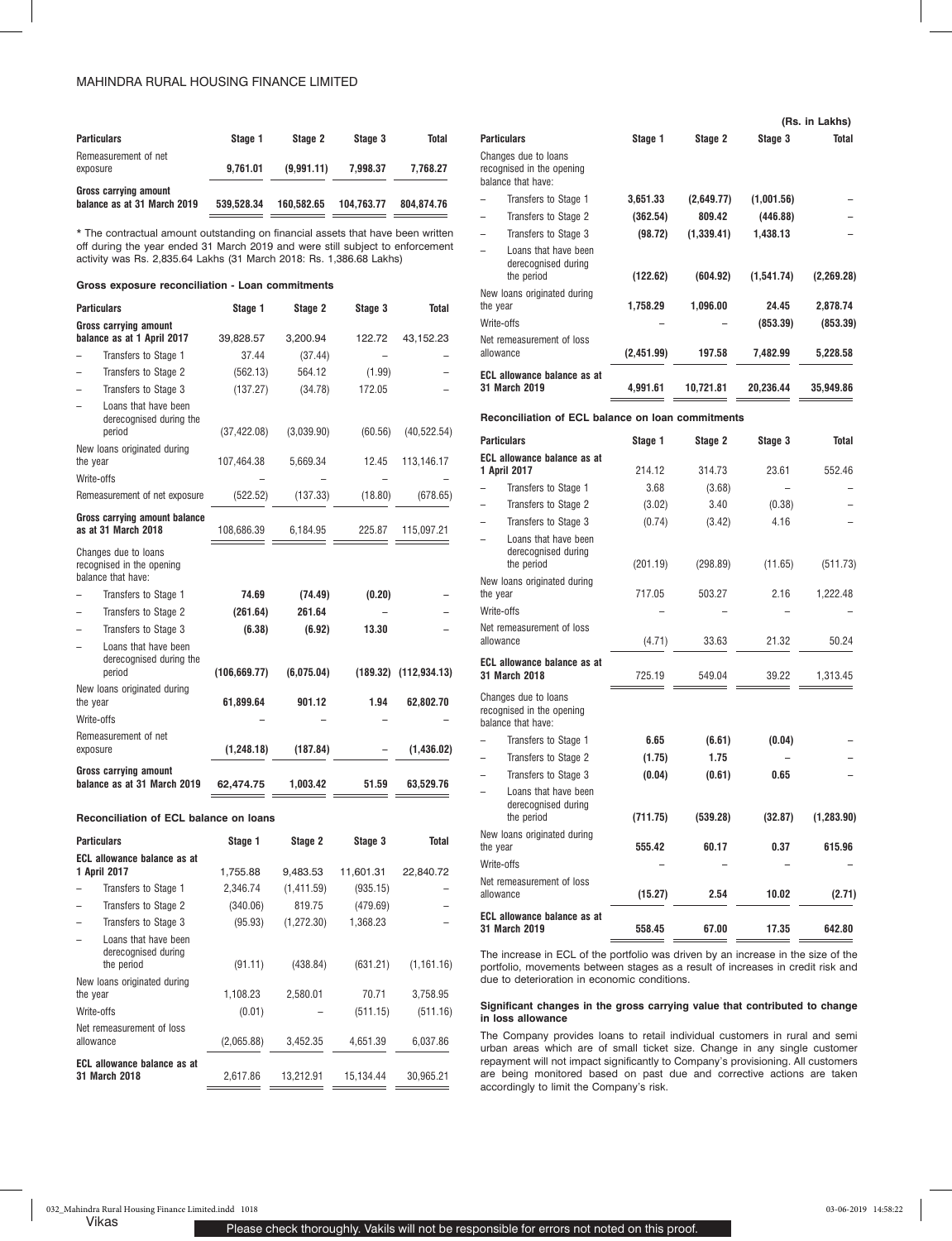## MAHINDRA RURAL HOUSING FINANCE LIMITED

**(Rs. in Lakhs)**

| <b>Concentration of Credit Risk</b>                                         |                   |                   |                  |                                                                                                                                                       | As at      | As at      | As at      |
|-----------------------------------------------------------------------------|-------------------|-------------------|------------------|-------------------------------------------------------------------------------------------------------------------------------------------------------|------------|------------|------------|
| Company's loan portfolio is predominantly to finance retail home loans. The |                   |                   |                  |                                                                                                                                                       | 31 March   | 31 March   | 1 April    |
| Company manages concentration of risk primarily by geographical region in   |                   |                   |                  | <b>Particulars</b>                                                                                                                                    | 2019       | 2018       | 2017       |
| India. The following tables show the geographical concentrations of loans:  |                   |                   |                  | West                                                                                                                                                  | 510.836.54 | 420.700.35 | 326,490.47 |
|                                                                             |                   |                   |                  | South                                                                                                                                                 | 272.083.63 | 191.714.96 | 146,700.23 |
|                                                                             | As at<br>31 March | As at<br>31 March | As at<br>1 April | <b>Total Carrying Value</b>                                                                                                                           | 804.874.76 | 631.216.88 | 485,183.07 |
| <b>Particulars</b>                                                          | 2019              | 2018              | 2017             |                                                                                                                                                       |            |            |            |
| <b>Concentration by</b>                                                     |                   |                   |                  | <b>Maximum Exposure to credit Risk</b>                                                                                                                |            |            |            |
| Geographical region in India:<br>North                                      | 14.996.06         | 13.156.36         | 7.384.60         | The maximum exposure to credit risk of loans is their carrying amount. The<br>maximum exposure is before considering the effect of mitigation through |            |            |            |

collateral.

#### **Collaterals**

## **Narrative Description of Collateral**

Collateral primarily include land and constructed/purchased house property by retail loan customers. Company generally does not obtain additional collateral during the term of the loan.

The below tables provide an analysis of the fair values of collateral held for Credit impaired assets:

East **6,958.53** 5,645.21 4,607.77

| 31 March 2019           | <b>Maximum</b><br>exposure to<br><b>Credit Risk</b> | Land and<br><b>Building</b> | <b>Surplus</b><br><b>Collateral</b> | <b>Total</b><br><b>Collateral</b> | <b>Net</b><br><b>Exposure</b> | <b>Associated</b><br><b>ECL</b> |
|-------------------------|-----------------------------------------------------|-----------------------------|-------------------------------------|-----------------------------------|-------------------------------|---------------------------------|
| Loans:                  |                                                     |                             |                                     |                                   |                               |                                 |
| a) Loans against assets | 104,749.71                                          | 198,088.82                  | (95, 234.47)                        | 102,854.35                        | 1,895.36                      | 20,235.22                       |
| b) Others               | 14.06                                               |                             |                                     |                                   | 14.06                         | 1.22                            |
| <b>Total</b>            | 104,763.77                                          | 198,088.82                  | (95, 234.47)                        | 102,854.35                        | 1,909.42                      | 20,236.44                       |
| 31 March 2018           | Maximum<br>exposure to<br><b>Credit Risk</b>        | Land and<br><b>Building</b> | Surplus<br>Collateral               | Total<br>Collateral               | Net<br>Exposure               | Associated<br><b>ECL</b>        |
| Loans:                  |                                                     |                             |                                     |                                   |                               |                                 |
| a) Loans against assets | 86,008.23                                           | 172,244.60                  | (87,015.51)                         | 85,229.09                         | 779.14                        | 15,132.12                       |
| b) Others               | 28.51                                               |                             |                                     |                                   | 28.51                         | 2.33                            |
| <b>Total</b>            | 86,036.74                                           | 172,244.60                  | (87,015.51)                         | 85,229.09                         | 807.65                        | 15,134.45                       |
| 01 April 2017           | Maximum<br>exposure to<br><b>Credit Risk</b>        | Land and<br><b>Building</b> | Surplus<br>Collateral               | Total<br>Collateral               | Net<br>Exposure               | Associated<br><b>ECL</b>        |
| Loans:                  |                                                     |                             |                                     |                                   |                               |                                 |
| a) Loans against assets | 59,474.63                                           | 129,764.62                  | (70, 630.60)                        | 59,134.02                         | 340.61                        | 11,601.17                       |
| b) Others               | 3.15                                                |                             |                                     |                                   | 3.15                          | 0.14                            |
| <b>Total</b>            | 59,477.78                                           | 129,764.62                  | (70, 630.60)                        | 59,134.02                         | 343.76                        | 11,601.31                       |

#### **Collaterals Repossessed**

Company did not obtain non financial assets during the year by taking possession of collateral it held as security.

### **Quantitative Information of Collateral – Credit Impaired assets**

The Company holds residential properties as collateral for the housing loans it grants to its customers. The Company monitors its exposure to retail lending using the Loan To Value (LTV) ratio, which is calculated as the ratio of the gross amount of the loan - or the amount committed for loan committments - to the value of the collateral. The value of the collateral for residential housing loans is typically based on the collateral value at origination.

(Gross value of total loans to value of collateral)

|               | Gross Value of total loans |            |            |  |  |  |  |
|---------------|----------------------------|------------|------------|--|--|--|--|
|               | 31 March                   | 31 March   | 1 April    |  |  |  |  |
| Loan To Value | 2019                       | 2018       | 2017       |  |  |  |  |
| Upto $50%$    | 424.259.31                 | 331,367.41 | 264.391.13 |  |  |  |  |
| 51 - 70%      | 277.994.90                 | 224,117.62 | 160,180.16 |  |  |  |  |
| 71 - 100%     | 89.946.91                  | 69,513.93  | 57,467.07  |  |  |  |  |

|                      | Gross Value of total loans |                  |                 |  |  |  |
|----------------------|----------------------------|------------------|-----------------|--|--|--|
| <b>Loan To Value</b> | 31 March<br>2019           | 31 March<br>2018 | 1 April<br>2017 |  |  |  |
| Above 100%           | 12.551.63                  | 6.127.25         | 2.652.49        |  |  |  |
|                      | 804,752.75                 | 631.126.21       | 484.690.85      |  |  |  |

(Loan commitments to value of collateral)

|               | <b>Gross Value of commitments</b> |                  |                 |  |  |  |
|---------------|-----------------------------------|------------------|-----------------|--|--|--|
| Loan To Value | 31 March<br>2019                  | 31 March<br>2018 | 1 April<br>2017 |  |  |  |
| Upto 50%      | 29,910.03                         | 56,209.52        | 35,637.28       |  |  |  |
| 51 - 70%      | 6,005.20                          | 38,830.07        | 754.84          |  |  |  |
| 71 - 100%     | 3,666.45                          | 9.902.84         | 123.12          |  |  |  |
| Above 100%    |                                   |                  |                 |  |  |  |
|               | 39,581.68                         | 104.942.43       | 36,515.24       |  |  |  |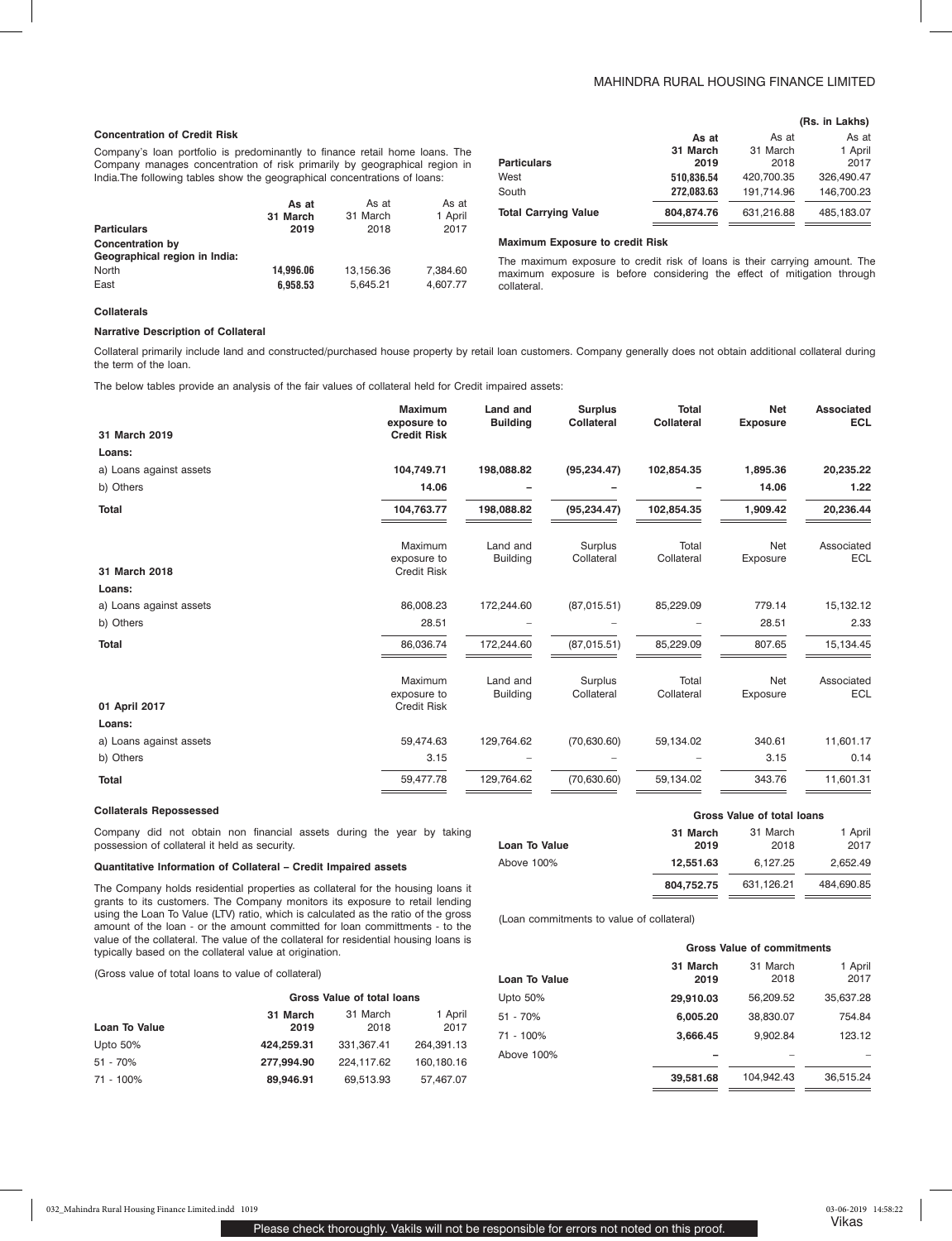**(Rs. in Lakhs)**

(Gross value of credit impaired loans to value of collateral)

|               |            | Gross Value of Ioans in stage 3 |           |  |  |  |  |
|---------------|------------|---------------------------------|-----------|--|--|--|--|
|               | 31 March   | 31 March                        | 1 April   |  |  |  |  |
| Loan To Value | 2019       | 2018                            | 2017      |  |  |  |  |
| Upto 50%      | 31,004.04  | 28,399.29                       | 23,039.83 |  |  |  |  |
| $51 - 70%$    | 29,996.39  | 27,478.80                       | 19,241.86 |  |  |  |  |
| 71 - 100%     | 31,238.75  | 24,002.94                       | 14,543.60 |  |  |  |  |
| Above 100%    | 12,510.65  | 6,127.25                        | 2,652.49  |  |  |  |  |
|               | 104,749.83 | 86,008.29                       | 59,477.78 |  |  |  |  |

## **a) Maturity profile of non-derivative financial liabilities**

**iii) Liquidity Risk Management**

Ultimate responsibility for liquidity risk management rests with the board of directors, which has established Asset and Liability Management Committee (ALCO) for the management of the Company's short, medium and long term funding and liquidity management requirements. The Company manages liquidity risk by maintaining adequate reserves, banking facilities and reserve borrowing facilities, by continuously monitoring forecast and actual cash flows, and by matching the maturity profiles of financial assets and liabilities. The Company also has Inter corporate deposits line available from holding company & fellow subsidiary companies within its group to meet any short term fund requirements.

The following table details the Company's remaining contractual maturity for its non-derivative financial liabilities with agreed repayment periods. The amount disclosed in the tables have been drawn up based on the undiscounted cash flows of financial liabilities based on the earliest date on which the Company may be required to pay. The tables include both interest and principal cash flows.

To the extent that interest flows are floating rate, the undiscounted amount is calculated considering interest rate prevailing as at respective year end date.

| <b>Particulars</b><br>1 Year<br>1-3 Years<br>above<br>Non-derivative financial liabilities<br>31 March 2019<br><b>Trade Payable:</b><br>4,963.26<br><b>Debt Securities:</b><br>Principal<br>76,500.00<br>114,150.00<br>46,500.00<br>4,510.00<br>32,806.04<br>8,184.71<br>1,861.86<br>Interest<br>10,259.40<br>$\overline{\phantom{0}}$<br>Borrowings (Other than Debt Securities):<br>Principal<br>144,117.51<br>159,640.47<br>59,161.11<br>-<br>Interest<br>28,210.92<br>25,156.23<br>2,464.85<br><b>Subordinated liabilities:</b><br>31,200.00<br>Principal<br>L.<br>$\overline{\phantom{0}}$<br>2,782.00<br>8,875.73<br>Interest<br>5,577.83<br>5,576.94<br>Other financial liabilities:<br>29,793.84<br>337,330.57<br><b>Total</b><br>296,626.93<br>121,887.61<br>46,447.59<br>31 March 2018<br><b>Trade Payable:</b><br>4,642.77<br><b>Debt Securities:</b><br>74,350.00<br>7,000.00<br>Principal<br>48,500.00<br>33,000.00<br>14,637.63<br>7,833.32<br>1,146.54<br>Interest<br>5,518.34<br>$\overline{\phantom{a}}$<br>Borrowings (Other than Debt Securities):<br>Principal<br>83,390.11<br>149,392.76<br>102,528.00<br>$\overline{a}$<br>25,248.41<br>31,998.99<br>7,858.74<br>Interest<br><b>Subordinated liabilities:</b><br>27,700.00<br>Principal<br>700.00<br>$\overline{\phantom{a}}$<br>2,495.06<br>4,917.02<br>4,914.63<br>9,689.81<br>Interest<br><b>Other financial liabilities:</b><br>12,960.95<br>275,296.40<br>45,536.35<br><b>Total</b><br>183,455.64<br>156,134.69<br>1 April 2017<br>Trade Payable:<br>3,344.39<br><b>Debt Securities:</b> | Less than | 3 Years to | 5 years and |
|---------------------------------------------------------------------------------------------------------------------------------------------------------------------------------------------------------------------------------------------------------------------------------------------------------------------------------------------------------------------------------------------------------------------------------------------------------------------------------------------------------------------------------------------------------------------------------------------------------------------------------------------------------------------------------------------------------------------------------------------------------------------------------------------------------------------------------------------------------------------------------------------------------------------------------------------------------------------------------------------------------------------------------------------------------------------------------------------------------------------------------------------------------------------------------------------------------------------------------------------------------------------------------------------------------------------------------------------------------------------------------------------------------------------------------------------------------------------------------------------------------------------------------------------------------------------|-----------|------------|-------------|
|                                                                                                                                                                                                                                                                                                                                                                                                                                                                                                                                                                                                                                                                                                                                                                                                                                                                                                                                                                                                                                                                                                                                                                                                                                                                                                                                                                                                                                                                                                                                                                     |           | 5 Years    |             |
|                                                                                                                                                                                                                                                                                                                                                                                                                                                                                                                                                                                                                                                                                                                                                                                                                                                                                                                                                                                                                                                                                                                                                                                                                                                                                                                                                                                                                                                                                                                                                                     |           |            |             |
|                                                                                                                                                                                                                                                                                                                                                                                                                                                                                                                                                                                                                                                                                                                                                                                                                                                                                                                                                                                                                                                                                                                                                                                                                                                                                                                                                                                                                                                                                                                                                                     |           |            |             |
|                                                                                                                                                                                                                                                                                                                                                                                                                                                                                                                                                                                                                                                                                                                                                                                                                                                                                                                                                                                                                                                                                                                                                                                                                                                                                                                                                                                                                                                                                                                                                                     |           |            |             |
|                                                                                                                                                                                                                                                                                                                                                                                                                                                                                                                                                                                                                                                                                                                                                                                                                                                                                                                                                                                                                                                                                                                                                                                                                                                                                                                                                                                                                                                                                                                                                                     |           |            |             |
|                                                                                                                                                                                                                                                                                                                                                                                                                                                                                                                                                                                                                                                                                                                                                                                                                                                                                                                                                                                                                                                                                                                                                                                                                                                                                                                                                                                                                                                                                                                                                                     |           |            |             |
|                                                                                                                                                                                                                                                                                                                                                                                                                                                                                                                                                                                                                                                                                                                                                                                                                                                                                                                                                                                                                                                                                                                                                                                                                                                                                                                                                                                                                                                                                                                                                                     |           |            |             |
|                                                                                                                                                                                                                                                                                                                                                                                                                                                                                                                                                                                                                                                                                                                                                                                                                                                                                                                                                                                                                                                                                                                                                                                                                                                                                                                                                                                                                                                                                                                                                                     |           |            |             |
|                                                                                                                                                                                                                                                                                                                                                                                                                                                                                                                                                                                                                                                                                                                                                                                                                                                                                                                                                                                                                                                                                                                                                                                                                                                                                                                                                                                                                                                                                                                                                                     |           |            |             |
|                                                                                                                                                                                                                                                                                                                                                                                                                                                                                                                                                                                                                                                                                                                                                                                                                                                                                                                                                                                                                                                                                                                                                                                                                                                                                                                                                                                                                                                                                                                                                                     |           |            |             |
|                                                                                                                                                                                                                                                                                                                                                                                                                                                                                                                                                                                                                                                                                                                                                                                                                                                                                                                                                                                                                                                                                                                                                                                                                                                                                                                                                                                                                                                                                                                                                                     |           |            |             |
|                                                                                                                                                                                                                                                                                                                                                                                                                                                                                                                                                                                                                                                                                                                                                                                                                                                                                                                                                                                                                                                                                                                                                                                                                                                                                                                                                                                                                                                                                                                                                                     |           |            |             |
|                                                                                                                                                                                                                                                                                                                                                                                                                                                                                                                                                                                                                                                                                                                                                                                                                                                                                                                                                                                                                                                                                                                                                                                                                                                                                                                                                                                                                                                                                                                                                                     |           |            |             |
|                                                                                                                                                                                                                                                                                                                                                                                                                                                                                                                                                                                                                                                                                                                                                                                                                                                                                                                                                                                                                                                                                                                                                                                                                                                                                                                                                                                                                                                                                                                                                                     |           |            |             |
|                                                                                                                                                                                                                                                                                                                                                                                                                                                                                                                                                                                                                                                                                                                                                                                                                                                                                                                                                                                                                                                                                                                                                                                                                                                                                                                                                                                                                                                                                                                                                                     |           |            |             |
|                                                                                                                                                                                                                                                                                                                                                                                                                                                                                                                                                                                                                                                                                                                                                                                                                                                                                                                                                                                                                                                                                                                                                                                                                                                                                                                                                                                                                                                                                                                                                                     |           |            |             |
|                                                                                                                                                                                                                                                                                                                                                                                                                                                                                                                                                                                                                                                                                                                                                                                                                                                                                                                                                                                                                                                                                                                                                                                                                                                                                                                                                                                                                                                                                                                                                                     |           |            |             |
|                                                                                                                                                                                                                                                                                                                                                                                                                                                                                                                                                                                                                                                                                                                                                                                                                                                                                                                                                                                                                                                                                                                                                                                                                                                                                                                                                                                                                                                                                                                                                                     |           |            |             |
|                                                                                                                                                                                                                                                                                                                                                                                                                                                                                                                                                                                                                                                                                                                                                                                                                                                                                                                                                                                                                                                                                                                                                                                                                                                                                                                                                                                                                                                                                                                                                                     |           |            |             |
|                                                                                                                                                                                                                                                                                                                                                                                                                                                                                                                                                                                                                                                                                                                                                                                                                                                                                                                                                                                                                                                                                                                                                                                                                                                                                                                                                                                                                                                                                                                                                                     |           |            |             |
|                                                                                                                                                                                                                                                                                                                                                                                                                                                                                                                                                                                                                                                                                                                                                                                                                                                                                                                                                                                                                                                                                                                                                                                                                                                                                                                                                                                                                                                                                                                                                                     |           |            |             |
|                                                                                                                                                                                                                                                                                                                                                                                                                                                                                                                                                                                                                                                                                                                                                                                                                                                                                                                                                                                                                                                                                                                                                                                                                                                                                                                                                                                                                                                                                                                                                                     |           |            |             |
|                                                                                                                                                                                                                                                                                                                                                                                                                                                                                                                                                                                                                                                                                                                                                                                                                                                                                                                                                                                                                                                                                                                                                                                                                                                                                                                                                                                                                                                                                                                                                                     |           |            |             |
|                                                                                                                                                                                                                                                                                                                                                                                                                                                                                                                                                                                                                                                                                                                                                                                                                                                                                                                                                                                                                                                                                                                                                                                                                                                                                                                                                                                                                                                                                                                                                                     |           |            |             |
|                                                                                                                                                                                                                                                                                                                                                                                                                                                                                                                                                                                                                                                                                                                                                                                                                                                                                                                                                                                                                                                                                                                                                                                                                                                                                                                                                                                                                                                                                                                                                                     |           |            |             |
|                                                                                                                                                                                                                                                                                                                                                                                                                                                                                                                                                                                                                                                                                                                                                                                                                                                                                                                                                                                                                                                                                                                                                                                                                                                                                                                                                                                                                                                                                                                                                                     |           |            |             |
|                                                                                                                                                                                                                                                                                                                                                                                                                                                                                                                                                                                                                                                                                                                                                                                                                                                                                                                                                                                                                                                                                                                                                                                                                                                                                                                                                                                                                                                                                                                                                                     |           |            |             |
|                                                                                                                                                                                                                                                                                                                                                                                                                                                                                                                                                                                                                                                                                                                                                                                                                                                                                                                                                                                                                                                                                                                                                                                                                                                                                                                                                                                                                                                                                                                                                                     |           |            |             |
|                                                                                                                                                                                                                                                                                                                                                                                                                                                                                                                                                                                                                                                                                                                                                                                                                                                                                                                                                                                                                                                                                                                                                                                                                                                                                                                                                                                                                                                                                                                                                                     |           |            |             |
|                                                                                                                                                                                                                                                                                                                                                                                                                                                                                                                                                                                                                                                                                                                                                                                                                                                                                                                                                                                                                                                                                                                                                                                                                                                                                                                                                                                                                                                                                                                                                                     |           |            |             |
|                                                                                                                                                                                                                                                                                                                                                                                                                                                                                                                                                                                                                                                                                                                                                                                                                                                                                                                                                                                                                                                                                                                                                                                                                                                                                                                                                                                                                                                                                                                                                                     |           |            |             |
| 24,000.00<br>Principal<br>20,000.00<br>21,350.00<br>1,000.00                                                                                                                                                                                                                                                                                                                                                                                                                                                                                                                                                                                                                                                                                                                                                                                                                                                                                                                                                                                                                                                                                                                                                                                                                                                                                                                                                                                                                                                                                                        |           |            |             |
| 415.00<br>Interest<br>2,601.06<br>4,613.69<br>1,193.91<br>-                                                                                                                                                                                                                                                                                                                                                                                                                                                                                                                                                                                                                                                                                                                                                                                                                                                                                                                                                                                                                                                                                                                                                                                                                                                                                                                                                                                                                                                                                                         |           |            |             |
| Borrowings (Other than Debt Securities):                                                                                                                                                                                                                                                                                                                                                                                                                                                                                                                                                                                                                                                                                                                                                                                                                                                                                                                                                                                                                                                                                                                                                                                                                                                                                                                                                                                                                                                                                                                            |           |            |             |
| 117,106.02<br>110,722.72<br>68,077.02<br>Principal<br>$\overline{\phantom{0}}$                                                                                                                                                                                                                                                                                                                                                                                                                                                                                                                                                                                                                                                                                                                                                                                                                                                                                                                                                                                                                                                                                                                                                                                                                                                                                                                                                                                                                                                                                      |           |            |             |
| 25,209.06<br>Interest<br>22,267.71<br>5,458.91<br>L                                                                                                                                                                                                                                                                                                                                                                                                                                                                                                                                                                                                                                                                                                                                                                                                                                                                                                                                                                                                                                                                                                                                                                                                                                                                                                                                                                                                                                                                                                                 |           |            |             |
| <b>Subordinated liabilities:</b>                                                                                                                                                                                                                                                                                                                                                                                                                                                                                                                                                                                                                                                                                                                                                                                                                                                                                                                                                                                                                                                                                                                                                                                                                                                                                                                                                                                                                                                                                                                                    |           |            |             |
| 18,200.00<br>700.00<br>Principal                                                                                                                                                                                                                                                                                                                                                                                                                                                                                                                                                                                                                                                                                                                                                                                                                                                                                                                                                                                                                                                                                                                                                                                                                                                                                                                                                                                                                                                                                                                                    |           |            |             |
| 3,304.11<br>7,559.82<br>Interest<br>1,730.79<br>3,336.34<br>L.                                                                                                                                                                                                                                                                                                                                                                                                                                                                                                                                                                                                                                                                                                                                                                                                                                                                                                                                                                                                                                                                                                                                                                                                                                                                                                                                                                                                                                                                                                      |           |            |             |
| Other financial liabilities:<br>45,497.73                                                                                                                                                                                                                                                                                                                                                                                                                                                                                                                                                                                                                                                                                                                                                                                                                                                                                                                                                                                                                                                                                                                                                                                                                                                                                                                                                                                                                                                                                                                           |           |            |             |
| 27,174.82<br>Total<br>212,547.70<br>168,581.81<br>99,383.95                                                                                                                                                                                                                                                                                                                                                                                                                                                                                                                                                                                                                                                                                                                                                                                                                                                                                                                                                                                                                                                                                                                                                                                                                                                                                                                                                                                                                                                                                                         |           |            |             |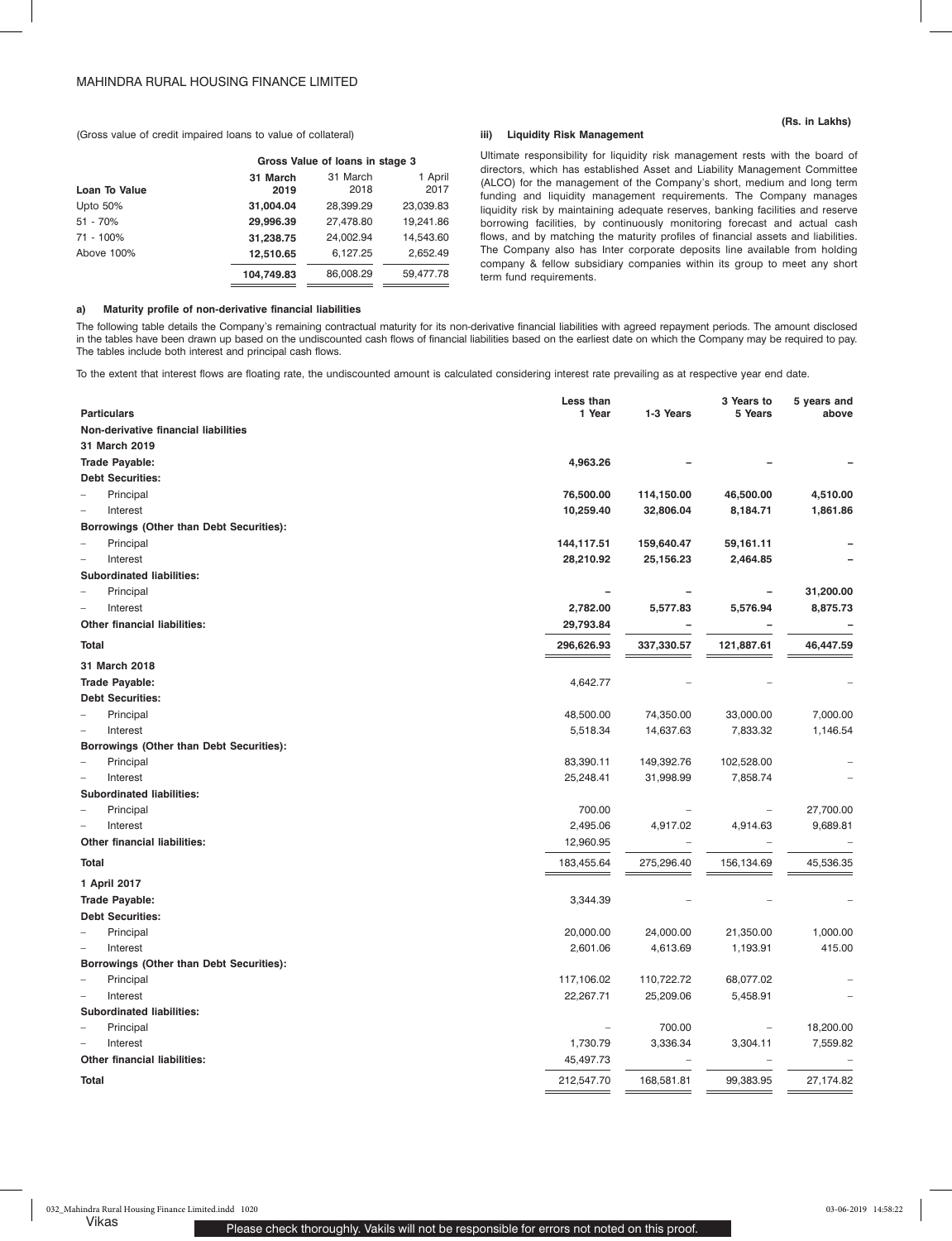## **iv) Measurement of Fair Value**

#### **Valuation technique for Fair value measurement**

Fair value of loans & borrowings are calculated using a portfolio based approach, grouping them as far as possible into homogenous groups based on similar characteristics (such as tenor & rates of interest). Using the Discounted cash flow approach, the values are then calculated for the portfolio considering all significant characteristics of the loans and borrowings.

Fair values are categorised into different levels in a fair value hierarchy based on the inputs used in the valuation techniques as follows:

- Level 1: Quoted prices (unadjusted) in active markets for identical assets and liabilities.
- Level 2: inputs other than quoted prices included in Level 1 that are observable for the asset or liability, either directly or indirectly.
- Level 3: inputs for the asset or liability that are not based on observable market data (unobservable inputs).

## **Financial Instruments measured at amortised cost**

|                                          | Carrying   |            |                          |                   |            |  |
|------------------------------------------|------------|------------|--------------------------|-------------------|------------|--|
| <b>Particulars</b>                       | Value      | Fair value |                          | <b>Fair value</b> |            |  |
| As at 31 March 2019                      |            |            | Level 1                  | Level 2           | Level 3    |  |
| <b>Financial assets</b>                  |            |            |                          |                   |            |  |
| a) Cash and cash equivalent              | 2,982.62   | 2,982.62   | 2,982.62                 |                   |            |  |
| b) Loans and advances to customers       | 768,924.90 | 758,757.38 |                          |                   | 758,757.38 |  |
| c) Other financial assets                | 315.10     | 315.10     |                          | 315.10            |            |  |
|                                          |            |            |                          |                   |            |  |
| Total                                    | 772,222.62 | 762,055.10 | 2,982.62                 | 315.10            | 758,757.38 |  |
| <b>Financial liabilities</b>             |            |            |                          |                   |            |  |
| a) Trade Payables                        | 4,963.26   | 4,963.26   |                          | 4,963.26          |            |  |
| b) Debt securities                       | 239,650.58 | 242,787.48 | 198,384.49               | 44,402.99         |            |  |
| c) Borrowings other than debt securities | 362,919.09 | 361,181.56 |                          | 361,181.56        |            |  |
| d) Subordinated Liabilities              | 31,024.26  | 30,829.07  | 30,829.07                |                   |            |  |
| e) Other financial liabilities           | 29,793.84  | 29,793.84  |                          | 29,793.84         |            |  |
| Total                                    | 668,351.03 | 669,555.21 | 229,213.56               | 440,341.65        |            |  |
| As at 31 March 2018                      |            |            |                          |                   |            |  |
| <b>Financial assets</b>                  |            |            |                          |                   |            |  |
| a) Cash and cash equivalent              | 5,577.07   | 5,577.07   | 5,577.07                 |                   |            |  |
| b) Loans and advances to customers       | 600,251.67 | 603,306.10 |                          |                   | 603,306.10 |  |
| c) Other financial assets                | 227.62     | 227.62     |                          | 227.62            |            |  |
| <b>Total</b>                             | 606,056.36 | 609,110.79 | 5,577.07                 | 227.62            | 603,306.10 |  |
| <b>Financial liabilities</b>             |            |            |                          |                   |            |  |
| a) Trade Payables                        | 4,642.77   | 4,642.77   |                          | 4,642.77          |            |  |
| b) Debt securities                       | 159,926.84 | 161,663.87 | 121,206.07               | 40,457.80         |            |  |
| c) Borrowings other than debt securities | 335,310.87 | 334,509.09 |                          | 334,509.09        |            |  |
| d) Subordinated Liabilities              | 28,236.76  | 29,109.05  | 29,109.05                |                   |            |  |
| e) Other financial liabilities           | 12,960.95  | 12,960.95  | $\overline{\phantom{a}}$ | 12,960.95         |            |  |
| <b>Total</b>                             | 541,078.19 | 542,885.73 | 150,315.12               | 392,570.61        |            |  |
| As at 1 April 2017                       |            |            |                          |                   |            |  |
| <b>Financial assets</b>                  |            |            |                          |                   |            |  |
| a) Cash and cash equivalent              | 1,622.45   | 1,622.45   | 1,622.45                 |                   |            |  |
| b) Loans and advances to customers       | 462,342.35 | 461,288.20 |                          |                   | 461,288.20 |  |
| c) Other financial assets                | 161.06     | 161.06     |                          | 161.06            |            |  |
| <b>Total</b>                             | 464,125.86 | 463,071.71 | 1,622.45                 | 161.06            | 461,288.20 |  |
| <b>Financial liabilities</b>             |            |            |                          |                   |            |  |
| a) Trade Payables                        | 3,344.39   | 3,344.39   |                          | 3,344.39          |            |  |
| b) Debt securities                       | 62,780.94  | 63,334.04  | 43,578.81                | 19,755.23         |            |  |
| c) Borrowings other than debt securities | 295,905.77 | 295,857.65 |                          | 295,857.65        |            |  |
| d) Subordinated Liabilities              | 18,793.49  | 19,898.00  | 19,898.00                |                   |            |  |
| e) Other financial liabilities           | 45,497.73  | 45,497.73  |                          | 45,497.73         |            |  |
| Total                                    | 426,322.32 | 427,931.81 | 63,476.81                | 364,455.00        |            |  |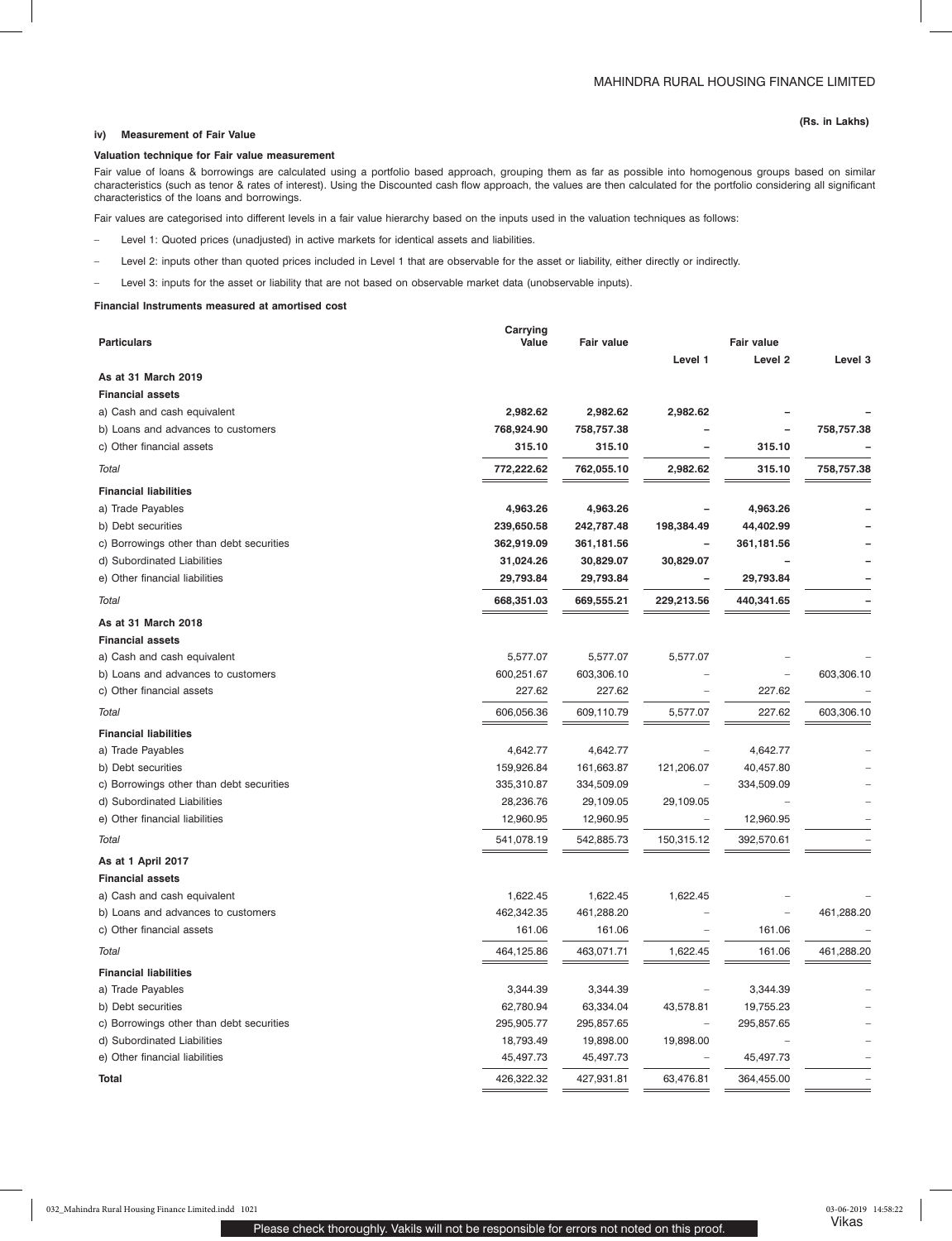## MAHINDRA RURAL HOUSING FINANCE LIMITED

## There were no transfers between Level 1 and Level 2 during the year.

There is no financial instrument measured at fair value on a recurring or non recurring basis as at 31 March 2019, 31 March 2018 and 1 April 2017

| <b>Macro Economic</b><br>Variable  | <b>ECL Scenario</b> | Probability<br>Assigned | 2019 | 2020 | 2021            | 2022 | 2023 | 2024 | 2025 | Subsequent<br><b>Years</b> |
|------------------------------------|---------------------|-------------------------|------|------|-----------------|------|------|------|------|----------------------------|
|                                    |                     |                         | %    | %    | %               | %    | %    | %    | %    | %                          |
| Agriculture<br>(% real change p.a) |                     |                         |      |      |                 |      |      |      |      |                            |
|                                    | <b>Best Case</b>    | 25%                     | 6.0  | 5.8  | 5.9             | 6.1  | 5.5  | 6.7  | 5.5  | 6.3                        |
|                                    | <b>Base Case</b>    | 65%                     | 3.6  | 3.4  | 3.5             | 3.7  | 3.1  | 4.3  | 3.1  | 3.9                        |
|                                    | <b>Worst Case</b>   | 10%                     | 1.2  | 1.0  | $\overline{.1}$ | 1.3  | 0.7  | 1.9  | 0.7  | 1.5                        |

## **45 Compensation of key management personnel of the Company**

Key management personnel are those individuals who have the authority and responsibility for planning and exercising power to directly or indirectly control the activities of the Company or its employees. The Company considers its Managing Director to be the key management personnel for the purposes of IND AS 24 Related Party Disclosures.

|                              | 31 March | 31 March |
|------------------------------|----------|----------|
|                              | 2019     | 2018     |
| Short-term employee benefits | 190.86   | 161.64   |
| Post-employment benefits     | 5.21     | 4.09     |
| Other long-term benefits     |          | 1.15     |
| Share-based payments         | 60.42    | 47.54    |
|                              | 256.49   | 214.42   |

### **46 Related party disclosures:**

**i) As per Ind AS 24 on 'Related party disclosures', the related parties of the Company are as follows:**

| a) | <b>Ultimate Holding</b><br>Company | Mahindra & Mahindra Limited                    |
|----|------------------------------------|------------------------------------------------|
| b) | <b>Holding Company</b>             | Mahindra & Mahindra Financial Services Limited |

| c) | <b>Fellow Subsidiaries:</b><br>(entities with whom the<br>Company has transactions)                             | Mahindra Insurance Brokers Limited<br>NBS International Limited<br>Mahindra Asset Management Company Private<br>I imited<br>Mahindra Integrated Business Solutions Private<br>I imited<br>Mahindra Logistics Limited<br>Mahindra Vehicle Manufacturers Limited |
|----|-----------------------------------------------------------------------------------------------------------------|----------------------------------------------------------------------------------------------------------------------------------------------------------------------------------------------------------------------------------------------------------------|
|    |                                                                                                                 | Mahindra Holidays and Resorts India Limited<br>Mahindra Defence Systems Limited                                                                                                                                                                                |
|    |                                                                                                                 | Mahindra Retail Limited                                                                                                                                                                                                                                        |
| d) | <b>Associates of Ultimate</b><br><b>Holding Company</b><br>(entities with whom the<br>Company has transactions) | Tech Mahindra Limited<br>Swaraj Engines Limited                                                                                                                                                                                                                |
| e) | <b>Key Management</b><br>Personnel:                                                                             | Mr. Anuj Mehra (Managing Director)                                                                                                                                                                                                                             |

#### **ii) The nature and volume of transactions of the Company during the year with above related parties were as follows:**

|                    |                                                           | <b>Holding Company</b>         |                                | <b>Fellow Subsidiaries</b>     |                                | <b>Associates of Ultimate</b><br><b>Holding Company</b> |                                | <b>Key Management</b><br>Personnel |                                |
|--------------------|-----------------------------------------------------------|--------------------------------|--------------------------------|--------------------------------|--------------------------------|---------------------------------------------------------|--------------------------------|------------------------------------|--------------------------------|
| <b>Particulars</b> |                                                           | Year ended<br>31 March<br>2019 | Year ended<br>31 March<br>2018 | Year ended<br>31 March<br>2019 | Year ended<br>31 March<br>2018 | Year ended<br>31 March<br>2019                          | Year ended<br>31 March<br>2018 | Year ended<br>31 March<br>2019     | Year ended<br>31 March<br>2018 |
|                    | Interest expense                                          |                                |                                |                                |                                |                                                         |                                |                                    |                                |
|                    | Mahindra & Mahindra Limited                               | 357.51                         | 213.04                         | -                              |                                | -                                                       |                                |                                    |                                |
|                    | Mahindra & Mahindra Financial Services Limited            | 37.97                          | 77.00                          | -                              |                                | -                                                       | -                              | ۰                                  |                                |
|                    | Mahindra Insurance Brokers Limited                        |                                | $\overline{\phantom{0}}$       | 1,967.13                       | 1.214.61                       | -                                                       | ۰                              |                                    |                                |
|                    | Mahindra Asset Management Company Private<br>Limited      |                                |                                | 427.52                         | 420.62                         |                                                         | ۰                              |                                    |                                |
|                    | Mahindra Logistics Limited                                |                                |                                | 0.67                           |                                |                                                         | ۰                              |                                    |                                |
|                    | Mahindra Vehicle Manufacturers Limited                    | -                              | -                              | 5.92                           | -                              |                                                         |                                |                                    |                                |
|                    | <b>Tech Mahindra Limited</b>                              | $\overline{\phantom{0}}$       |                                |                                | -                              | 470.00                                                  | 613.66                         |                                    |                                |
|                    | Swaraj Engines Limited                                    |                                |                                | -                              | -                              | 42.15                                                   |                                |                                    |                                |
|                    | Other expenses                                            |                                |                                |                                |                                |                                                         |                                |                                    |                                |
|                    | Mahindra & Mahindra Limited                               | 226.61                         | 126.86                         | -                              | $\overline{\phantom{0}}$       | ۰                                                       | ۰                              |                                    |                                |
|                    | Mahindra & Mahindra Financial Services Limited            | 698.44                         | 648.14                         |                                |                                | ۰                                                       | ۰                              |                                    |                                |
|                    | NBS International Limited                                 |                                |                                | 1.06                           | 7.65                           | ۰                                                       | ۰                              |                                    |                                |
|                    | Mahindra Integrated Business Solutions Private<br>Limited | -                              |                                | 613.67                         | 114.08                         | ۰                                                       | ۰                              |                                    |                                |
|                    | Mahindra Defence Systems Limited                          | -                              |                                | 2.48                           |                                | ۰                                                       | ۰                              |                                    |                                |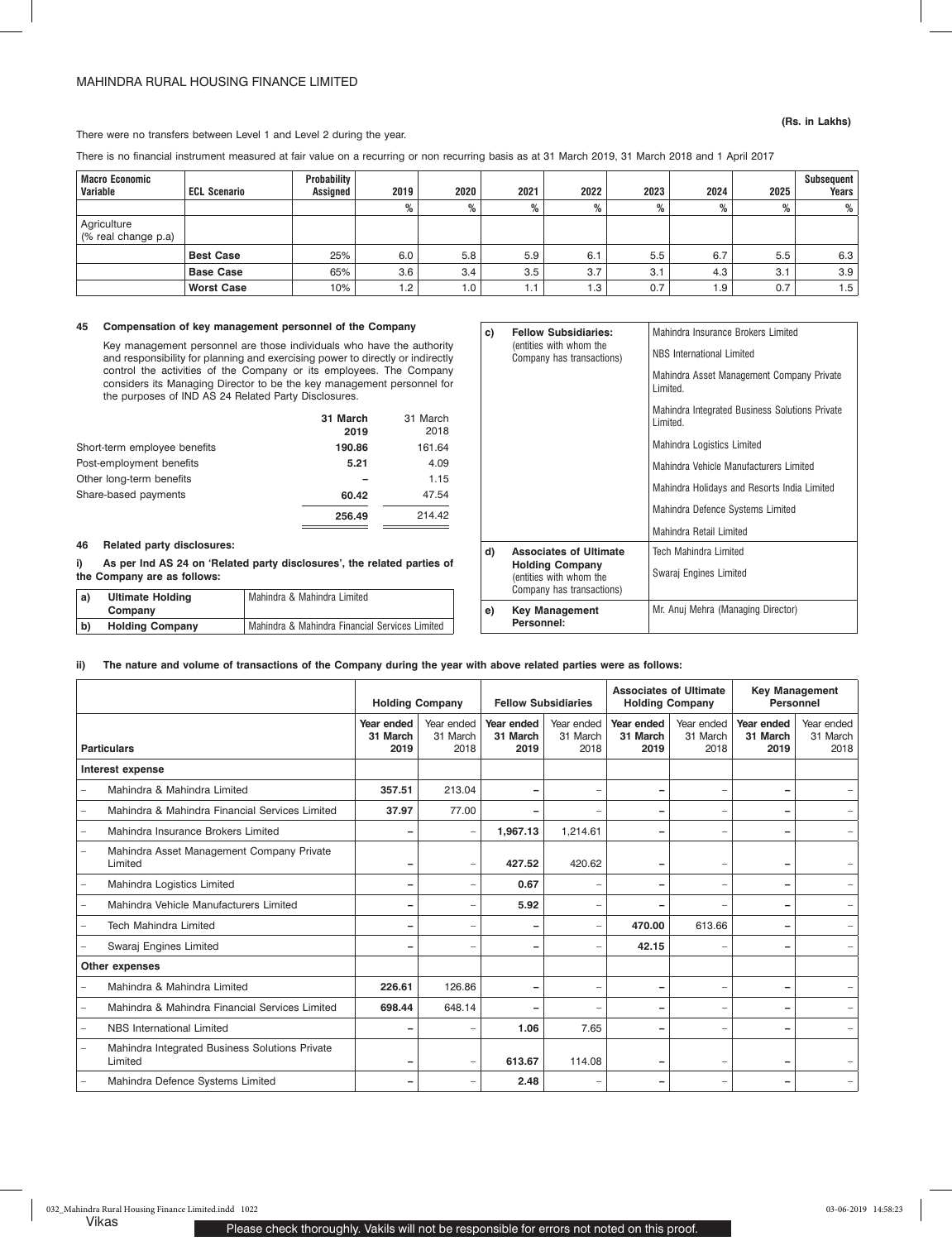|  | (Rs. in Lakhs) |
|--|----------------|

| (Rs. in Lakhs)                                       |                                |                                |                                |                                |                                |                                |                                |                                |
|------------------------------------------------------|--------------------------------|--------------------------------|--------------------------------|--------------------------------|--------------------------------|--------------------------------|--------------------------------|--------------------------------|
|                                                      |                                | <b>Holding Company</b>         |                                | <b>Fellow Subsidiaries</b>     | <b>Holding Company</b>         | <b>Associates of Ultimate</b>  | Personnel                      | <b>Key Management</b>          |
| <b>Particulars</b>                                   | Year ended<br>31 March<br>2019 | Year ended<br>31 March<br>2018 | Year ended<br>31 March<br>2019 | Year ended<br>31 March<br>2018 | Year ended<br>31 March<br>2019 | Year ended<br>31 March<br>2018 | Year ended<br>31 March<br>2019 | Year ended<br>31 March<br>2018 |
| Mahindra Holidays and Resorts India Limited          |                                |                                | 0.39                           |                                |                                |                                |                                |                                |
| Mahindra Retail Limited                              |                                |                                | 30.28                          |                                |                                |                                |                                |                                |
| <b>ESOP Expenses</b>                                 |                                |                                |                                |                                |                                |                                |                                |                                |
| Mahindra & Mahindra Limited                          | 0.32                           | 1.19                           |                                |                                |                                |                                |                                |                                |
| Mahindra & Mahindra Financial Services Limited       | 26.58                          | 92.64                          |                                |                                |                                |                                |                                |                                |
| Remuneration                                         |                                |                                |                                |                                |                                |                                |                                |                                |
| Mr. Anuj Mehra                                       |                                |                                | L                              |                                | ÷                              |                                | 256.49                         | 214.42                         |
| <b>Purchase of fixed assets</b>                      |                                |                                |                                |                                |                                |                                |                                |                                |
| Mahindra & Mahindra Limited                          | 242.98                         | 103.10                         | $\overline{\phantom{0}}$       | $\overline{\phantom{0}}$       | ۳                              | $\overline{\phantom{0}}$       | ۰                              |                                |
| Mahindra & Mahindra Financial Services Limited       | 2.75                           |                                |                                |                                |                                |                                |                                |                                |
| <b>NBS</b> International Limited                     |                                |                                | 3.21                           |                                |                                | -                              |                                |                                |
| Mahindra Retail Limited                              |                                |                                | 414.05                         | L.                             | ÷                              | ÷                              | ۳                              |                                |
| Dividend paid                                        |                                |                                |                                |                                |                                |                                |                                |                                |
| Mahindra & Mahindra Financial Services Limited       | 1,636.09                       | 1,248.61                       | ۳                              | $\overline{a}$                 | ÷                              | -                              | -                              | -                              |
| Inter corporate deposits taken                       |                                |                                |                                |                                |                                |                                |                                |                                |
| Mahindra & Mahindra Limited                          | 10,000.00                      | 5,000.00                       |                                |                                |                                |                                |                                |                                |
| Mahindra Insurance Brokers Limited                   |                                |                                | 29,500.00                      | 19,375.00                      |                                |                                |                                |                                |
| Mahindra Asset Management Company Private<br>Limited |                                |                                | 900.00                         |                                |                                |                                | ۰                              |                                |
| Tech Mahindra Limited                                |                                |                                |                                |                                | 10,000.00                      |                                |                                |                                |
| Swaraj Engines Limited                               |                                |                                |                                |                                | 1,000.00                       |                                |                                |                                |
| Mahindra Logistics Limited                           |                                |                                | 1,500.00                       |                                |                                | ۰                              | ÷                              |                                |
| Mahindra Vehicle Manufacturers Limited               |                                |                                | 5,000.00                       |                                |                                |                                | $\overline{\phantom{0}}$       |                                |
| Inter corporate deposits repaid/matured              |                                |                                |                                |                                |                                |                                |                                |                                |
| Mahindra & Mahindra Limited                          | 10,000.00                      | ÷.                             |                                |                                | -                              | ÷                              | $\overline{\phantom{0}}$       |                                |
| Mahindra Insurance Brokers Limited                   |                                |                                | 19,375.00                      | 10,350.00                      |                                |                                |                                |                                |
| Mahindra Asset Management Company Private<br>Limited |                                |                                | 1,000.00                       | 100.00                         |                                |                                |                                |                                |
| <b>Tech Mahindra Limited</b>                         |                                |                                |                                |                                |                                | 10,000.00                      |                                |                                |
| Swaraj Engines Limited                               |                                |                                |                                |                                | 1,000.00                       |                                |                                |                                |
| Issue of Share Capital (incl Securities premium)     |                                |                                |                                |                                |                                |                                |                                |                                |
| Mahindra & Mahindra Financial Services Limited       | 15,000.00                      | 13,000.00                      | -                              |                                |                                |                                | ÷                              |                                |

## **iii) Balances as at the end of the year:**

|                                                                   | <b>Holding Company</b>    |                           |                        |                           | <b>Fellow Subsidiaries</b> |                          | <b>Associates of Ultimate Holding</b><br>Company |                           |                        | <b>Key Management Personnel</b> |                           |                        |
|-------------------------------------------------------------------|---------------------------|---------------------------|------------------------|---------------------------|----------------------------|--------------------------|--------------------------------------------------|---------------------------|------------------------|---------------------------------|---------------------------|------------------------|
| <b>Particulars</b>                                                | As at<br>31 March<br>2019 | As at<br>31 March<br>2018 | As at<br>April<br>2017 | As at<br>31 March<br>2019 | As at<br>31 March<br>2018  | As at<br>1 April<br>2017 | As at<br>31 March<br>2019                        | As at<br>31 March<br>2018 | As at<br>April<br>2017 | As at<br>-31<br>March<br>2019   | As at<br>31 March<br>2018 | As at<br>April<br>2017 |
| Balances as at the end of the year                                |                           |                           |                        |                           |                            |                          |                                                  |                           |                        |                                 |                           |                        |
| Subordinate debt held (including<br>interest accrued but not due) |                           |                           |                        |                           |                            |                          |                                                  |                           |                        |                                 |                           |                        |
| Mahindra & Mahindra Financial<br><b>Services Limited</b>          | -                         | 700.76                    | 700.57                 |                           | -                          |                          | -                                                | -                         | -                      |                                 |                           |                        |
| Mahindra Asset Management<br>Company Private Limited              | -                         |                           |                        | 4,856.83                  | 4,856.88                   | 4,856.15                 | -                                                | -                         | -                      | -                               |                           |                        |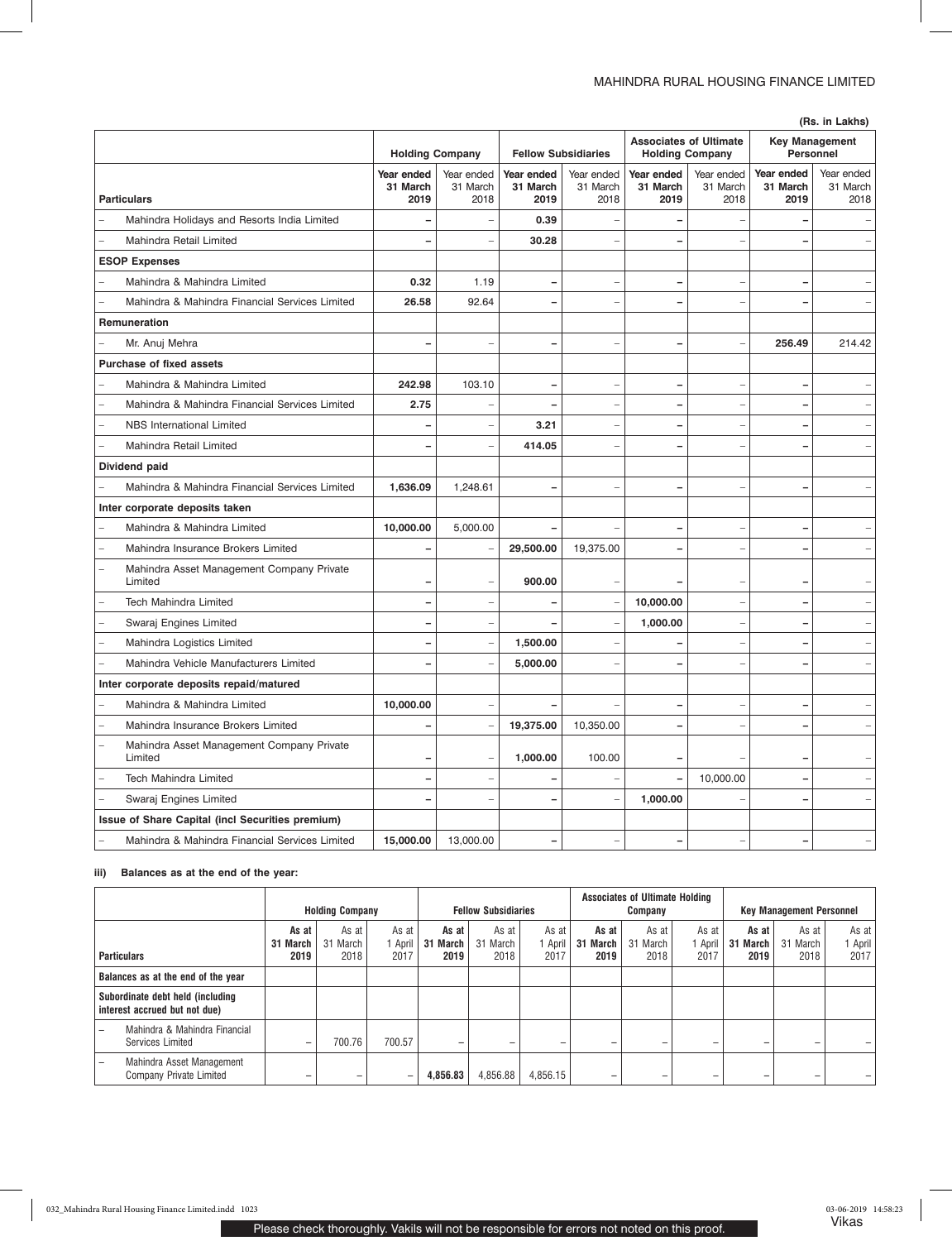**(Rs. in Lakhs)**

| $(119.111)$ Lands        |                                                                                  |                           |                           |                          |                            |                           |                                                  |                           |                           |                          |                                 |                           |                          |
|--------------------------|----------------------------------------------------------------------------------|---------------------------|---------------------------|--------------------------|----------------------------|---------------------------|--------------------------------------------------|---------------------------|---------------------------|--------------------------|---------------------------------|---------------------------|--------------------------|
|                          | <b>Holding Company</b>                                                           |                           |                           |                          | <b>Fellow Subsidiaries</b> |                           | <b>Associates of Ultimate Holding</b><br>Company |                           |                           |                          | <b>Key Management Personnel</b> |                           |                          |
| <b>Particulars</b>       |                                                                                  | As at<br>31 March<br>2019 | As at<br>31 March<br>2018 | As at<br>April<br>2017   | As at<br>31 March<br>2019  | As at<br>31 March<br>2018 | As at<br>1 April<br>2017                         | As at<br>31 March<br>2019 | As at<br>31 March<br>2018 | As at<br>1 April<br>2017 | As at<br>31 March<br>2019       | As at<br>31 March<br>2018 | As at<br>1 April<br>2017 |
| <b>Payables</b>          |                                                                                  |                           |                           |                          |                            |                           |                                                  |                           |                           |                          |                                 |                           |                          |
|                          | Mahindra & Mahindra Limited                                                      | 13.50                     | 46.91                     | 180.79                   | $\overline{\phantom{0}}$   | $\overline{\phantom{0}}$  | $\overline{\phantom{m}}$                         | $\overline{\phantom{0}}$  | $\overline{\phantom{a}}$  | $\qquad \qquad -$        | $\qquad \qquad -$               |                           |                          |
| $\overline{\phantom{0}}$ | Mahindra & Mahindra Financial<br><b>Services Limited</b>                         | 82.64                     | 47.28                     | 95.91                    |                            | -                         |                                                  | -                         | ۰                         | $\qquad \qquad -$        |                                 |                           |                          |
|                          | <b>Mahindra Insurance Brokers</b><br>Limited                                     | -                         | -                         | $\overline{\phantom{0}}$ | 80.82                      | 14.54                     | 17.01                                            | $\overline{\phantom{m}}$  | ۰                         | $\qquad \qquad -$        | -                               |                           |                          |
|                          | Mahindra Integrated Business<br><b>Solutions Private Limited</b>                 | -                         | $\overline{\phantom{0}}$  | -                        | 26.12                      | 9.78                      | 5.80                                             | $\overline{\phantom{0}}$  | ۰                         | $\overline{\phantom{0}}$ | -                               |                           |                          |
|                          | Inter corporate deposits outstanding<br>(including interest accrued but not due) |                           |                           |                          |                            |                           |                                                  |                           |                           |                          |                                 |                           |                          |
|                          | Mahindra & Mahindra Limited                                                      | 5,020.56                  | 5,191.74                  | -                        |                            |                           |                                                  |                           | ۰                         | $\overline{\phantom{0}}$ | $\overline{\phantom{0}}$        |                           |                          |
|                          | Mahindra Insurance Brokers<br>Limited                                            | $\qquad \qquad -$         | $\overline{\phantom{0}}$  |                          | 30,585,35                  | 20.007.30                 | 10.674.66                                        | $\overline{\phantom{m}}$  | $\qquad \qquad -$         | $\overline{\phantom{0}}$ | -                               |                           |                          |
|                          | Mahindra Asset Management<br>Company Private Limited                             | $\qquad \qquad -$         | $\overline{\phantom{0}}$  | -                        | ۰                          | 107.27                    | 214.55                                           | $\equiv$                  | $\qquad \qquad -$         | $\overline{\phantom{0}}$ | -                               |                           |                          |
|                          | <b>Tech Mahindra Limited</b>                                                     | $\qquad \qquad -$         | -                         | -                        |                            | -                         |                                                  | 10,423.00                 | $\overline{\phantom{0}}$  | 10,188.17                | -                               |                           |                          |
|                          | Mahindra Logistics Limited                                                       | -                         | $\overline{\phantom{0}}$  | -                        | 1.500.61                   | $\overline{\phantom{0}}$  | $\qquad \qquad -$                                |                           | $\overline{\phantom{0}}$  | -                        | -                               |                           | -                        |
|                          | Mahindra Vehicle Manufacturers<br>Limited                                        | -                         | -                         |                          | 5,005.33                   | -                         |                                                  | -                         | ۰                         | $\qquad \qquad -$        |                                 |                           |                          |

#### **47 Events after reporting date**

The dividends proposed for the current financial year ended 31 March 2019 shall be paid to shareholders on approval of the members of the Company at the forthcoming Annual General Meeting and hence, has been treated as a non adjusting event (refer note no. 18). There have been no other events after the reporting date that require disclosure in these financial statements.

For **B S R & Co. LLP For B S R & Co. LLP For B S R & Co. LLP For and on behalf of the Board of Directors** *Chartered Accountants* **Mahindra Rural Housing Finance Limited** Firm's Registration No:101248W/W-100022

**Venkataramanan Vishwanath Ramesh Iyer Nityanath Ghanekar V. Ravi Anjali Raina** *Partner*  Membership No: 113156

*Director*  [DIN: 00220759]

*Director*  [DIN: 01084215]

Mumbai **Dharmesh Vakharia Navin Joshi Chief Financial Officer** 

*Director* 

*Director* 

[DIN: 00536905]

*Director*  [DIN: 00307328] *Director*  [DIN: 02327927]

> *Managing Director* [DIN: 02712119]

[DIN: 00009725]

K. Chandrasekar M. Narendra **Rakesh Awasthi Amazthi Anuj Mehra**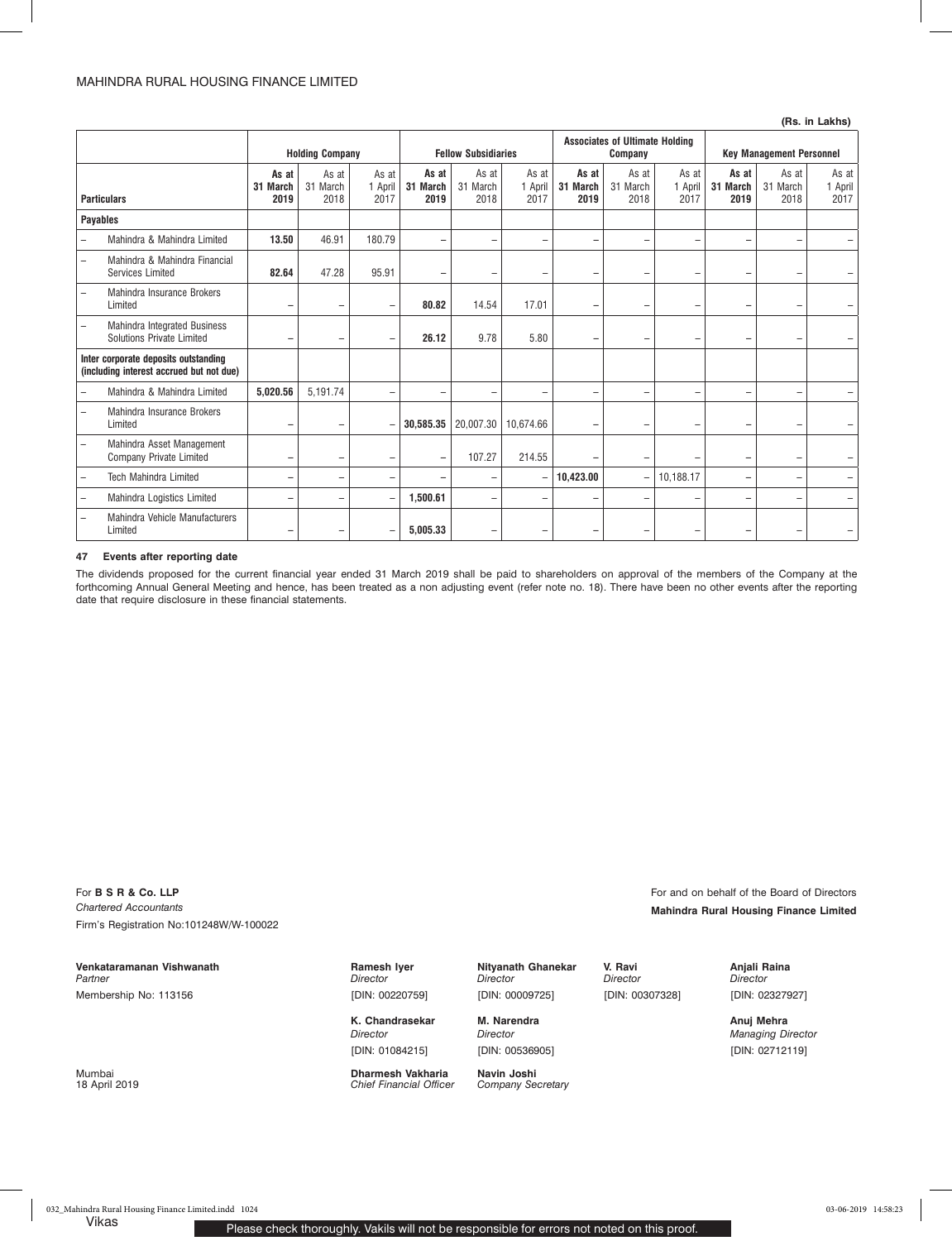- **1 Additional Disclosures as prescribed by National Housing Bank (NHB) vide Notification No. NHB.HFC.CG-DIR.1/MD&CEO/2016 dated February 9th, 2017.**
	- **1.1 Capital**

|       |                                                            |                  | (Rs. in Lakhs)   |
|-------|------------------------------------------------------------|------------------|------------------|
|       | <b>Particulars</b>                                         | 31 March<br>2019 | 31 March<br>2018 |
| (i)   | CRAR (%)                                                   | 39.34%           | 32.80%           |
| (ii)  | $CRAR - Tier I Capital (%)$                                | 29.58%           | 23.20%           |
| (iii) | CRAR - Tier II Capital (%)                                 | 9.76%            | 9.60%            |
| (iv)  | Amount of subordinated debt raised as<br>Tier - II Capital | 31,200           | 28,400           |
| (v)   | Amount raised by issue of Perpetual<br>Debt Instruments    | Nil              | Nil              |

## **1.5 Assets Liability Management**

### **1.2 Investments**

The investments outstanding as at 31 March 2019 is NIL ( 31 March 2018: NIL), hence no provision for diminution is required for invetments.

### **1.3 Derivatives**

The Company has not entered into any derivatives during the current year or previous year and accordingly no disclosure is made pursuant to the provisions of point no. 3.4, Annexure 4 of NHB Notification No. NHB.HFC.CG-DIR.1/MD&CEO/2016 dated February 9th, 2017.

## **1.4 Securitization**

The Company has not entered into any transactions of securitization / assignment during the current year or previous year and accordingly no disclosure is made pursuant to the provisions of point no. 3.5, Annexure 4 of NHB Notification No. NHB.HFC.CG-DIR.1/ MD&CEO/2016 dated February 9th, 2017.

| <b>Particulars</b>             | Upto 31<br>days (one<br>month) | Over 1<br>month &<br>up to 2<br>months | Over 2<br>months<br>& up to 3<br>months | Over <sub>3</sub><br>months<br>& up to 6<br>months | Over 6<br>months<br>& up to 1<br>year | Over 1 year<br>& up to<br>3 years | Over 3<br>years & up<br>to 5 years | Over 5<br>years & up<br>to 7 years | Over 7<br>years & up<br>to 10 years | Over 10<br>years | Total      |
|--------------------------------|--------------------------------|----------------------------------------|-----------------------------------------|----------------------------------------------------|---------------------------------------|-----------------------------------|------------------------------------|------------------------------------|-------------------------------------|------------------|------------|
| <b>Liabilities</b>             |                                |                                        |                                         |                                                    |                                       |                                   |                                    |                                    |                                     |                  |            |
| Deposits                       | -                              | -                                      | ۰                                       | -                                                  | $\overline{\phantom{0}}$              | -                                 | -                                  | -                                  | $\overline{\phantom{0}}$            | -                |            |
| Borrowing from Bank            | 11,788.35                      | 9,202.40                               | 7,222.22                                | 24,743.43                                          | 46,963.98                             | 159,640.47                        | 59,161.11                          | -                                  | -                                   | -                | 318,721.97 |
| Market Borrowing               | 6,150.00                       | 18,500.00                              | 46,725.00                               | 22,725.00                                          | 33,400.00                             | 114,150.00                        | 46,500.00                          | 7,000.00                           | 28,710.00                           |                  | 323,860.00 |
| Foreign Currency Liabilities   | -                              | $\qquad \qquad$                        | -                                       | -                                                  | $\qquad \qquad \blacksquare$          | $\qquad \qquad$                   | -                                  |                                    | -                                   | -                |            |
| Assets                         |                                |                                        |                                         |                                                    |                                       |                                   |                                    |                                    |                                     |                  |            |
| Advances                       | 19,628.17                      | 14,234.75                              | 13,020.30                               | 41,856.21                                          | 84,652.60                             | 265,271.94                        | 186,266.69                         | 84,987.77                          | 28,696.53                           | 54,817.49        | 793,432.45 |
| Investments                    |                                | $\qquad \qquad$                        | -                                       | -                                                  | -                                     | -                                 | -                                  |                                    | $\overline{\phantom{0}}$            | -                |            |
| <b>Foreign Currency Assets</b> | -                              | $\qquad \qquad$                        | -                                       | -                                                  | $\overline{\phantom{0}}$              | $\qquad \qquad \blacksquare$      | -                                  | -                                  | -                                   | -                |            |

#### **1.6 Exposure**

## **1.6.1 Exposure to real estate sector Exposure to real estate sector**

**(Rs. In Lakhs)**

|    |       | Category                                                                                                                                                                                                                                                                                                                                                                          | 31 March<br>2019 | 31 March<br>2018 |
|----|-------|-----------------------------------------------------------------------------------------------------------------------------------------------------------------------------------------------------------------------------------------------------------------------------------------------------------------------------------------------------------------------------------|------------------|------------------|
| a) |       | Direct exposure                                                                                                                                                                                                                                                                                                                                                                   |                  |                  |
|    | (i)   | Residential Mortgages -                                                                                                                                                                                                                                                                                                                                                           |                  |                  |
|    |       | Lending fully secured by mortgages<br>on residential property that is or will be<br>occupied by the borrower or that is rented;                                                                                                                                                                                                                                                   | 790,482          | 624,734          |
|    |       | Of the above Individual housing loan upto<br>Rs.15 lakh                                                                                                                                                                                                                                                                                                                           | 777,857          | 614,242          |
|    | (ii)  | Commercial real estate -                                                                                                                                                                                                                                                                                                                                                          |                  |                  |
|    |       | Lending secured by mortgages on<br>commercial real estates (office buildings,<br>retail space, multipurpose commercial<br>premises, multi-family residential buildings,<br>multi-tenanted commercial premises,<br>industrial or warehouse space, hotels, land<br>acquisition, development and construction,<br>etc.). Exposure would also include non-<br>fund based (NFB) limits | Nil              | Nil              |
|    | (iii) | Investments in mortgage backed securities<br>(MBS) and other securitised exposures -                                                                                                                                                                                                                                                                                              |                  |                  |
|    |       | a) Residential                                                                                                                                                                                                                                                                                                                                                                    | Nil              | Nil              |

|    | Category                                                                                                          | 31 March<br>2019 | 31 March<br>2018 |
|----|-------------------------------------------------------------------------------------------------------------------|------------------|------------------|
|    | b) Commercial real estate                                                                                         | Nil              | Nil              |
| b) | <b>Indirect Exposure</b>                                                                                          |                  |                  |
|    | Fund based and non-fund based exposures<br>on National Housing Bank (NHB) and<br>Housing Finance Companies (HFCs) | Nil              | Nil              |

**1.6.2** The Company does not have any exposure towards capital market and accordingly no disclosure is made pursuant to the provisions of point no. 3.7.2, Annexure 4 of NHB Notification No. NHB.HFC.CG-DIR.1/MD&CEO/2016 dated February 9th, 2017.

- **1.6.3** The Company has not financed any parent Company products and accordingly no disclosure is made pursuant to the provisions of point no. 3.7.3, Annexure 4 of NHB Notification No. NHB.HFC.CG-DIR.1/ MD&CEO/2016 dated February 9th, 2017.
- **1.6.4** The Company has not exceeded the prudential exposure limits w.r.t. Single Borrower Limit (SBL)/Group Borrower Limit (GBL) and accordingly no disclosure is made pursuant to the provisions of point no. 3.7.4, Annexure 4 of NHB Notification No. NHB.HFC.CG-DIR.1/ MD&CEO/2016 dated February 9th, 2017.
- **1.6.5** The Company has not given any unsecured advances against collateral of rights, licenses, authorisations, etc. and accordingly no disclosure is made pursuant to the provisions of point no. 3.7.5, Annexure 4 of NHB Notification No. NHB.HFC.CG-DIR.1/ MD&CEO/2016 dated February 9th, 2017.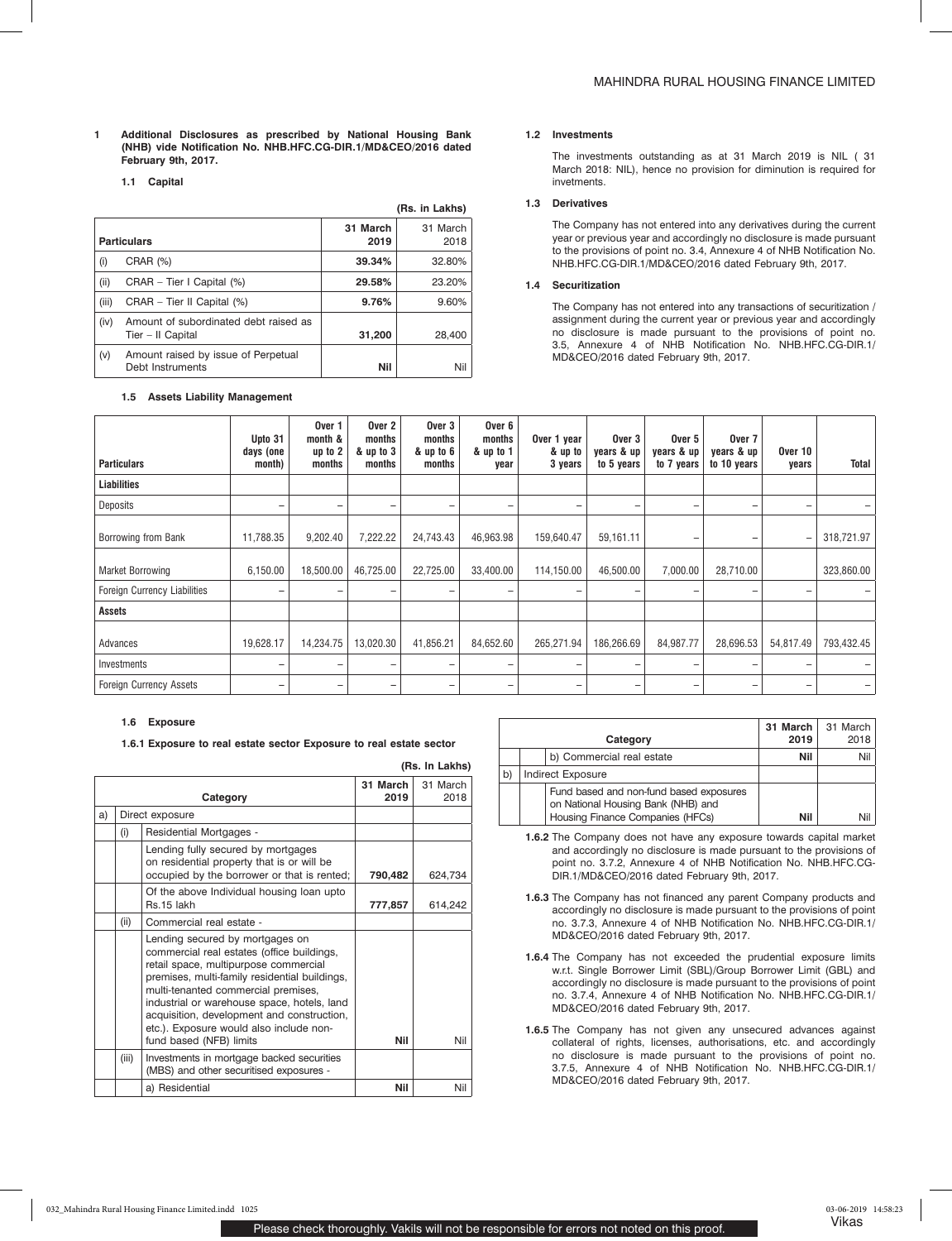#### **1.7 Miscellaneous**

- **1.7.1** The Company has not obtained registration from any Financial sector regulator other than National Housing Bank.
- **1.7.2** No Penalty has been imposed on the Company by National Housing Bank.

## **1.7.3 Related Party Policy:**

All Contracts/arrangements/transactions entered into by the Company during the current year with related parties were in the ordinary course of business and on an arm's length basis.

Pursuant to section 134(3)(h) read with Rule 8(2) of the Companies (Accounts) Rules, 2014, there are no transactions to be reported under Section 188(1) of the Companies Act, 2013. Accordingly, the disclosure of related party transactions as required under Section 134(3)(h) of the Companies Act, 2013 in Form AOC 2 is not applicable.

The policy on related party transactions is approved by the audit committee and the board of directors of the Company.

### **1.7.4 Rating assigned by Credit Rating Agencies and migration of rating during the year.**

During the year under consideration, India Ratings & Research Private Limited has reaffirmed the rating to the Company's bank facilities, non-convertible debentures and subordinated debt as 'IND AA+/stable' outlook and 'IND A1+' rating to the commercial paper issued by the Company.

CARE Ratings Limited (Formerly known as 'Credit Analysis & Research Limited') has reaffirmed the rating to the Company's non-convertible debentures and subordinated debt as 'CARE AA+/stable' outlook.

CRISIL Limited has reaffirmed 'CRISIL AA+/Stable' outlook to the Company's non-convertible debentures and subordinated debt and 'CRISIL A1+' rating to the Company's commercial paper.

## **1.7.5 Remuneration of Independent Directors**

| Particulars of<br><b>Remuneration</b>     | <b>Names of Directors</b> |                      |                                 |         |  |  |  |  |  |
|-------------------------------------------|---------------------------|----------------------|---------------------------------|---------|--|--|--|--|--|
| Independent<br><b>Directors</b>           | Mr. Nityanath<br>Ghanekar | Mrs. Anjali<br>Raina | Mr. Narendra<br><b>Mairpady</b> | Total   |  |  |  |  |  |
| Fee for<br>attending board<br>/ committee | 3.70                      | 2.10                 | 3.10                            | 8.90    |  |  |  |  |  |
| meetings                                  | (5.00)                    | (5.40)               | (4.00)                          | (14.40) |  |  |  |  |  |

| Particulars of<br>Remuneration  |                           | <b>Names of Directors</b>                               |         |              |  |  |  |  |  |  |
|---------------------------------|---------------------------|---------------------------------------------------------|---------|--------------|--|--|--|--|--|--|
| Independent<br><b>Directors</b> | Mr. Nityanath<br>Ghanekar | Mr. Narendra<br>Mrs. Anjali<br>Raina<br><b>Mairpady</b> |         | <b>Total</b> |  |  |  |  |  |  |
|                                 | 7.50                      | 7.50                                                    | 7.50    | 22.50        |  |  |  |  |  |  |
| Commission                      | (7.50)                    | (7.50)                                                  | (7.50)  | (22.50)      |  |  |  |  |  |  |
| <b>Total</b>                    | 11.20                     | 9.60                                                    | 10.60   | 31.40        |  |  |  |  |  |  |
|                                 | (12.50)                   | (12.90)                                                 | (11.50) | (36.90)      |  |  |  |  |  |  |

Notes: Figures in bracket represent corresponding figures of previous year.

**1.8** During the year there were no circumstances in which revenue recognition has been postponed pending the resolution of significant uncertainties.

**(Rs. in Lakhs)**

#### **1.9 Other Disclosures**

### **1.9.1 Provisions and Contingencies**

|                | Breakup of "Provisions & Contingencies"<br>shown under the head Expenditure in<br><b>Statement of Profit and Loss</b> | 31 March<br>2019 | 31 March<br>2018 |
|----------------|-----------------------------------------------------------------------------------------------------------------------|------------------|------------------|
| $\mathbf{1}$ . | Provisions for depreciation on Investment                                                                             |                  |                  |
| 2.             | Provision made towards Income Tax                                                                                     | 10.293.21        | 7.913.24         |
| 3.             | Provision towards NPA                                                                                                 | 5,939.45         | 6,729.08         |
| 4.             | Provision for Standard Assets                                                                                         | 208.28           | 292.19           |
| 5.             | Other Provision and Contingencies                                                                                     |                  |                  |

The Company has complied with norms prescribed under Housing Finance Companies (NHB) Directions, 2010 for recognizing non-performing assets in preparation of accounts.

|                                 | Breakup of Loan & Advances and Provisions thereon |               | Housing       | <b>Non Housing</b> |               |  |
|---------------------------------|---------------------------------------------------|---------------|---------------|--------------------|---------------|--|
|                                 |                                                   | 31 March 2019 | 31 March 2018 | 31 March 2019      | 31 March 2018 |  |
|                                 | <b>Standard Assets</b>                            |               |               |                    |               |  |
| a)                              | <b>Total Outstanding Amount</b>                   | 708,102.97    | 556,659.95    | 6,948.00           | 6,091.29      |  |
| b)                              | Provisions made                                   | 2,228.70      | 2,027.02      | 31.53              | 24.93         |  |
|                                 | <b>Sub-Standard Assets</b>                        |               |               |                    |               |  |
| a)                              | <b>Total Outstanding Amount</b>                   | 28,267.33     | 30,317.06     | 79.49              | 22.45         |  |
| b)                              | Provisions made                                   | 5,394.86      | 5,479.57      | 13.86              | 4.04          |  |
|                                 | Doubtful Assets - Category - I                    |               |               |                    |               |  |
| a)                              | <b>Total Outstanding Amount</b>                   | 21,270.27     | 21,083.68     | 35.19              | 9.47          |  |
| b)                              | Provisions made                                   | 6,343.90      | 6,010.96      | 10.50              | 2.86          |  |
| Doubtful Assets - Category - II |                                                   |               |               |                    |               |  |
| a)                              | <b>Total Outstanding Amount</b>                   | 24,813.89     | 13,269.09     | 31.12              | 0.28          |  |
| b)                              | Provisions made                                   | 10,560.66     | 5,576.99      | 14.53              | 0.11          |  |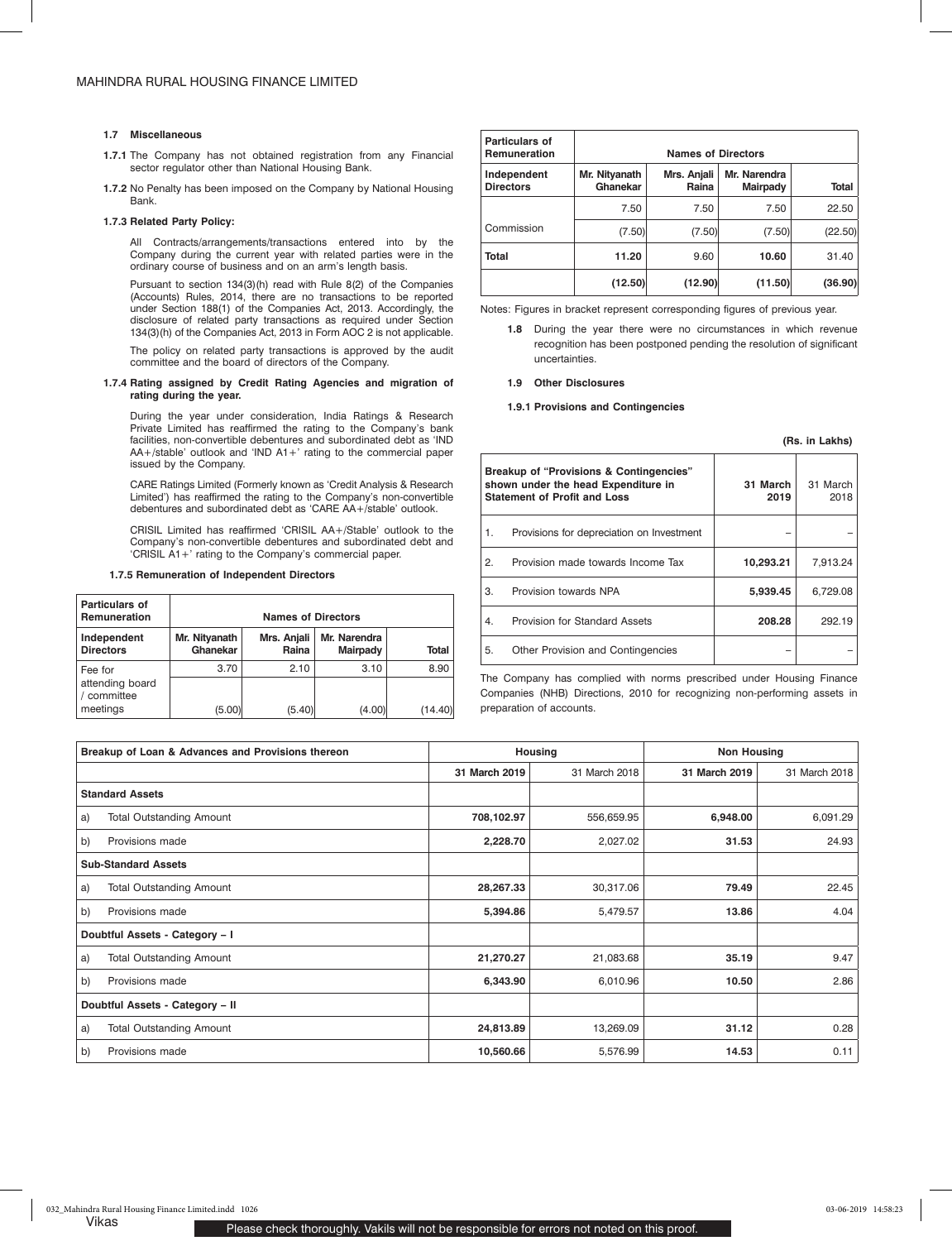|              | Breakup of Loan & Advances and Provisions thereon |               | Housing       | <b>Non Housing</b> |               |
|--------------|---------------------------------------------------|---------------|---------------|--------------------|---------------|
|              |                                                   | 31 March 2019 | 31 March 2018 | 31 March 2019      | 31 March 2018 |
|              | Doubtful Assets - Category - III                  |               |               |                    |               |
| a)           | <b>Total Outstanding Amount</b>                   | 1,563.50      | 917.22        | 13.94              | 28.51         |
| b)           | Provisions made                                   | 1,563.50      | 917.22        | 13.94              | 28.51         |
|              | <b>Loss Assets</b>                                |               |               |                    |               |
| a)           | <b>Total Outstanding Amount</b>                   | 189.74        | 145.77        | -                  |               |
| b)           | Provisions made                                   | 189.74        | 145.77        | -                  |               |
| <b>TOTAL</b> |                                                   |               |               |                    |               |
| a)           | <b>Total Outstanding Amount</b>                   | 784,207.71    | 622,392.77    | 7,107.74           | 6,152.00      |
| b)           | <b>Provisions made</b>                            | 26,281.36     | 20,157.53     | 84.36              | 60.45         |

Loan receivable includes Rs. 18,072.33 Lakhs outstanding towards financing of insurance as of 31 March 2019 and Rs. 15,693.77 Lakhs as of 31 March 2018.

The Company has made adequate provision for Non Performing Assets identified, in accordance with the Housing Finance Companies (NHB) Directions, 2010. As per the practice consistently followed, the Company has also made additional provision on prudential basis. The cumulative additional provision made by the Company as on 31 March 2019 is Rs. 2,668.51 Lakhs (31 March 2018 is Rs. 1,851.89 Lakhs).

In line with Notification No. NHB.HFC.DIR.3/CMD/2011 & Notification No. NHB.HFC.DIR.18/MD&CEO/2017 (effective date 02 August, 2017) issued by National Housing Bank, the Company has made a provision 0.40 % and 0.25 % respectively on outstanding Standard Assets.

In accordance with Accounting Standard 29 (AS-29) "Provisions, Contingent Liabilities and Contingent Assets", the following are the details of the movement in provisions for the year ending 31 March 2019:

| Movement of provisions for NPAs<br>(excluding provisions on standard assets) |                                                                 | 31 March<br>2019 | 31 March<br>2018 |
|------------------------------------------------------------------------------|-----------------------------------------------------------------|------------------|------------------|
| a)                                                                           | Opening balance                                                 | 18,166.03        | 11,436.95        |
| b)                                                                           | Provisions made during the year                                 | 18,132.16        | 15,491.21        |
| C)                                                                           | Write-off of short provision/write-back of<br>excess provisions | (12, 192.71)     | (8,762.13)       |
| d)                                                                           | Closing balance                                                 | 24,105.48        | 18,166.03        |
|                                                                              | Movement of provisions for standard assets                      | 31 March<br>2019 | 31 March<br>2018 |
| a)                                                                           | Opening balance                                                 | 2,051.95         | 1,759.76         |
| b)                                                                           | Provisions made during the year                                 | 208.28           | 292.19           |
| C)                                                                           | Closing balance                                                 | 2,260.23         | 2,051.95         |

## **(Rs. in Lakhs)**

## **1.9.2 Draw Down from Reserves**

The Company has not withdrawn any amount from any reserve in the current year or in the previous year.

#### **1.9.3 Concentration of Public Deposits, Advances, Exposures and NPAs**

**1**.**9.3.1** The Company is a non deposit accepting Housing Finance Company, hence there are no public deposits and accordingly no disclosure is made pursuant to the provisions of point no. 5.3.1, Annexure 4 of NHB Notification No. NHB.HFC.CG-DIR.1/ MD&CEO/2016 dated February 9th, 2017.

#### **1.9.3.2 Concentration of Loans & Advances**

## **(Rs. in Lakhs)**

| <b>Particulars</b>                                                                                   | 31 March<br>2019 | 31 March<br>2018 |
|------------------------------------------------------------------------------------------------------|------------------|------------------|
| Total Loans & Advances to twenty largest<br>borrowers                                                | 653.50           | 622.37           |
| Percentage of Loans & Advances to Twenty<br>largest borrowers to Total Advances of the<br><b>HFC</b> | 0.08%            | 0.10%            |

#### **1.9.3.3 Concentration of all exposure (including off-balance sheet exposure)**

|                                                                                                                            |                  | (Rs. in Lakhs)   |
|----------------------------------------------------------------------------------------------------------------------------|------------------|------------------|
| <b>Particulars</b>                                                                                                         | 31 March<br>2019 | 31 March<br>2018 |
| Total Exposure to twenty largest borrowers /<br>customers                                                                  | 692.58           | 690.42           |
| Percentage of Exposure to twenty largest<br>borrowers / customers to Total Exposure of the<br>HFC on borrowers / customers | 0.08%            | $0.09\%$         |

#### **1.9.3.4 Concentration of NPAs**

| <b>Particulars</b>                     | 31 March<br>2019 | 31 March<br>2018 |
|----------------------------------------|------------------|------------------|
| Total Exposure to top ten NPA accounts | 250.52           | 238.35           |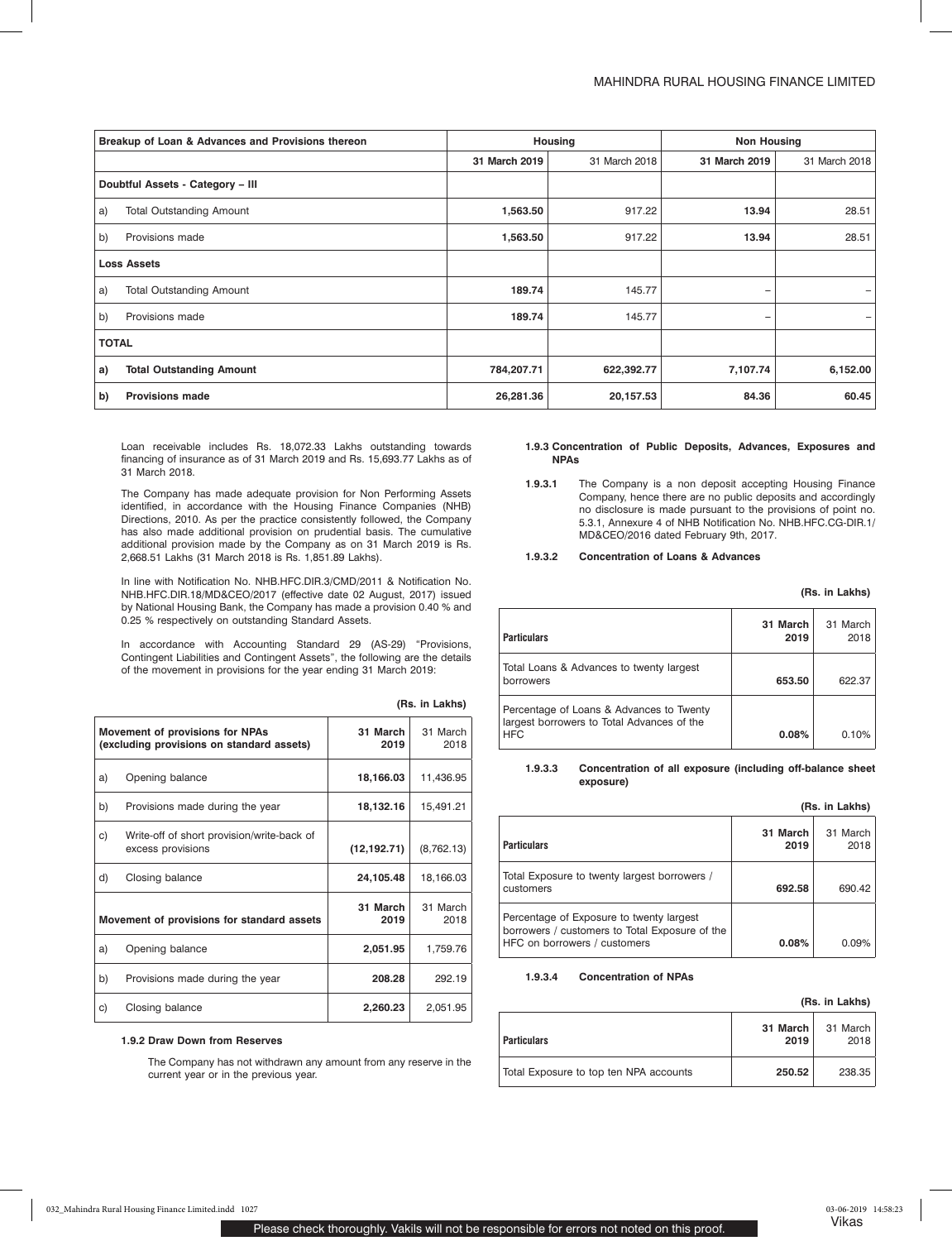### **1.9.3.5 Sector – wise NPAs**

| SI.<br>No. |   | <b>Sector</b>                 | Percentage of NPAs to<br><b>Total Advances in</b><br>that sector |
|------------|---|-------------------------------|------------------------------------------------------------------|
| a)         |   | <b>Housing Loans:</b>         |                                                                  |
|            | 1 | Individuals                   | 9.71%                                                            |
|            | 2 | <b>Builders/Project Loans</b> | Nil                                                              |
|            | 3 | Corporates                    | Nil                                                              |
|            | 4 | Others (specify)              | Nil                                                              |
| b)         |   | <b>Non-Housing Loans:</b>     |                                                                  |
|            | 1 | <b>Individuals</b>            | 2.52%                                                            |
|            | 2 | <b>Builders/Project Loans</b> | Nil                                                              |
|            | 3 | Corporates                    | Nil                                                              |
|            | 4 | Others (specify)              | Nil                                                              |

**(Rs. in Lakhs)**

**1.9.4 Movement of NPAs**

|                    |         |                                                                      | (ns. III Laniis) |              |  |
|--------------------|---------|----------------------------------------------------------------------|------------------|--------------|--|
| <b>Particulars</b> |         | 31 March<br>2019                                                     | 31 March<br>2018 |              |  |
| (1)                |         | Net NPAs to Net Advances (%)                                         | 6.81%            | 7.85%        |  |
| (II)               |         | <b>Movement of NPAs (Gross)</b>                                      |                  |              |  |
|                    | a)      | <b>Opening Balance</b>                                               | 65,793.54        | 46,633.25    |  |
|                    | b)      | Additions during the year                                            | 70,234.26        | 64,225.82    |  |
|                    | C)      | Reductions during the year                                           | (59, 763.33)     | (45,065.53)  |  |
|                    | d)      | <b>Closing Balance</b>                                               | 76,264.47        | 65,793.54    |  |
| (III)              |         | <b>Movement of Net NPAs</b>                                          |                  |              |  |
|                    | a)      | <b>Opening Balance</b>                                               | 47,627.51        | 35,196.30    |  |
|                    | b)      | Additions during the year                                            | 52,102.10        | 48,734.61    |  |
|                    | C)      | Reductions during the year                                           | (47,570.62)      | (36, 303.40) |  |
|                    | d)      | <b>Closing Balance</b>                                               | 52,158.99        | 47,627.51    |  |
| (IV)               | assets) | Movement of provisions for NPAs<br>(excluding provisions on standard |                  |              |  |
|                    | a)      | Opening Balance                                                      | 18,166.03        | 11,436.95    |  |
|                    | b)      | Provision made during the year                                       | 18,132.16        | 15,491.21    |  |
|                    | C)      | Write-off of short provision/<br>write-back of excess provisions     | (12, 192.71)     | (8,762.13)   |  |
|                    | d)      | <b>Closing Balance</b>                                               | 24,105.48        | 18,166.03    |  |
|                    |         |                                                                      |                  |              |  |

## **1.9.5 Overseas Assets**

The Company does not own any overseas asset and accordingly no disclosure is made pursuant to the provisions of point no. 5.5, Annexure 4 of NHB Notification No. NHB.HFC.CG-DIR.1/ MD&CEO/2016 dated February 9th, 2017.

**1.9.6** The Company does not have any off balance sheet Special Purpose Vehicles sponsored and accordingly no disclosure is made pursuant to the provisions of point no. 5.6, Annexure 4 of NHB Notification No. NHB.HFC.CG-DIR.1/MD&CEO/2016 dated February 9th, 2017.

### **1.10 Disclosure of Customers Complaints**

|                    |                                                           |                  | (Rs. in Lakhs)   |
|--------------------|-----------------------------------------------------------|------------------|------------------|
| <b>Particulars</b> |                                                           | 31 March<br>2019 | 31 March<br>2018 |
| a)                 | No. of complaints pending at the<br>beginning of the year | Nil              | Nil              |
| b)                 | No. of complaints received during<br>the period           | 29               | 31               |
| c)                 | No. of complaints redressed during<br>the period          | 29               | 31               |
| d)                 | No. of complaints pending at the end<br>of the period     | Nil              | Nil              |

#### **1.11 Movement of Statutory Reserve**

**(As per Section 29C of the National Housing Bank Act, 1987) (In compliance with NHB Notification No. NHB.HFC.CG-DIR.1/ MD&CEO/2016)**

| <b>Particulars</b>                                                                                                                                                                   |    |                                                                                                                                                                                  | 31 March<br>2019 | 31 March<br>2018 |
|--------------------------------------------------------------------------------------------------------------------------------------------------------------------------------------|----|----------------------------------------------------------------------------------------------------------------------------------------------------------------------------------|------------------|------------------|
|                                                                                                                                                                                      |    | Balance at the beginning of the year                                                                                                                                             |                  |                  |
| a)                                                                                                                                                                                   |    | Statutory Reserve u/s 29C of the<br>National Housing Bank Act, 1987                                                                                                              | 110.00           | 85.00            |
| Amount of special reserve u/s 36(1)<br>b)<br>(viii) of Income Tax Act, 1961 taken<br>into account for the purposes of<br>Statutory Reserve under Section 29C<br>of the NHB Act, 1987 |    | 14,094.93                                                                                                                                                                        | 9,119.93         |                  |
| <b>Total</b>                                                                                                                                                                         |    |                                                                                                                                                                                  | 14,204.93        | 9,204.93         |
|                                                                                                                                                                                      |    | Addition/Appropriation/Withdrawal<br>during the year                                                                                                                             |                  |                  |
| :Add                                                                                                                                                                                 |    |                                                                                                                                                                                  |                  |                  |
|                                                                                                                                                                                      | a) | Amount Transferred u/s 29C of<br>the NHB Act, 1987                                                                                                                               | 25.00            | 25.00            |
|                                                                                                                                                                                      | b) | Amount of special reserve u/s<br>36(1)(viii) of Income Tax Act,<br>1961 taken into account for the<br>purposes of Statutory Reserve<br>under Section 29C of the NHB<br>Act. 1987 | 7,350.00         | 4,975.00         |
| Less:                                                                                                                                                                                |    |                                                                                                                                                                                  |                  |                  |
|                                                                                                                                                                                      | a) | Amount appropriated from the<br>Statutory Reserve u/s 29C of<br>the NHB Act 1987                                                                                                 |                  |                  |